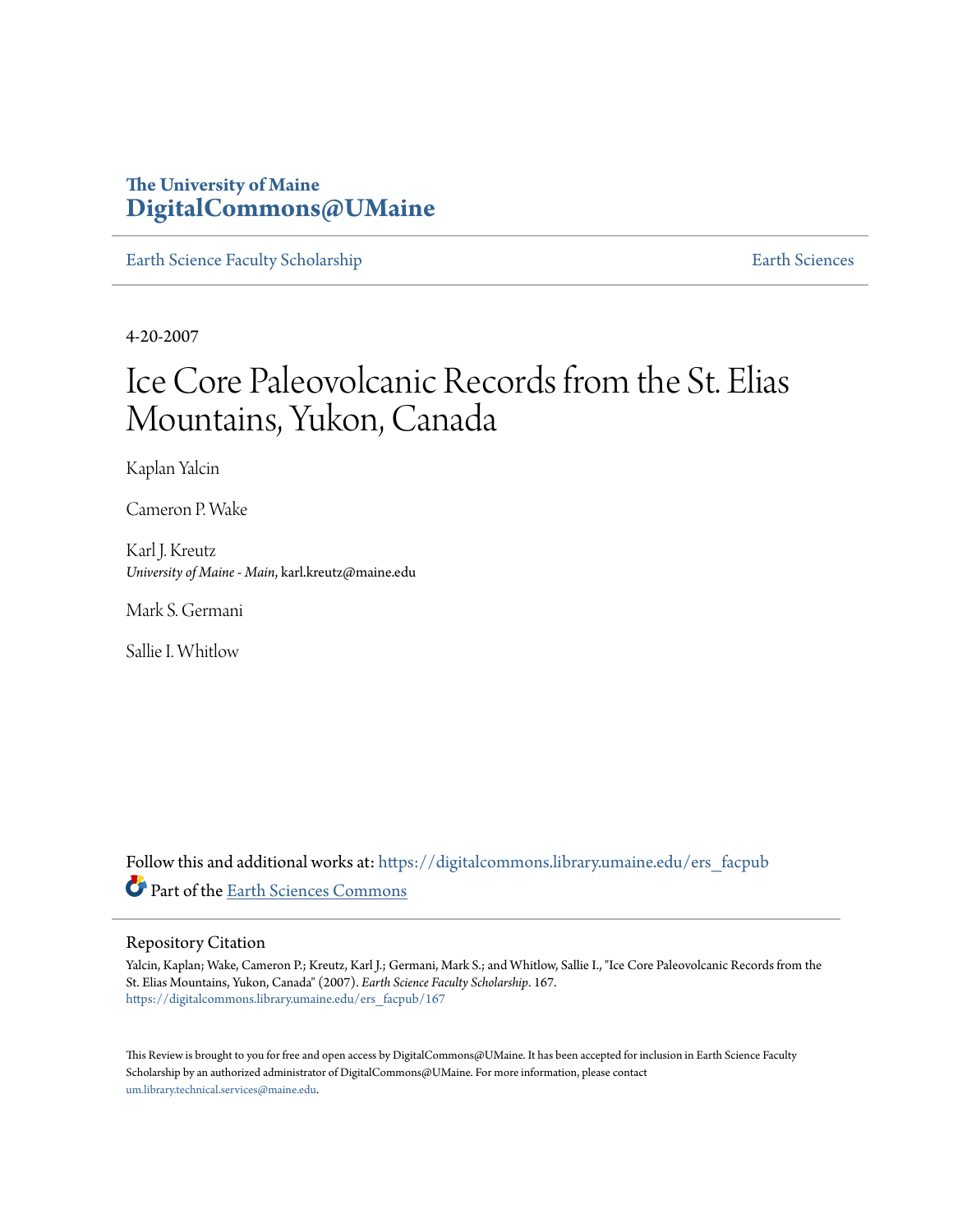# Ice core paleovolcanic records from the St. Elias Mountains, Yukon, Canada

Kaplan Yalcin,<sup>1,2</sup> Cameron P. Wake,<sup>1</sup> Karl J. Kreutz,<sup>3</sup> Mark S. Germani,<sup>4</sup> and Sallie I. Whitlow<sup>1</sup>

Received 10 May 2006; revised 20 October 2006; accepted 20 November 2006; published 20 April 2007.

[1] We previously reported a record of regionally significant volcanic eruptions in the North Pacific using an ice core from Eclipse Icefield (St. Elias Mountains, Yukon, Canada). The acquisition of two new ice cores from Eclipse Icefield, along with the previously available Eclipse Icefield and Mount Logan Northwest Col ice cores, allows us to extend our record of North Pacific volcanism to 550 years before present using a suite of four ice cores spanning an elevation range of 3–5 km. Comparison of volcanic sulfate flux records demonstrates that the results are highly reproducible, especially for the largest eruptions such as Katmai (A.D. 1912). Correlation of volcanic sulfate signals with historically documented eruptions indicates that at least one-third of the eruptions recorded in St. Elias ice cores are from Alaskan and Kamchatkan volcanoes. Although there are several moderately large (volcanic explosivity index (VEI)  $>$  4) eruptions recorded in only one core from Eclipse Icefield, the use of multiple cores provides signals in at least one core from all known  $VEI > 4$  eruptions in Alaska and Kamchatka since A.D. 1829. Tephrochronological evidence from the Eclipse ice cores documents eruptions in Alaska (Westdahl, Redoubt, Trident, and Katmai), Kamchatka (Avachinsky, Kliuchevoskoi, and Ksudach), and Iceland (Hekla). Several unidentified tephra-bearing horizons, with available geochemical evidence suggesting Alaskan and Kamchatkan sources, were also found. We present a reconstruction of annual volcanic sulfate loading for the North Pacific troposphere based on our ice core data, and we provide a detailed assessment of the atmospheric and climatic effects of the Katmai eruption.

Citation: Yalcin, K., C. P. Wake, K. J. Kreutz, M. S. Germani, and S. I. Whitlow (2007), Ice core paleovolcanic records from the St. Elias Mountains, Yukon, Canada, J. Geophys. Res., 112, D08102, doi:10.1029/2006JD007497.

# 1. Introduction

[2] Volcanoes are an important component of the climate system because of their radiative and dynamical climate forcing capability [e.g., Robock, 2000; Zielinski, 2000]. Volcanic sulfate aerosols produced by oxidation of sulfurrich eruptive gases  $(SO<sub>2</sub>)$  and  $H<sub>2</sub>S$ ) can remain aloft for several years in the stratosphere, reflecting solar radiation and cooling surface temperatures [Rampino and Self, 1984; Bluth et al., 1993]. Large, explosive eruptions in the tropical latitudes can perturb climate on a global scale because their aerosols will be dispersed poleward into both hemispheres by the mean meridional stratospheric circulation [Robock,

Copyright 2007 by the American Geophysical Union. 0148-0227/07/2006JD007497

2000]. Meanwhile, middle- to high-latitude eruptions will affect primarily their hemisphere of origin because interhemispheric aerosol transport is limited [Zielinski, 2000]. However, the lower altitude of the tropopause at higher latitudes allows greater penetration of moderately explosive eruptions from high-latitude volcanoes such those in Alaska, Kamchatka, and Iceland into the stratosphere, potentially resulting in a disproportionately greater climatic influence and societal impact [Jacoby et al., 1999; Zielinski, 2000]. The radiative effects of volcanic eruptions are not limited to stratospheric aerosols; moderately explosive eruptions are a major source of relatively long-lived tropospheric sulfate aerosol owing to their injection height with important implications for cloud microphysics and radiative climatic forcing [Robock, 2000].

[3] Instrumental temperature records document summer cooling following large eruptions such as Tambora (A.D. 1815), Cosiguina (A.D. 1835), Krakatau (A.D. 1883), Katmai (A.D. 1912), El Chichon (A.D. 1982), and Pinatubo (A.D. 1991) [Self et al., 1981; Rampino and Self, 1984; Angell and Korshover, 1985; Bradley, 1988; Sigurdsson, 1990; Robock and Mao, 1995; Robock, 2002a]. In contrast, winter warming is observed over North America and

<sup>&</sup>lt;sup>1</sup>Climate Change Research Center, Institute for the Study of Earth, Oceans, and Space, University of New Hampshire, Durham, New Hampshire, USA. <sup>2</sup>

<sup>&</sup>lt;sup>2</sup>Now at Department of Geosciences, Oregon State University, Corvallis, Oregon, USA.

<sup>&</sup>lt;sup>3</sup>Climate Change Institute and Department of Earth Sciences, University of Maine, Orono, Maine, USA. <sup>4</sup>

<sup>&</sup>lt;sup>4</sup>MicroMaterials Research, Inc., Burr Ridge, Illinois, USA.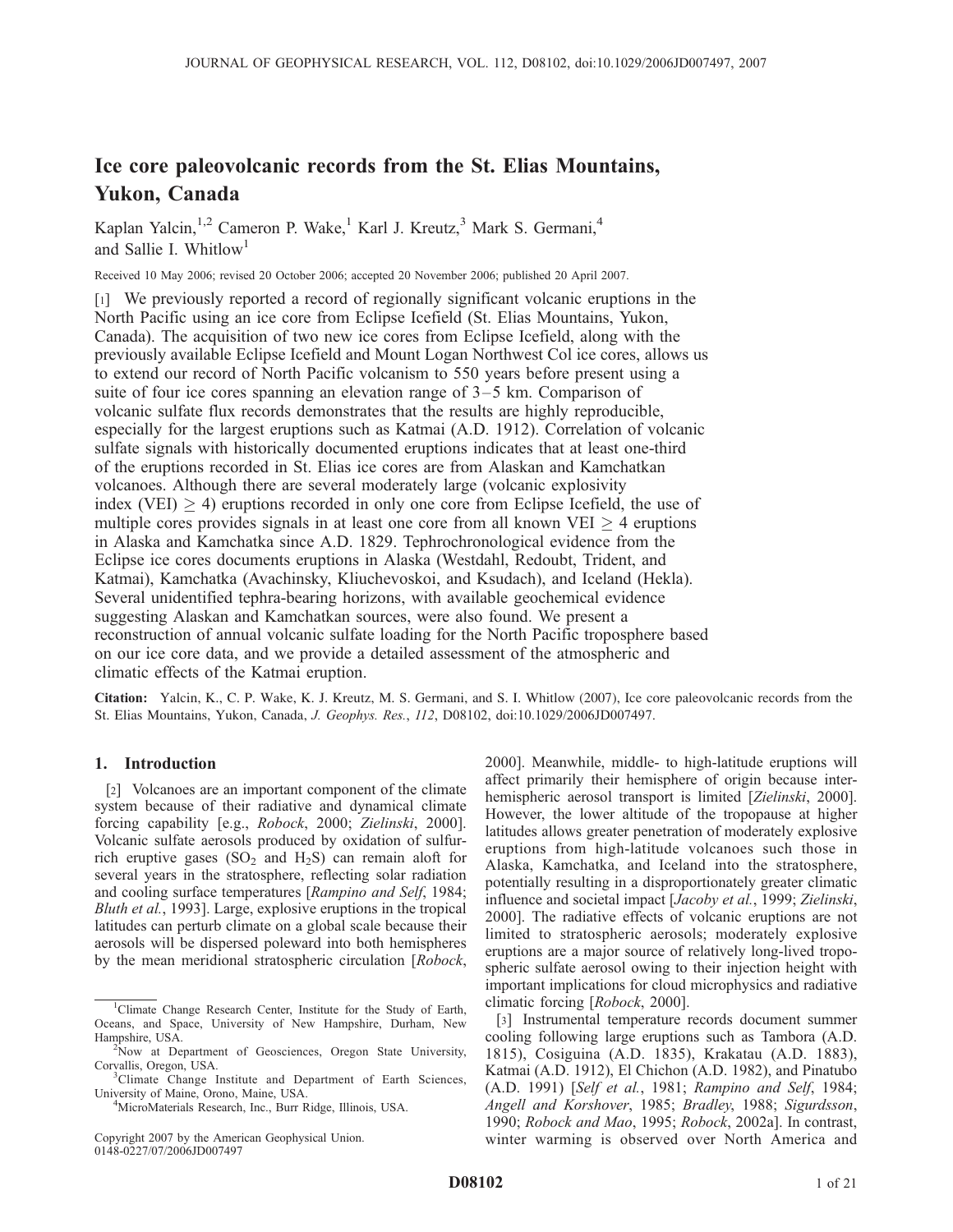northern Eurasia with winter cooling from the Mediterranean to China and over Greenland [Robock and Mao, 1995; Kelly et al., 1996; Robock, 2000; Jones et al., 2004]. This pattern of Northern Hemisphere winter temperature anomalies is a result of a dynamical winter response to volcanic aerosol forcing through a positive shift in the Arctic Oscillation [Kirchner et al., 1999; Stenchikov et al., 2002; Shindell et al., 2004]. Meanwhile, direct radiative cooling dominates during boreal summer, when atmospheric dynamics are less responsive, and throughout the year at lower latitudes [Robock, 2000; Shindell et al., 2004]. Instrumental evidence and model simulations demonstrate large spatial and temporal variability in temperature changes following volcanic eruptions owing to differences in their seasonal timing, prevailing atmospheric circulation patterns, and resulting aerosol distributions [Rampino and Self, 1984; Kelly et al., 1996; D'Arrigo and Jacoby, 1999; Jones et al., 2004; Shindell et al., 2004].

[4] Understanding the role of explosive volcanic eruptions in past climate variability is hampered by a poor understanding of the sulfate aerosol loading from specific eruptions. Direct measurements of volcanic aerosol loading and dispersion by remote sensing technologies are only available since A.D. 1979 [Bluth et al., 1993]. Pyrheliometric measurements document optical depth perturbations by volcanic eruptions since Krakatau [Sato et al., 1993; Stothers, 1996]. Estimates of volcanic aerosol loading for earlier eruptions may be made from volcanological data [Devine et al., 1984; Palais and Sigurdsson, 1989; Scaillet et al., 2004] or observations of atmospheric phenomena such as lunar eclipses, twilight glows, and dimmed stars [Keen, 1983; Stothers, 1984].

[5] Ice cores represent a valuable archive of paleovolcanic data because they preserve both acidic emissions  $(SO<sub>4</sub><sup>2-</sup>$  and  $Cl<sup>-</sup>$ ) and silicate ash particles (tephra) from volcanic eruptions [Hammer et al., 1980; Moore et al., 1991; Zielinski et al., 1994; Clausen et al., 1997; Cole-Dai et al., 1997; Yalcin et al., 2003]. Records of past volcanism have been developed from ice cores via detection of volcanic acids using electrical conductivity methods [Hammer et al., 1980; Clausen and Hammer, 1988] and by direct measurement of volcanic sulfate using ion chromatography [Zielinski et al., 1994]. Good agreement between glaciochemical signals identified as volcanic with the known record of volcanism [Simkin and Siebert, 1994] validates the use of ice cores in reconstructing past volcanism. Tephrochronological work matching ice core tephra to suspected source volcanoes provides additional confidence in the attribution of ice core signals to specific eruptions [Palais et al., 1990; Fiacco et al., 1994; Zielinski et al., 1995; Yalcin et al., 2003]. Records of volcanism spanning hundreds to thousands of years have been developed from ice cores collected from both Greenland [Lyons et al., 1990; Zielinski et al., 1996; Clausen et al., 1997] and Antarctica [Moore et al., 1991; Delmas et al., 1992; Cole-Dai et al., 1997; Castellano et al., 2005]. Along with records of volcanic climate perturbations provided by tree rings [Briffa] et al., 1998; D'Arrigo and Jacoby, 1999] and corals [*Crowley et al.*, 1997], ice cores enhance our understanding of past volcanism by documenting the atmospheric effects of not only known eruptions but also previously unrecognized eruptions of global concern, such as the A.D. 1258 eruption [Palais et al., 1992].

[6] As no single ice core can provide a complete record of even the largest volcanic eruptions [Clausen and Hammer, 1988; Zielinski et al., 1997], volcanic records should be developed from as many ice cores sampling as many regions as possible. Recently, a number of new ice core volcanic records from Antarctica have become available [Cole-Dai et al., 2000; Palmer et al., 2001; Stenni et al., 2002; Castellano et al., 2005], providing a more complete picture of explosive volcanism in the Southern Hemisphere than was previously possible. However, improvement of the spatial network of volcanic ice core records in the Northern Hemisphere has lagged behind the development of volcanic records from Antarctica. To more fully understand the frequency and climatic influence of volcanic eruptions, more ice core data are needed, especially from high northern latitudes [Robock, 2002b], where major eruptions in remote areas such as Alaska and Kamchatka may have gone unnoticed as recently as A.D. 1960 [Newhall and Self, 1982].

[7] Ice cores also provide data that can be used to calculate atmospheric volcanic aerosol loading and the resulting optical depth [Zielinski, 1995]; a parameter critical to evaluating the climatic response to volcanism using general circulation models [Robertson et al., 2001; Shindell et al., 2004]. However, a potentially large uncertainty exists in such calculations owing to spatial variability in ice core chemical concentrations. Clausen and Hammer [1988] calculated the atmospheric sulfate loading from the Laki and Tambora eruptions using a suite of 11 ice cores from the Greenland Ice Sheet, with values ranging from 188 to 389 Mt  $H_2SO_4$  for Laki and 188 to 263 Mt  $H_2SO_4$  for Tambora. By comparing ice core volcanic records from different sites worldwide, Robock and Free [1995] found that only the largest sulfur producing eruptions such as Katmai, Tambora, and Laki are consistently recorded, either globally in the case of tropical eruptions or within their respective hemisphere in the case of high-latitude eruptions. More recently, Zielinski et al. [1997] evaluated the El Chichon signal in Greenland snowpits and found that, even for a relatively large eruption like El Chichon, there is only a 75% chance that it will be recorded at any one site in central Greenland. Using a suite of snowpits collected from a 400  $km^2$ area centered around South Pole, Cole-Dai and Mosley-Thompson [1999] reported volcanic sulfate fluxes from the A.D. 1991 Pinatubo eruption that varied by a factor of 1.5 and the A.D. 1991 Cerro Hudson eruption by a factor of 2.8. These results highlight the need for multiple glaciochemical records to assess spatial variability and estimate uncertainty in volcanic flux calculations.

[8] We previously reported a 100-year record of North Pacific volcanism developed from an ice core collected at Eclipse Icefield  $(60.51^{\circ}N, 139.47^{\circ}W, 3107 \text{ m}$  elevation), Yukon, Canada [Yalcin et al., 2003]. Owing to its location directly downwind and close to volcanic arcs in the Alaska Peninsula, the Aleutian Islands, and Kamchatka, the Eclipse Icefield is suitably located to preserve signals from eruptions in these regions (Figure 1), providing a Northern Hemisphere volcanic record complementary to the record from Greenland, where the effects of Icelandic eruptions predominate [Hammer, 1984]. The acquisition of two new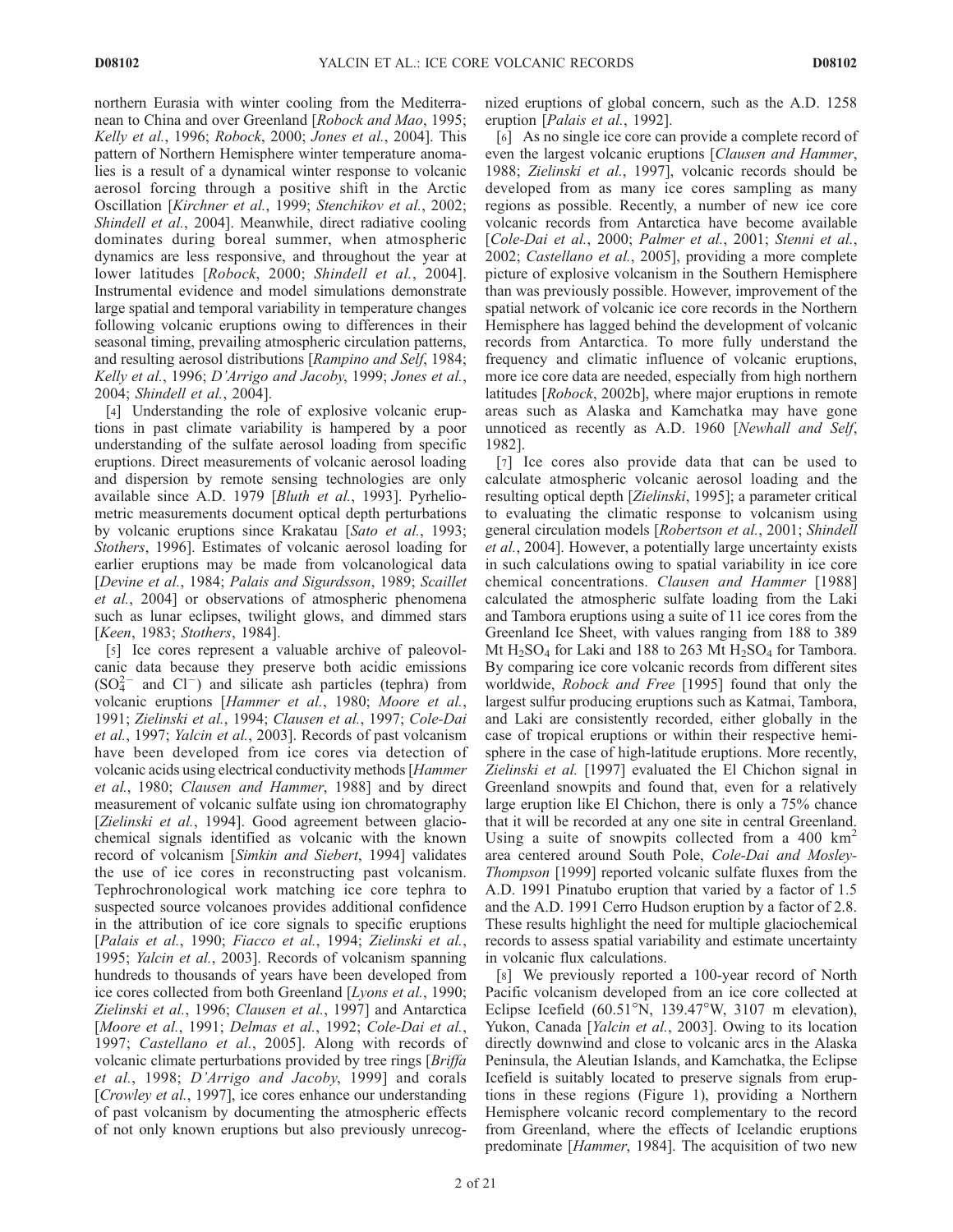

Figure 1. (top) The Wrangell and St. Elias Mountains, directly downwind of vigorous volcanic arcs in the Alaska Peninsula, Aleutian Islands, and Kamchatka. (bottom) A number of ice cores that have been collected from the Wrangell and St. Elias Mountains, including the Eclipse Icefield and the Mount Logan Northwest Col ice cores discussed in this paper. Other ice cores have been recently collected from King Col [Goto-Azuma et al., 2003] and Prospector-Russell (PR) Col [Fisher et al., 2004] on Mount Logan, Bona-Churchill [Mashiotta et al., 2004], and Mount Wrangell [Kanamori et al., 2004].

ice cores from Eclipse Icefield in A.D. 2002 [Yalcin et al., 2006a] allows us to extend our record of North Pacific volcanism to A.D. 1450 and assess the variability in volcanic signal preservation at Eclipse Icefield using three ice cores. We include here an updated version of our original 100-year record for this purpose. We also develop a paleovolcanic record using the ice core record from the Northwest Col of Mount Logan covering the period A.D. 1690 – 1980 [Holdsworth and Peake, 1985]. Together, these records offer a more complete picture of North Pacific volcanism than would be possible from a single ice core.

#### 2. Ice Core Analysis and Dating

[9] A 160 m ice core (Core 1) was recovered from Eclipse Icefield in 1996 [Yalcin and Wake, 2001; Yalcin et al., 2003]. Two additional ice cores, 345 m (Core 2) and 130 m (Core 3) in lengt e recovered in 2002 [Yalcin et al., 2006a]. All three ice cores were continuously sampled at 10 to 15 cm resolution for major ions and stable isotopes. Above the firn-ice transition, core was scraped on an acrylic lathe system under a laminar flow bench using a titanium scraper so that all surface and subsurface contamination from the drilling process was removed. Below the firn-ice transition, the core was continuously sampled in 10 cm segments using a discrete melting system that was also used to sample the GISP2 ice core. The top 60 m of Core 2 was sampled on a continuous melting system with a nickel head so that coregistered samples could also be collected for trace metal analysis [Osterberg et al., 2006]. Thinning of annual layers in the lower 120 m of Core 2 required higherresolution sampling to establish an annually dated chronology. Therefore Core 2 was resampled at 2 to 6 cm resolution continuously for stable isotopes and around select high sulfate horizons for major ions.

[10] Stringent core processing techniques were used to ensure samples were contamination free at the ng  $g^{-1}$  level. Blanks showed no significant contamination of samples during processing of the core, except in the case of  $\overline{NO_3^-}$ in the top portion of Core 2 (1970– 2000) processed for trace metals. Samples were analyzed for major ions  $(Na^+)$ NH<sup>+</sup><sub>4</sub>, K<sup>+</sup>, Mg<sup>2+</sup>, Ca<sup>2+</sup>, Cl<sup>-</sup>, NO<sub>3</sub>, and SO<sub>4</sub><sup>-</sup>) at the University of New Hampshire Climate Change Research Center via ion chromatography using a 0.5 ml sample loop. The cation system used a 4 mm Dionex CS12A column with Dionex CSRS-ultra suppressor in auto suppression recycle mode with 20 mM MSA eluent. The anion system used a 4 mm Dionex AS11 column with a Dionex ASRS-ultra suppressor in auto suppression recycle mode with 6 mM NaOH eluent. An aliquot of each sample was analyzed at the University of Maine Stable Isotope Laboratory with a Multiprep  $CO<sub>2</sub>$  equilibration system coupled to a VG SIRA mass spectrometer for  $\delta^{18}$ O (precision  $\pm$  0.05%) and a Eurovector Cr pyrolosis unit coupled to a GV Isoprime mass spectrometer for  $\delta D$  (precision  $\pm 0.5\%$ ).

[11] A section of each ice core was also analyzed for radionuclides  $(^{137}Cs)$  via gamma spectroscopy. Samples for radionuclide analysis were collected from the outside of the core, melted, acidified, and gravity filtered twice through cation exchange filters (MN 616-LSA-50, Macherey-Nagel, Germany). Radionuclide concentrations (including  $137Cs$ ) were determined by nondestructive gamma spectrometry using a Canberra gamma spectrometer with a germanium well detector and multichannel analyzer [Dibb, 1989]. The radionuclide concentration profiles were dated by comparison to real-time aerosol samples collected at Whitehorse, Yukon by the Radiation Protection Bureau, Ottawa. All three ice cores show nearly identical radionuclide profiles, with clear identification of the A.D. 1961 and 1963 radionuclide peaks from atmospheric nuclear weapons testing (Figure 2). Fallout from the A.D. 1986 Chernobyl nuclear power plant accident was also detected, providing an additional stratigraphic marker. Average annual accumulation from A.D. 1963 to 2002 was 1.30 m water equivalent. This compares favorably to the value of 1.38 m water equivalent for the period A.D. 1963 to 1996 determined from Core 1 by identification of the 1963 beta activity peak [*Yalcin et al.*, 2003].

[12] The presence of discrete ice layers in the Eclipse ice cores averaging 5% of the net accumulation by weight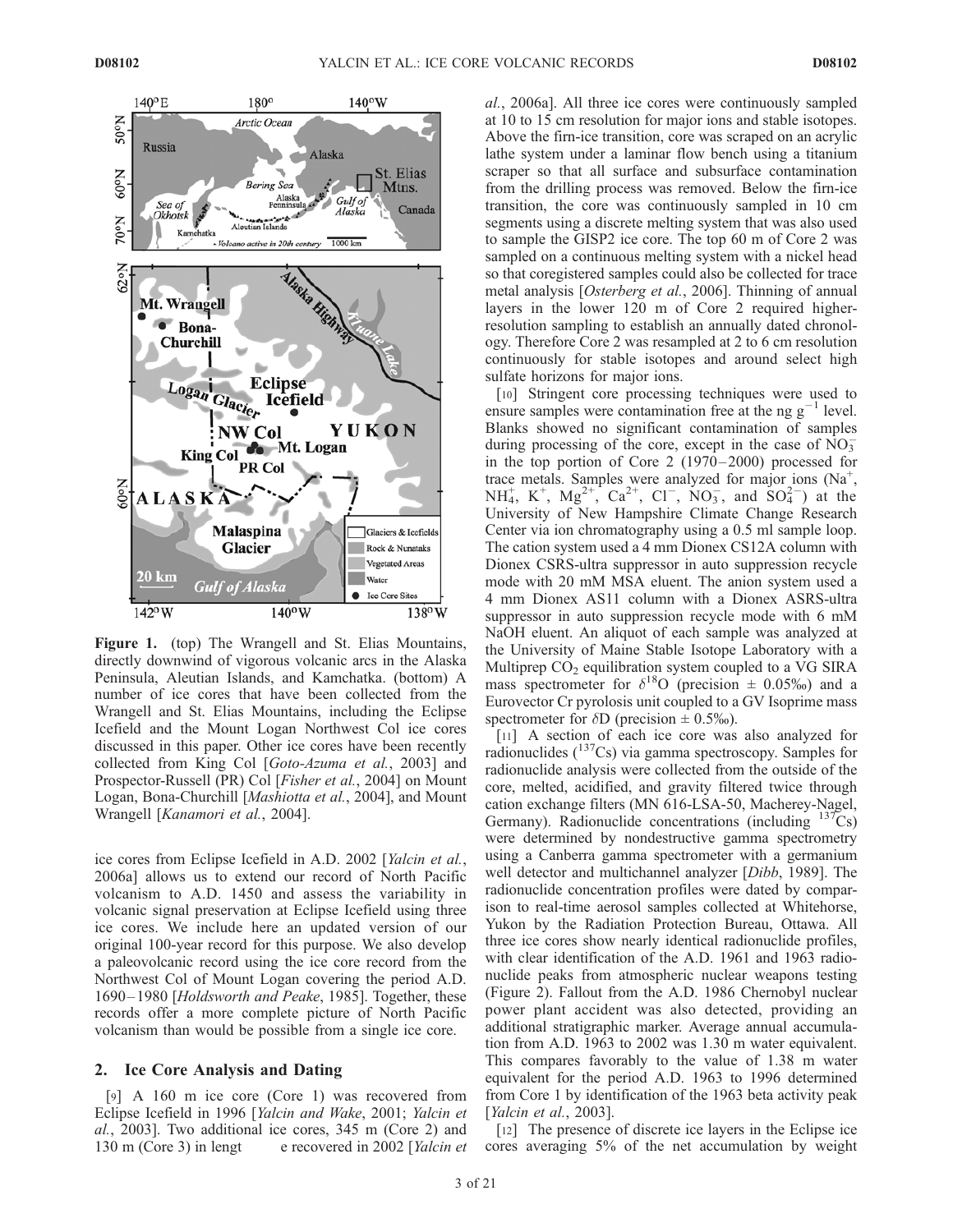

Figure 2. Select parameters used in dating of the Eclipse ice cores. (top) Comparison of Eclipse ice core  $137Cs$ profiles (Core 3 shown, other cores similar) with real-time aerosol samples from Whitehorse, Yukon (begun in 1959, prior to that radioactivity in aerosol samples from Kodiak, Alaska, is shown), showing clear identification of the 1963 and 1961 radionuclide peaks from atmospheric nuclear weapons testing. Radioactivity in Kodiak samples is apparently influenced by different transport and removal processes; therefore we do not attempt to identify pre-1959 radioactivity peaks at Eclipse. (bottom) Seasonal signals in the Eclipse 2002 Core 3  $\delta^{18}$ O and Na<sup>+</sup> records used to date the core via annual layer counting. The records shown are smoothed with a robust spline to highlight their seasonal variability.

demonstrates that a limited amount of surface melting occurs at Eclipse during summer. Meltwater percolation does not significantly alter the glaciochemical records available from Eclipse Icefield as shown by the preservation of clear seasonal signals in the major ion and oxygen isotope records. This allows dating of the Eclipse ice cores by counting annual layers delineated by summer maxima in  $\delta^{18}$ O and  $\delta$ D and winter maxima in Na<sup>+</sup> concentrations (Figure 2). Age control on the chronology established via annual layer counting is provided by the A.D. 1961, 1963, and 1986 137Cs reference horizons as well as sulfate reference horizons provided by the following major volcanic eruptions: Katmai (A.D. 1912), Tambora (A.D. 1815), Laki (A.D. 1783), and Kuwae (A.D. 1453). Additional volcanic reference horizons are provided by tephrochronological identification of known high northern latitude volcanic eruptions (as discussed in section 4.2). Dating error is estimated on the basis of the number of independently dated reference horizons (radioactivity, volcanic eruptions), and ranges from  $\pm 1$  year from A.D. 1912–2002 and from A.D. 1783 – 1815, ±2 years from A.D. 1815– 1912, and up to  $\pm$ 5 years (1%) from A.D. 1453–1783 owing to the lack of independently dated ho between the Laki and Kuwae

eruptions. The resulting time scales indicate that Core 1 covers the period A.D. 1894 – 1996, Core 2 A.D. 1000– 2002, and Core 3 A.D. 1910– 2002. Because the Core 2 chronology is not annually resolved prior to A.D. 1450, we limit our discussion of volcanic signals to the period A.D. 1450– 2002.

# 3. Identification of Volcanic Signals

[13] Volcanic eruptions are recorded in ice cores as large  $SO_4^{2-}$  spikes above background levels independent of continental dust or sea salt deposition, and sometimes accompanied by other volcanic acids (such as HCl and HF) and/or tephra [Herron, 1982; Zielinski et al., 1994]. However, the identification of volcanic signals in ice core  $SO_4^{2-}$  records is not straightforward owing to the presence of multiple  $SO_4^{2-}$ sources including sea salt, continental dust, evaporite deposits, oxidation of biogenic reduced gases, and anthropogenic emissions [Zielinski et al., 1996]. This requires the use of robust statistical techniques to estimate the variable nonvolcanic  $SO_4^{2-}$  background and separate possible volcanic signals [Zielinski et al., 1994, 1996; Cole-Dai et al., 1997; Castellano et al., 2004]. Furthermore, the relative



Figure 3. Identification of volcanic  $SO_{4}^{2-}$  signals in the Eclipse Core 3 ice core: (top) raw  $SO_4^{2-}$  time series, (middle) non-sea-salt (nss)  $SO_4^{2-}$  residuals, and (bottom) empirical orthogonal function (EOF)  $5^{6}$  SO $_{4}^{2-}$  values  $(\text{ng } g^{-1})$ . One standard deviation above the mean positive value is indicated.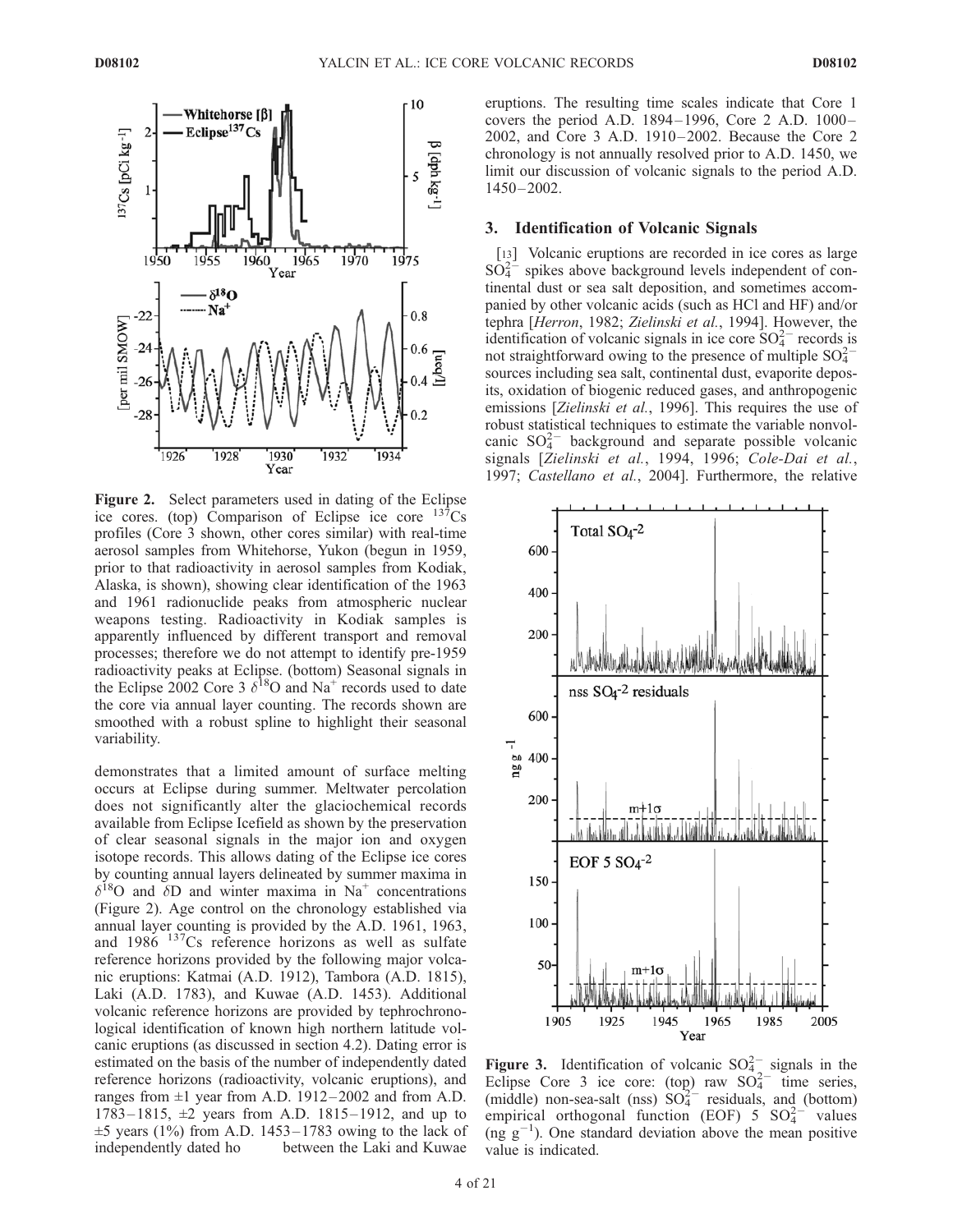|                              |                          |                  |         | Eigenvector Components (r) |         |         |      |                  |                  | Percent Variance Explained $(r^2)$<br>EOF 6<br>EOF <sub>4</sub><br>EOF 5<br>0.3<br>0.1<br>31.0<br>0.9<br>0.4<br>4.3<br>0.0<br>0.0<br>0.7<br>0.0<br>0.0<br>10.7<br>1.8<br>4.4<br>11.7<br>0.7<br>6.0 |      |     |  |  |  |
|------------------------------|--------------------------|------------------|---------|----------------------------|---------|---------|------|------------------|------------------|----------------------------------------------------------------------------------------------------------------------------------------------------------------------------------------------------|------|-----|--|--|--|
|                              | EOF                      | EOF <sub>2</sub> | EOF 3   | EOF 4                      | EOF 5   | EOF 6   | EOF  | EOF <sub>2</sub> | EOF <sub>3</sub> |                                                                                                                                                                                                    |      |     |  |  |  |
| $Na+$                        | 0.58                     | 0.76             | 0.09    | $-0.03$                    | 0.06    | 0.27    | 33.4 | 58.1             | 0.8              |                                                                                                                                                                                                    |      |     |  |  |  |
| $K^+$                        | 0.62                     | 0.38             | $-0.39$ | 0.56                       | $-0.06$ | $-0.10$ | 38.4 | 14.2             | 15.0             |                                                                                                                                                                                                    |      |     |  |  |  |
| ${Mg}^{2+}_{Ca}$             | 0.70                     | $-0.35$          | 0.55    | 0.21                       | 0.01    | 0.00    | 49.6 | 12.0             | 30.0             |                                                                                                                                                                                                    |      |     |  |  |  |
|                              | 0.81                     | $-0.45$          | 0.23    | 0.09                       | 0.00    | 0.01    | 66.1 | 20.5             | 5.2              |                                                                                                                                                                                                    |      |     |  |  |  |
| $Cl^{-}$                     | 0.57                     | 0.67             | 0.24    | $-0.33$                    | $-0.13$ | $-0.21$ | 32.5 | 45.0             | 5.6              |                                                                                                                                                                                                    |      |     |  |  |  |
| NO <sub>3</sub>              | 0.71                     | $-0.43$          | $-0.37$ | $-0.24$                    | $-0.34$ | 0.08    | 49.6 | 18.1             | 13.5             |                                                                                                                                                                                                    |      |     |  |  |  |
| SO <sub>4</sub> <sup>2</sup> | 0.81                     | $-0.18$          | $-0.32$ | $-0.23$                    | 0.40    | $-0.05$ | 64.9 | 3.3              | 10.3             | 5.2                                                                                                                                                                                                | 15.8 | 0.3 |  |  |  |
|                              | Total variance explained |                  |         |                            |         |         | 47.8 | 24.5             | 11.5             | 8.3                                                                                                                                                                                                | 4.3  | .9  |  |  |  |

Table 1a. EOF Analysis of the Eclipse Icefield Core 1, 1894–1996<sup>a</sup>

<sup>a</sup>NH<sup>+</sup><sub>4</sub> was excluded from this analysis. See text for explanation. EOF, empirical orthogonal function.

magnitude of the  $SO_4^{2-}$  signal in an ice core will depend on the size of the eruption, the location of the source volcano, atmospheric circulation and depositional processes, and possible postdepositional alteration due to wind scour and melting.

[14] We used two methods to identify volcanic  $SO_4^{2-}$ signals in our record (Figure 3): empirical orthogonal function (EOF) decomposition and estimation of nonvolcanic sulfate using a robust spline. The EOF decomposition describes the variance in the Eclipse glaciochemical data set by splitting the temporal variance of a data set into patterns termed empirical eigenvectors that are orthogonal in nature [Peixoto and Oort, 1992]. The first eigenvector explains the greatest percentage of variance in the data set, with each successive eigenvector describing the maximum remaining variance. Since the modes are orthogonal, there is no correlation between any two modes. This allows differentiation of sources and transport characteristics by relationships between individual species as described by each EOF [Mayewski et al., 1994]. Therefore each EOF often provides information on a different environmental parameter controlling ice core glaciochemistry [Zielinski et al., 1996].

[15] Applying EOF analysis to the suite of ions measured in the Eclipse ice cores (excluding  $NH<sub>4</sub>$ ) reveals that, for all three cores, EOF 5 is loaded solely with  $SO_4^{2-}$  and describes  $3.9 - 5.3\%$  of the total variance in the data set, but  $11.9 -$ 20.3% of the variance in the sulfate time series (Tables 1a – 1c). Volcanic eruptions have been identified as the source of this  $SO_4^{2-}$  [*Yalcin et al.*, 2003]. Previously, we excluded both  $NH_4^+$  and  $NO_3^-$  from EOF analysis of Core 1, but we now recognize that by including  $NO<sub>3</sub><sup>-</sup>$  in the EOF analysis,  $SO_4^{2-}$  from anthropogenic sources is more robustly

accounted for and separated from volcanic  $SO_4^{2-}$ . Note that when  $NO<sub>3</sub><sup>-</sup>$  is included, EOF 4 describes an association between  $NO_3^-$  and  $SO_4^{2-}$ . Inspection of the EOF 4 time series demonstrates that peak values are reached from 1970 to 1990, which is consistent with the timing of peak anthropogenic acid deposition at Eclipse Icefield [Yalcin and Wake, 2001]. We considered events with an EOF 5  $SO_4^{2-}$  value greater than one standard deviation above the mean positive EOF 5  $SO_4^{2-}$  value for two or more samples to potentially represent an identifiable volcanic eruption (Table 2). Note that although the Eclipse ice cores cover variously one hundred to one thousand years, the use of one standard deviation above the mean positive EOF 5  $SO_4^{2-}$ value as the selection criteria for volcanic  $SO_4^{2-}$  signals yields a similar threshold criterion for the three cores (27 to  $31 \text{ ng g}^{-1}$ ).

[16] The processing of the top 30 years of Core 2 on a continuous melter system for trace metals resulted in occasionally high blank values for  $NO_3^-$ . Although separate lines were used to collect core meltwater into acid-washed and deionized water-washed bottles for trace metal and major ion analysis, respectively, nitric acid vapors from acid-cleaned bottles were apparently present in sufficient amounts in the laboratory environment to adversely affect  $NO<sub>3</sub><sup>-</sup>$  blank values. One-quarter of blanks had  $NO<sub>3</sub><sup>-</sup>$  concentrations in excess of 12 ng  $g^{-1}$  (one-third of the twentieth century average  $NO<sub>3</sub><sup>-</sup>$  concentration at Eclipse). Other anions  $(SO_4^{2-}$  and  $Cl^-)$  were not affected. Therefore we ran a separate EOF decomposition on the affected core section (A.D. 1970–2000) excluding both NH<sub>4</sub> and NO<sub>3</sub>. In this analysis, EOF 4 is loaded solely on  $SO_4^{2-}$  and explains 13.9% of the variance in the  $SO_4^{2-}$  time series.

**Table 1b.** EOF Analysis of the Eclipse Icefield Core 2,  $1000-1970^a$ 

|                                                                                                                   |                          |                  |                  | Eigenvector Components (r) |         |         |      |                  |                  | Percent Variance Explained $(r^2)$<br>EOF <sub>6</sub><br>EOF <sub>4</sub><br>EOF 5<br>2.2<br>0.7<br>4.5<br>1.0<br>4.9<br>0.1<br>0.0<br>20.6<br>2.9<br>7.6<br>0.2<br>0.0<br>1.0<br>4.5<br>5.1 |      |     |  |  |
|-------------------------------------------------------------------------------------------------------------------|--------------------------|------------------|------------------|----------------------------|---------|---------|------|------------------|------------------|-----------------------------------------------------------------------------------------------------------------------------------------------------------------------------------------------|------|-----|--|--|
|                                                                                                                   | EOF 1                    | EOF <sub>2</sub> | EOF <sub>3</sub> | EOF 4                      | EOF 5   | EOF 6   | EOF  | EOF <sub>2</sub> | EOF <sub>3</sub> |                                                                                                                                                                                               |      |     |  |  |
| $Na+$                                                                                                             | 0.51                     | 0.80             | $-0.15$          | $-0.08$                    | $-0.10$ | 0.21    | 25.7 | 63.4             |                  |                                                                                                                                                                                               |      |     |  |  |
| $K^+$                                                                                                             | 0.41                     | 0.28             | 0.84             | 0.22                       | 0.04    | $-0.02$ | 16.9 | 7.9              | 70.2             |                                                                                                                                                                                               |      |     |  |  |
| $\mathop{\rm Mg^{2+}}\limits^{\hspace{-0.1em}Q+} \hspace{-0.2em} \mathop{\rm Ca^{2+}}\limits^{\hspace{-0.2em}Q+}$ | 0.80                     | $-0.17$          | $-0.28$          | 0.45                       | $-0.05$ | $-0.17$ | 63.7 | 3.0              |                  |                                                                                                                                                                                               |      |     |  |  |
|                                                                                                                   | 0.86                     | $-0.33$          | $-0.10$          | 0.23                       | $-0.02$ | 0.21    | 74.4 | 10.9             |                  |                                                                                                                                                                                               |      |     |  |  |
| $Cl^{-}$                                                                                                          | 0.57                     | 0.75             | $-0.15$          | $-0.16$                    | $-0.01$ | $-0.20$ | 32.0 | 56.1             | 2.3              | 2.4                                                                                                                                                                                           | 0.0  | 3.8 |  |  |
| NO <sub>3</sub>                                                                                                   | 0.66                     | $-0.47$          | 0.17             | $-0.40$                    | $-0.39$ | $-0.05$ | 43.8 | 21.9             | 3.0              | 15.6                                                                                                                                                                                          | 15.4 | 0.2 |  |  |
| SO <sub>4</sub> <sup>2</sup>                                                                                      | 0.78                     | $-0.27$          | 0.01             | $-0.33$                    | 0.45    | $-0.01$ | 61.1 | 7.3              | 0.0              | 10.8                                                                                                                                                                                          | 20.3 | 0.0 |  |  |
|                                                                                                                   | Total variance explained |                  |                  |                            |         |         | 45.4 | 24.3             | 12.3             | 8.6                                                                                                                                                                                           | 5.3  | 2.3 |  |  |

 ${}^{\text{a}}NH_4^+$  was excluded from this analysis. See text for explanation.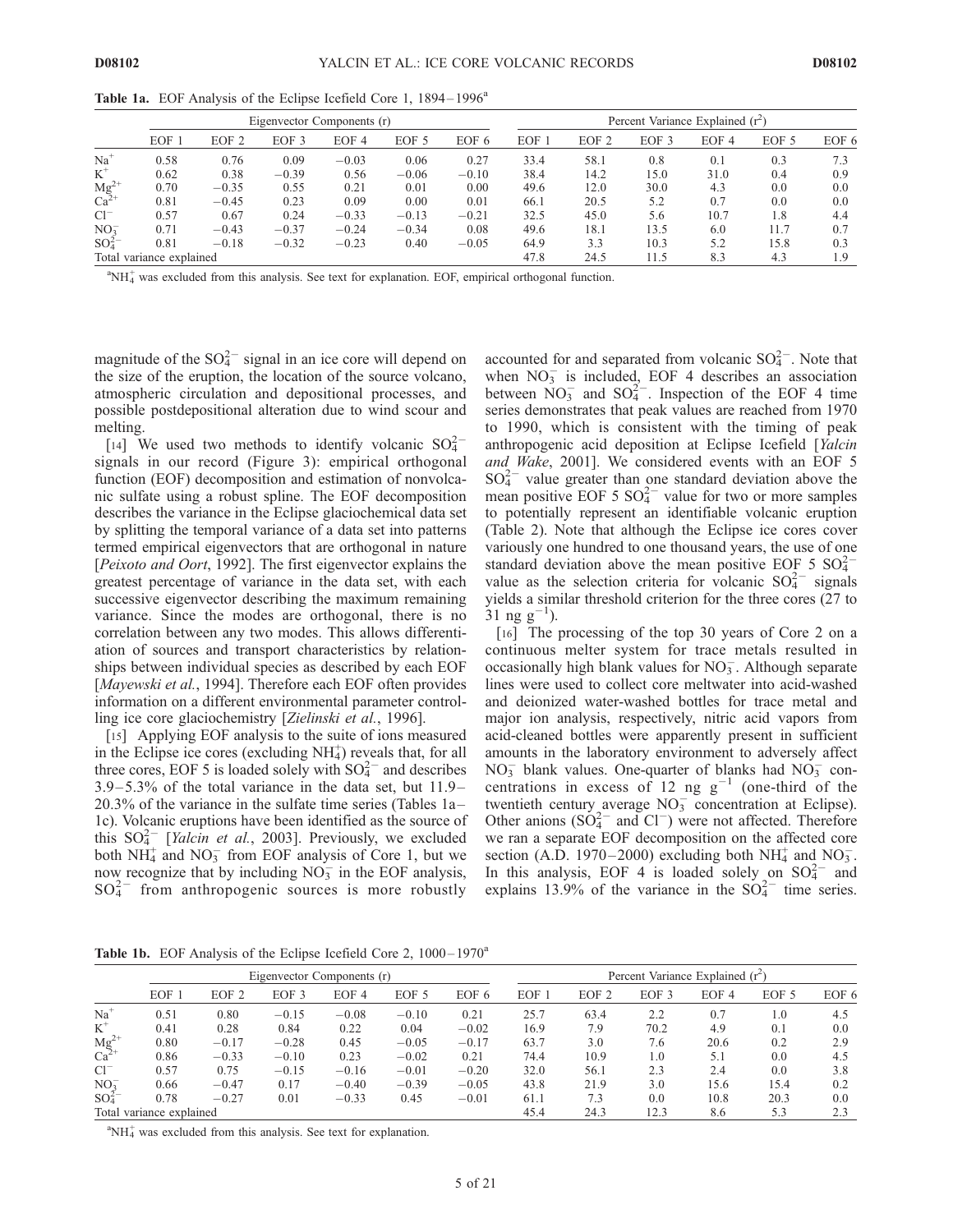|                               |                          |                  |                  | Eigenvector Components (r) |         |         |      |                  |                  | Percent Variance Explained $(r^2)$<br>EOF 6<br>EOF <sub>4</sub><br>EOF 5<br>3.4<br>0.0<br>6.9<br>0.8<br>0.0<br>0.2<br>28.6<br>0.0<br>0.9<br>0.0<br>0.8<br>4.6<br>8.5<br>1.9<br>0.6<br>14.9<br>11.4<br>0.6 |      |     |  |  |
|-------------------------------|--------------------------|------------------|------------------|----------------------------|---------|---------|------|------------------|------------------|-----------------------------------------------------------------------------------------------------------------------------------------------------------------------------------------------------------|------|-----|--|--|
|                               | EOF                      | EOF <sub>2</sub> | EOF <sub>3</sub> | EOF <sub>4</sub>           | EOF 5   | EOF 6   | EOF  | EOF <sub>2</sub> | EOF <sub>3</sub> |                                                                                                                                                                                                           |      |     |  |  |
| $Na+$                         | 0.52                     | 0.77             | $-0.20$          | 0.02                       | $-0.18$ | $-0.26$ | 27.0 | 58.5             | 4.0              |                                                                                                                                                                                                           |      |     |  |  |
| $K^+$                         | 0.43                     | 0.39             | 0.81             | 0.09                       | 0.05    | 0.02    | 18.1 | 14.9             | 65.9             |                                                                                                                                                                                                           |      |     |  |  |
| $Mg^{2+}$<br>Ca <sup>2+</sup> | 0.78                     | $-0.24$          | $-0.13$          | 0.54                       | $-0.02$ | 0.09    | 60.1 | 5.6              |                  |                                                                                                                                                                                                           |      |     |  |  |
|                               | 0.87                     | $-0.34$          | $-0.03$          | 0.22                       | 0.01    | $-0.09$ | 76.0 | 11.7             | 0.1              |                                                                                                                                                                                                           |      |     |  |  |
| $Cl^{-}$                      | 0.63                     | 0.66             | $-0.25$          | $-0.14$                    | 0.08    | 0.29    | 39.5 | 43.0             | 6.1              |                                                                                                                                                                                                           |      |     |  |  |
| NO <sub>3</sub>               | 0.73                     | $-0.43$          | 0.12             | $-0.39$                    | $-0.34$ | 0.08    | 53.0 | 18.1             | 1.4              |                                                                                                                                                                                                           |      |     |  |  |
| $SO_4^2$                      | 0.83                     | $-0.22$          | $-0.05$          | $-0.34$                    | 0.34    | $-0.12$ | 69.4 | 4.7              | 0.3              | 11.8                                                                                                                                                                                                      | 11.9 | 1.5 |  |  |
|                               | Total variance explained |                  |                  |                            |         |         | 49.0 | 22.4             | 11.4             | 9.0                                                                                                                                                                                                       | 3.9  | 2.7 |  |  |

Table 1c. EOF Analysis of the Eclipse Icefield Core 3, 1910–2002<sup>a</sup>

 ${}^{\text{a}}NH_4^+$  was excluded from this analysis. See text for explanation.

Although this proportion is similar to the variance explained by EOF 5 when  $NO_3^-$  is included in the analysis, EOF 4  $SO_4^{2-}$  values tend to be  $\sim$ 30% higher. For example, the mean plus one standard deviation of the positive EOF 4  $SO_4^{2-}$  values in the affected section of Core 2 is 39 ng g<sup>-</sup> 1 , compared to 29 ng  $g^{-1}$  for EOF 5  $SO_4^{2-}$  values in Core 3 over the same time period. We believe this to be the result of anthropogenic  $SO_4^{2-}$  being included in the EOF 4  $SO_4^{2-}$ values. When comparing volcanic  $SO_4^{2-}$  concentrations and fluxes in the three Eclipse cores, the inflation of EOF 4  $SO_4^{2-}$  in Core 2 from A.D. 1970–2000 by anthropogenic  $SO_4^{2-}$  should be considered. The remainder of our data are unaffected by this problem.

[17] We also evaluated the Northwest Col ice core from Mount Logan for volcanic signatures using EOF analysis. The details of the core analysis and dating are provided elsewhere [Mayewski et al., 1993]. Since there is no detectable anthropogenic  $SO_4^{2-}$  input in ice cores from the summit plateau of Mount Logan [Mayewski et al., 1993], separation of anthropogenic from volcanic  $SO_4^{2-}$  by including  $NO<sub>3</sub>$  in the EOF analysis is unnecessary. In fact, when  $N\overline{O}_3^-$  is included volcanic  $SO_4^{2-}$  in the Mount Logan ice core is apparently split between EOF 3 and EOF 4 as noted by visual inspection of EOF time series around known volcanic horizons such as Laki and Katmai. Therefore we excluded both  $NH_4^+$  and  $NO_3^-$  from EOF analysis of the Mount Logan ice core. In this case, EOF 3 is loaded solely on  $SO_4^{2-}$  and explains a large proportion (73%) of the variance in the  $SO_4^{2-}$  time series (Table 3). Because ice cores from the Logan summit plateau are free of anthropogenic sulfate, volcanism is a more important  $SO_4^{2-}$  source than at Eclipse, where anthropogenic  $SO_4^{2-}$  is detectable. Since EOF 3 explains a much larger proportion of the variance in the  $SO_4^{2-}$  time series at Mount Logan than EOF 5 does at Eclipse, the threshold criterion for volcanic  $SO_4^{2-}$  signals is higher at Mount Logan (Table 2).

[18] We also used non-sea-salt  $SO_4^{2-}$  residuals above a robust spline to identify volcanic signals at Eclipse and Mount Logan. First, we estimated the amount of  $SO_4^{2-}$  from sea salt using the ratios of  $SO_4^{2-}$  to other ions in seawater [Keene et al., 1986], resulting in an excess or non-sea-salt (nss) fraction. Sea salt  $SO_4^{2-}$  is a small fraction of the total  $SO_4^{2-}$  in the Eclipse ice cores (<5%) with Na<sup>+</sup> the limiting sea salt species in nearly all of the samples (occasionally, a sample is limited by  $Mg^{2+}$ ). We then used a low-tension robust spline (tension parameter set to 0.1 resulting in a 98% smooth) to estimate background  $SO_4^{2-}$  deposition and considered the resulting uals above the spline [Zielinski et al., 1994; Yalcin et al., 2003]. We considered those events with a residual greater than one standard deviation above the mean positive residual for two or more samples as possible volcanic signals (Table 2). This results in similar threshold criterion for Core 1 (110 ng  $g^{-1}$ ) and Core 3 (108 ng  $g^{-1}$ ), while the threshold criterion for Core 2 is lower (70 ng  $g^{-1}$ ) owing to lower temporal sample resolution with increasing rates of layer thinning. For consistency, we use the higher threshold criterion given by Core 1 and Core 3 for the overlapping section of Core 2 (1894 to 2002), while adopting the lower threshold for the older portion of Core 2. Threshold criteria for non-sea-salt  $SO_4^{2-}$  residuals at Mount Logan (98 ng  $g^{-1}$ ) are comparable to Eclipse owing to similar annual mean  $SO_4^{2-}$  concentrations at the two sites (44 and 49 ng  $g^{-1}$ , respectively).

[19] Comparing the EOF and nss  $SO_4^{2-}$  residual analyses (Figure 3) shows that nss  $SO_4^{2-}$  residuals are about three times volcanic EOF 5  $SO_4^{2-}$  values at Eclipse, since the EOF analysis more robustly accounts for  $SO_4^{2-}$  from nonvolcanic sources such as anthropogenic emissions [Yalcin et al., 2003]. Although the robust spline estimates and removes long-term (i.e., interannual) trends in anthropogenic sulfate deposition, higher-frequency variability in anthropogenic sulfate deposition (i.e., resulting from event to seasonal changes in atmospheric circulation) remains and could influence nss  $SO_4^{2-}$  residual values at Eclipse. Meanwhile, Mount Logan volcanic EOF 3  $SO_4^{2-}$  values and nss  $SO_4^{2-}$  residuals are similar. It appears that EOF analysis provides more conservative identification of  $SO_4^{2-}$  signals attributable to volcanic eruptions at sites impacted by anthropogenic  $SO_4^{2-}$ . For sites unaffected by anthropogenic  $SO_4^{2-}$  such as the Mount Logan summit plateau [Mayewski et al., 1993] or Antarctica, similar paleovolcanic records can be obtained using either technique.

Table 2. Threshold Criterion for Detection of Volcanic  $SO_4^{2-}$ Signals<sup>a</sup>

|                  |    | Core <sub>1</sub><br>1894-1996 |                                                                      | Core 2<br>$1000 - 2002$ |              | Core 3<br>$1910 - 2002$ |    | Mount Logan<br>NW Col<br>$1690 - 1980$ |
|------------------|----|--------------------------------|----------------------------------------------------------------------|-------------------------|--------------|-------------------------|----|----------------------------------------|
|                  |    |                                | EOF 5 nss res EOF $5^{\text{b}}$ nss res EOF 5 nss res EOF 3 nss res |                         |              |                         |    |                                        |
| Mean             | 12 | 45                             | 11                                                                   | 28                      | 11           | 43                      | 37 | 35                                     |
| S.D.             | 19 | 66                             | 16                                                                   | 42                      | 18           | 65                      | 63 | 63                                     |
| Mean + $1\sigma$ | 31 | 110                            | 27                                                                   | 70                      | 29           | 108                     | 99 | 98                                     |
| $N^c$            | 37 | 34<br>$\sim$                   | 80                                                                   | 72                      | 28<br>$\sim$ | 22                      | 20 | 31                                     |

<sup>a</sup>Units are ng  $g^{-1}$ , nss rss, non-sea-salt  $SO_4^2$ <sup>-</sup> residuals.

Period is  $\sim$ 1000 – 1970 only. See text for explanation.

Value is the number of events detected.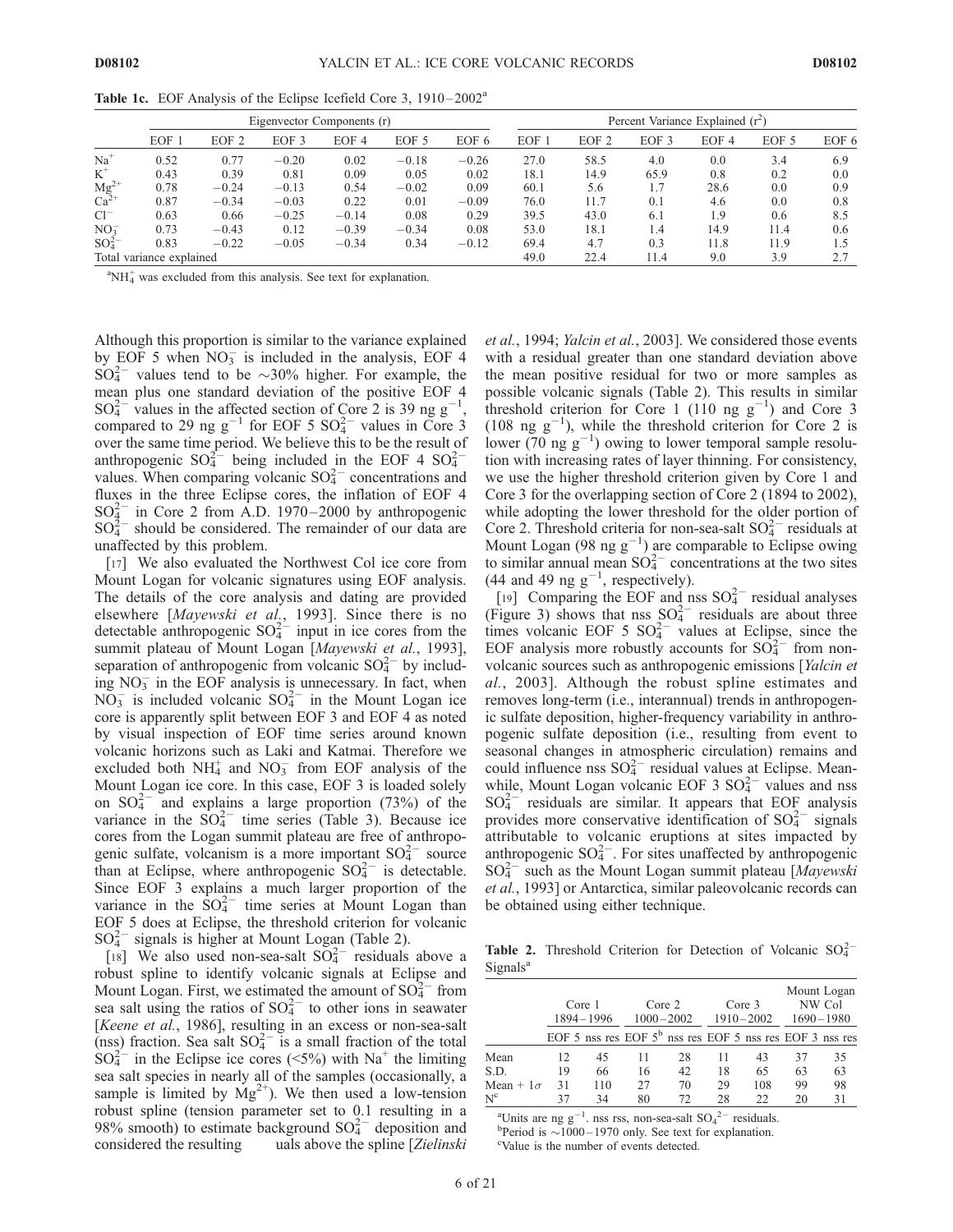|                                          |                          |                  |                  | Eigenvector Components (r) |         |         |      |                  |      | Percent Variance Explained $(r^2)$<br>EOF <sub>3</sub><br>EOF <sub>4</sub><br>EOF 6<br>EOF 5<br>2.0<br>0.7<br>4.0<br>18.0<br>0.2<br>0.2<br>1.8<br>0.3<br>3.6<br>0.4<br>6.0<br>8.0<br>0.2<br>0.1<br>5.6 |     |     |  |  |  |
|------------------------------------------|--------------------------|------------------|------------------|----------------------------|---------|---------|------|------------------|------|--------------------------------------------------------------------------------------------------------------------------------------------------------------------------------------------------------|-----|-----|--|--|--|
|                                          | EOF                      | EOF <sub>2</sub> | EOF <sub>3</sub> | EOF <sub>4</sub>           | EOF 5   | EOF 6   | EOF  | EOF <sub>2</sub> |      |                                                                                                                                                                                                        |     |     |  |  |  |
| $Na+$                                    | 0.85                     | $-0.45$          | $-0.11$          | $-0.14$                    | $-0.09$ | 0.20    | 72.1 | 20.0             |      |                                                                                                                                                                                                        |     |     |  |  |  |
| $K^+$                                    | 0.81                     | $-0.37$          | $-0.13$          | 0.42                       | 0.05    | $-0.05$ | 65.9 | 13.8             |      |                                                                                                                                                                                                        |     |     |  |  |  |
| $\mathbf{Mg}^{2+}_{2+}$ Ca <sup>2+</sup> | 0.57                     | 0.76             | $-0.19$          | $-0.06$                    | 0.24    | 0.05    | 32.2 | 57.6             |      |                                                                                                                                                                                                        |     |     |  |  |  |
|                                          | 0.47                     | 0.80             | $-0.28$          | 0.03                       | $-0.24$ | $-0.05$ | 22.1 | 64.0             |      |                                                                                                                                                                                                        |     |     |  |  |  |
| $Cl^{-}$                                 | 0.89                     | $-0.28$          | 0.18             | $-0.27$                    | 0.02    | $-0.18$ | 78.4 | 8.0              | 3.1  | 7.4                                                                                                                                                                                                    | 0.0 | 3.1 |  |  |  |
| $SO_4^{2-}$                              | 0.34                     | 0.37             | 0.86             | 0.10                       | $-0.03$ | 0.05    | 11.2 | 14.0             | 73.4 | 1.0                                                                                                                                                                                                    | 0.1 | 0.3 |  |  |  |
|                                          | Total variance explained |                  |                  |                            |         |         | 47.0 | 29.6             | 15.2 | 4.8                                                                                                                                                                                                    |     |     |  |  |  |

Table 3. EOF Analysis of the Mount Logan Northwest Col Ice Core, 1690–1980<sup>a</sup>

 ${}^{\text{a}}\text{NH}_4^+$  and NO<sub>3</sub><sup>-</sup> were excluded from this analysis. See text for explanation.

[20] We also evaluated the Cl<sup>-</sup> record from each core for possible volcanic signatures because some volcanic eruptions release large amounts of halogen gases, including HCl [Herron, 1982]. This required separation of volcanic Cl<sup>-</sup> from other sources such as sea salt aerosols. First, we calculated excess  $Cl^-$  using Na<sup>+</sup> as the sea salt indicator. The  $Cl^{-}/Na^{+}$  equivalence ratio at Eclipse averages 1.23, slightly more than the seawater ratio of 1.16 [*Keene et al.*, 1986]; at Mount Logan this ratio averages 2.32, twice the seawater ratio. A portion of the calculated Cl<sup>-</sup> excess is still marine in origin owing to acidification of sea salt particles by reaction with  $H_2SO_4$  [*Legrand and Delmas*, 1988]. This reaction volatilizes sea salt Cl<sup>-</sup> to produce gas-phase and highly soluble HCl that is effectively scavenged by precipitation, resulting in enrichment of  $CI^-$  in snow relative to seawater ratios. A robust spline was used to estimate

background levels of excess Cl<sup>-</sup> deposition due to acidification of sea salt aerosols. The excess Cl<sup>-</sup> residuals greater than one standard deviation above the mean positive residual that were also accompanied by a volcanic  $SO_4^{2-}$  signal were then considered to be volcanic in origin. We found that 39 of 112 volcanic  $SO_4^{2-}$  signals at Eclipse and 15 of 31 volcanic  $SO_4^{2-}$  signals at Mount Logan were accompanied by a volcanic  $Cl^{-}$  signal.

[21] We calculated the total volcanic  $SO_4^{2-}$  flux for each event as the product of the volcanic EOF  $SO_4^{2-}$  value and the water equivalent length of the sample, summed for all samples containing fallout attributable to a particular event. We chose EOF  $SO_4^{2-}$  concentrations rather than nss  $SO_4^{2-}$ residual concentrations because our analysis shows that, for sites affected by anthropogenic sulfate, the EOF  $SO_4^{2-}$ values provide a more conservative estimate of volcanic

Table 4. Variability in Volcanic  $SO_4^{2-}$  Deposition at Eclipse for Eruptions Recorded in More Than One Core<sup>a</sup>

| Event | Principal Source(s) With Date    | <b>VEI</b> | Core 1                   | Core 2 | Core 3                   | Max/Min |
|-------|----------------------------------|------------|--------------------------|--------|--------------------------|---------|
|       |                                  |            |                          |        |                          |         |
| 8     | Westdahl (Alaska) 11/1991        | 3          | 0.57                     | N/C    | 0.77                     | 1.35    |
| 9     | Redoubt (Alaska) 12/1989         | 3          | 1.01                     | N/C    | 1.32                     | 1.31    |
| 15    | Gareloi (Aleutian Is.) 1/1982    | 3          | 0.37                     | N/C    | 0.56                     | 1.51    |
| 17    | Bezymianny/Westdahl 2/1979       | 3          | 0.59                     | N/C    | 0.44                     | 1.34    |
| 18    | Westdahl (Alaska) 2/1978         | 3          | 0.51                     | N/C    | 0.74                     | 1.45    |
| 19    | Bezymianny/Ukinkrek Maars 3/1977 | 3          | 0.39                     | N/C    | 0.60                     | 1.54    |
| 21    | Tiatia (Kurile Is.) 7/1973       | 4          | 3.17                     | N/C    | 3.96                     | 1.25    |
| 22    | Alaid (Kurile Is.) 6/1972        | 3          | 0.40                     | N/C    | 0.86                     | 2.15    |
| 25    | Trident (Alaska) 11/1968         | 3          | 0.37                     | 0.40   |                          | 1.08    |
| 29    | Sheveluch (Kamchatka) 11/1964    | $4+$       | $\overline{\phantom{0}}$ | 0.75   | 2.59                     | 3.45    |
| 30    | Amukta/Trident Sp. 1963          | 3          | 2.55                     | 2.68   | 2.47                     | 1.09    |
| 31    | Multiple Alaska/Kamchatka 1960   | 3          | 2.02                     | 3.03   | 1.11                     | 2.73    |
| 33    | Okmok (Aleutian Is.) 8/1958      | 3          | 2.79                     | 1.44   | 1.38                     | 2.02    |
| 34    | Zavaritzki (Kurile Is.) 11/1957  | 3          | 0.84                     | 3.19   | 1.21                     | 3.80    |
| 35    | Bezymianny (Kamchatka) 3/1956    | 5          |                          | 1.87   | 1.61                     | 1.16    |
| 36    | unknown source                   |            | 0.72                     | 0.64   | $\overline{\phantom{0}}$ | 1.13    |
| 37    | Trident (Alaska) 2/1953          | 3          | 1.09                     | 0.82   | 1.58                     | 1.93    |
| 38    | Ambyrm/Kelut/Bagana 1951-1952    | $4+$       | 3.07                     | 2.47   | $\qquad \qquad$          | 1.24    |
| 40    | Hekla (Iceland) 3/1947           | 4          | 0.54                     |        | 1.59                     | 2.94    |
| 45    | Veniaminof (Alaska) 5/1939       | 3          | 1.23                     | 1.80   |                          | 1.46    |
| 47    | Augustine/Kliuchevoskoi Sp. 1935 | 3          | 1.31                     | 1.05   | 1.09                     | 1.25    |
| 51    | Komaga-Take (Japan) 6/1929       | 4          | 1.52                     | 1.76   | 1.32                     | 1.33    |
| 55    | unknown source                   |            | 0.34                     |        | 0.63                     | 1.85    |
| 56    | Kelut (Indonesia) 5/1919         | 4          | 0.80                     |        | 0.83                     | 1.04    |
| 57    | Katla (Iceland) 10/1918          | 4          | 1.83                     | 1.20   | 1.58                     | 1.53    |
| 58    | Agrigan/Mutnovsky/1917           | 4          | 2.55                     | 2.95   | 2.40                     | 1.23    |
| 59    | unknown source                   |            | 1.95                     | 2.01   | 1.85                     | 1.09    |
| 60    | Katmai (Alaska) 6/1912           | 6          | 15.78                    | 12.93  | 13.18                    | 1.22    |
| 62    | unknown source                   |            | 0.96                     | 1.28   | N/A                      | 1.33    |
| 63    | Ksudach (Kamchatka) 3/1907       | 5          | 2.33                     | 1.81   | N/A                      | 1.29    |
| 64    | Grimsvotn (Iceland) 5/1903       | 4          | 1.37                     | 2.06   | N/A                      | 1.50    |
| 67    | Mayon (Philippines) 5/1897       | 4          | 0.90                     | 0.36   | N/A                      | 2.50    |
| 68    | unknown source                   |            | 0.44                     | 0.54   | N/A                      | 1.23    |

<sup>a</sup>Units are  $\mu$ g cm<sup>-2</sup>. N/A denotes outside the period of record for that core, and N/C denotes Core 2 EOF SO $_4^{2-}$  values that are not directly comparable to Core 1 and Core 3.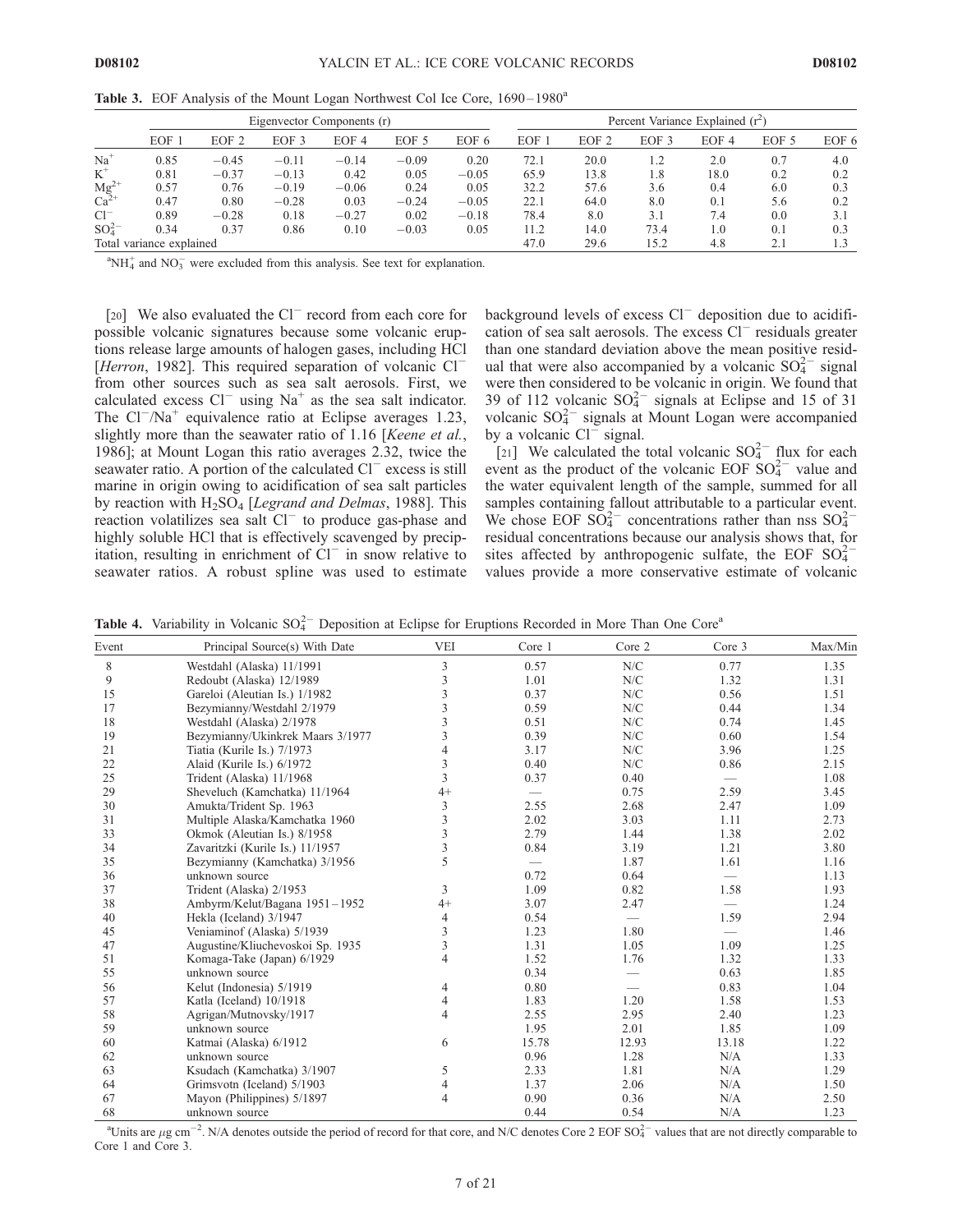

Figure 4. Comparison of annual volcanic  $SO_4^{2-}$  flux records from Eclipse Icefield and Mount Logan. Prominent eruptions are indicated.

 $SO_4^{2-}$  deposition. Annual layers become progressively thinner with depth in the Eclipse ice cores, requiring reconstruction of original annual layer thicknesses by correcting for ice creep. We used an empirical approach based on the observed layer thicknesses from annual layer counting of the Eclipse ice cores because no ice flow or strain rate measurements were made on the Eclipse boreholes, and radar soundings of the ice thickness suggested bedrock would be reached around 250 to 300 m but had not been reached when drilling was stopped at 345 m owing to lack of additional cable. Assuming the average accumulation rate from identification of the A.D. 1963 radioactivity maximum of 1.38 m water equivalent (w.e.) for Core 1 and 1.30 m w.e. for Cores 2 and 3 has not changed significantly and no creep deformation in the firn section of the cores, we calculated a decompression ratio for each annual layer from a smoothed fit to the observed layer thicknesses [Holdsworth et al., 1992]. This ratio was than applied to the observed thickness of each annual layer to reconstruct the original thickness. Because the mean annual accumulation rate at the A.D. 1996 drill site is 7% higher than at the A.D. 2002 drill site, an additional correction factor of 0.93 is applied to the Core 1 fluxes so that they are directly comparable to the volcanic fluxes measured in Core 2 and Core 3. Mount Logan flux calculations use the reconstructed layer thicknesses derived by Holdsworth et al. [1992] using this same approach.

[22] Glaciochemical signals identified as volcanic along with the volcanic  $SO_4^{2-}$  flux for each event are summarized in the auxiliary materials.<sup>1</sup> To quantify the variability in volcanic  $SO_4^{2-}$  deposition at Eclipse, we also report the flux ratio (maximum/minimum) for eruptions recorded in multiple Eclipse ice cores (Table 4). In the 108 years of overlap  $(A.D. 1894 - 2002)$  between the Eclipse ice cores, 43 of the 68 total events are recorded in more than one core. Unfortunately, volcanic sulfate deposition calculated by EOF analysis of Core 2 from A.D. 1970– 2002 is not directly comparable to values from Core 1 and Core 3 owing to the nitrate contamination issue. Excluding events recorded in Core 2 from A.D. 1970-2002, there are 33 events recorded in more than one Eclipse core. Calculated volcanic sulfate fluxes are within 50% for nearly two-thirds (21 out of 33) of the events recorded in multiple cores (Table 4). This is true for not only the largest eruptions such as Katmai with significant stratospheric components, but also for moderate (volcanic explosivity index (VEI) 3) eruptions that largely involved tropospheric transport.

[23] We further examined this issue by considering the reproducibility of the annual volcanic  $SO_4^{2-}$  flux recorded in each Eclipse core (Figure 4). The annual volcanic  $SO_4^{2-}$  flux was calculated by multiplying the EOF 5  $SO_4^{2-}$  concentration in each sample by the water equivalent length of that sample (corrected for layer thinning) and summing by year. Correlation coefficients (r) range from 0.77 to 0.81 for the three Eclipse cores (Table 5), meaning 60 to 66% of the volcanic  $SO_4^{2-}$  signal is shared among the three cores. These high correlations are driven by the largest eruptions, as seen by lower correlations (0.42 to 0.50) when the years affected by Katmai fallout (A.D. 1912–1913) are excluded from this analysis. Correlation coefficients between the Eclipse and Mount Logan records range from 0.44 to 0.81. Again, the high correlations are driven by the largest eruptions, with correlations between the Eclipse records and the Logan record ranging from 0.11 to 0.13 when the Katmai years are excluded. This poor correlation between Eclipse and Logan for smaller events reflects the larger number of smaller eruptions recorded at Eclipse. Nonetheless, the reproducibility of volcanic  $SO_4^{2-}$  flux records, especially for the largest eruptions, is encouraging for the use of ice core paleovolcanic data in deriving estimates of volcanic aerosol loading.

# 4. Identification of Source Volcanoes

#### 4.1. Correlation With Known Eruptions

[24] In assigning possible sources for each signal we used the Smithsonian Global Volcanism Program database of Holocene volcanism [Simkin and Siebert, 1994] (and online update: www.volcano.si.edu) to match events identified as volcanic using both the robust spline and EOF techniques with known eruptions. We considered Northern Hemisphere eruptions with a volcanic explosivity index (VEI)  $> 4$  as possible sources because one criteria for an eruption to be designated VEI 4 is stratospheric injection [Newhall and

**Table 5.** Correlation Coefficients Between Annual Volcanic  $SO_4^{2-}$ Flux Records

|                 |                   | All Years            |                |                       |      | Excluding Katmai Years |     |
|-----------------|-------------------|----------------------|----------------|-----------------------|------|------------------------|-----|
|                 |                   | Core 1 Core 2 Core 3 |                |                       |      | Core 1 Core 2 Core 3   |     |
| Core 2 $0.77^a$ |                   |                      |                | Core $2 \quad 0.48^a$ |      |                        |     |
| Core 3          | 0.81 <sup>a</sup> | 0.77 <sup>a</sup>    |                | Core 3 $0.42^a$       |      | $0.50^{\rm a}$         |     |
| Logan           | $0.81^{\rm a}$    | $0.44^{\rm a}$       | $0.75^{\rm a}$ | Logan                 | 0.11 | $0.13^{b}$             | 011 |

a Correlations are significant at the 99.9% confidence level.  $\frac{1}{2}$  bCorrelations are significant at the 95% confidence level.

<sup>&</sup>lt;sup>1</sup>Auxiliary materials are available at ftp://ftp.agu.org/apend/ 2006jd007497.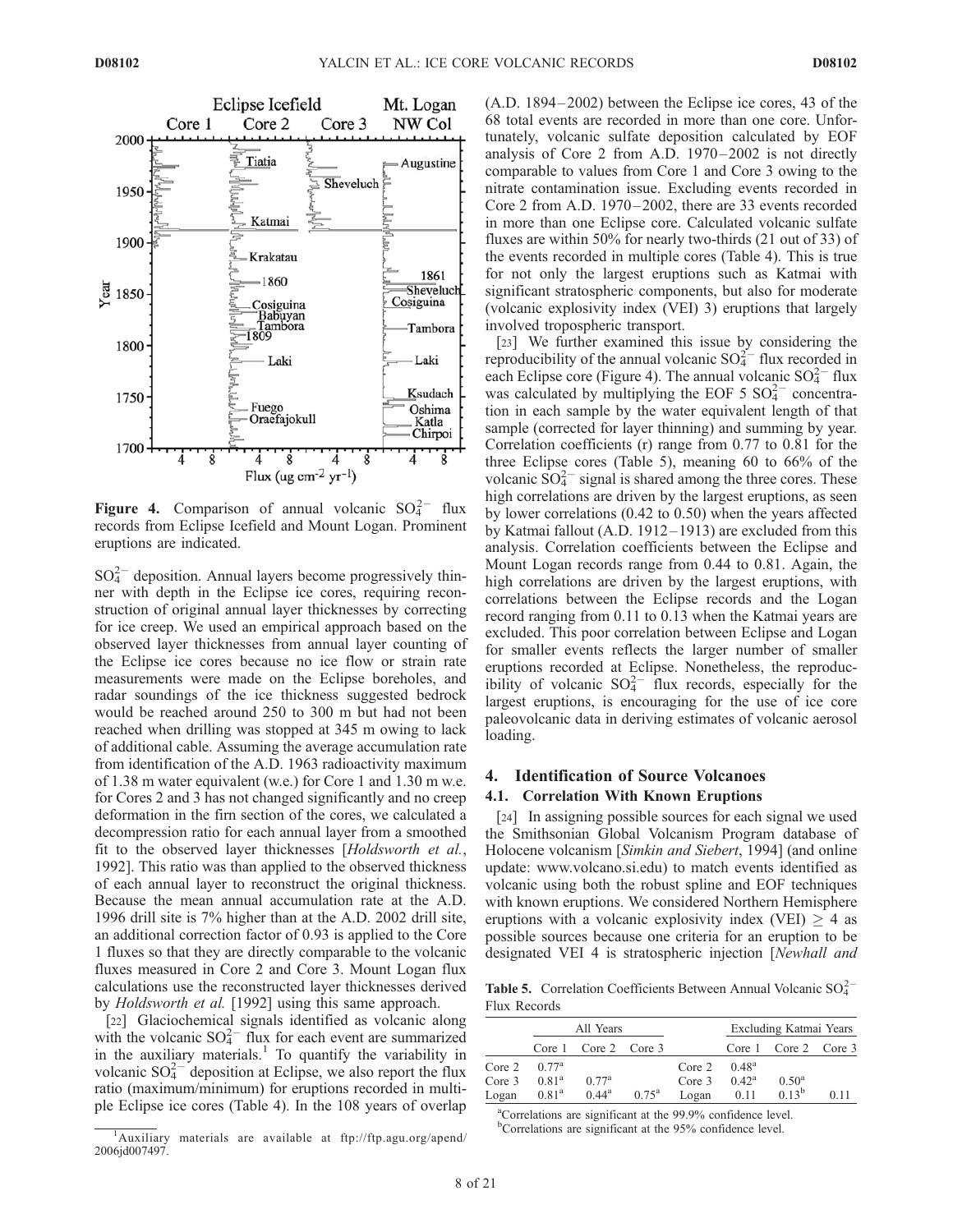Table 6. Sources of Volcanic Signals Detected in St. Elias Ice Cores

|                        | Eclipse Icefield |         | Mount Logan NW Col |         |  |
|------------------------|------------------|---------|--------------------|---------|--|
|                        | Number           | Percent | Number             | Percent |  |
| Alaska/Kamchatka       | 43               | 35      |                    | 29      |  |
| <b>Iceland</b>         | 6                | 6       |                    | 16      |  |
| Mid-northern latitudes | 10               | Q       |                    | 23      |  |
| Mixed NH               | 6                | 5       |                    | 6       |  |
| Tropical               | 21               | 18      |                    | 10      |  |
| Mixed tropical/NH      |                  | 6       |                    | 3       |  |
| Unknown                | 19               | 16      |                    | 13      |  |
| Total                  | 112              |         | 31                 |         |  |
| Period of record       | 1450-2002        |         | 1690-1980          |         |  |

Self, 1982], which favors long-range transport of volcanic sulfate aerosols and their deposition in glacial ice [Zielinski et al., 1994]. We also considered high northern latitude VEI 3 eruptions in Alaska, Kamchatka, and Iceland, as eruptions of this magnitude are capable of ''substantial'' tropospheric injection [Newhall and Self, 1982]. Owing to the smaller distances involved, transport entirely within the troposphere is capable of delivering aerosols from VEI 3 eruptions to Eclipse. Furthermore, the relatively low altitude of the tropopause at high latitudes increases the likelihood of stratospheric injection and transport of moderate VEI 3 class eruptions. Using the above outlined criteria, we matched 93 of the 112 volcanic signals recorded at Eclipse Icefield over the last 550 years and 27 of the 31 volcanic signals recorded at Mount Logan over the last 300 years to a known volcanic eruption within the time constraints established on each signal via annual layer counting (Table 6).

[25] The good agreement between the historical record of volcanism and the glaciochemical signals we identified as volcanic makes St. Elias ice cores promising records of regionally significant volcanic activity. However, there are a number of volcanic signals that cannot be matched to known eruptions. Some of these signals, such as the A.D. 1809 event, are well known from other ice core studies and are attributed to previously undocumented volcanic eruptions [Cole-Dai et al., 1991]. Others, such as A.D. 1516, have not been recognized previously. Furthermore,  $SO_4^{2-}$ concentrations associated with the A.D. 1516 eruption are the highest observed in the entire suite of Eclipse ice cores (auxiliary materials). Likewise, the highest  $SO_4^{2-}$  concentration in the last 1000 years of the Bona-Churchill ice core [*Mashiotta et al.*, 2004] and the highest ECM value in the Prospector-Russell ice core from Mount Logan [Fisher et al., 2004] are also dated to the early sixteenth century. These signals are synchronous within their respective dating uncertainties; hence it is possible they represent the same eruption. The recognition of contemporaneous signals in multiple ice cores increases confidence that these signals represent regionally significant and previously undocumented volcanic eruptions. In addition to the large A.D. 1516 signal, unknown eruptions in A.D. 1866 and A.D. 1910 are recorded as moderate events at both Eclipse and Mount Logan. Likewise, unknown eruptions in A.D. 1955, A.D. 1942, A.D. 1915, A.D. 1908, and A.D. 1895 are seen in multiple Eclipse cores.

[26] Although not seen in the Mount Logan core, the unknown volcanic eru recorded at Eclipse in A.D. 1891 and A.D. 1893 are corroborated by pyrheliometric optical depth measurements showing stratospheric injections by unknown volcanoes erupting in A.D. 1890 and again in A.D. 1893 [Stothers, 1996]. The one-year lag between the first appearance of increased optical depths in August 1890 and deposition of volcanic sulfate aerosols at Eclipse implies the A.D. 1890 volcano is in the tropical latitudes. The synchronous appearance of increased optical depths and volcanic  $SO_4^{2-}$  deposition at Eclipse suggests that the A.D. 1893 volcano is in the high northern latitudes.

[27] In our previous work identifying volcanic signals utilizing a single ice core from Eclipse Icefield, there were several large (VEI  $\geq$  4) Alaskan and Kamchatkan eruptions not apparent in the record, such as Aniakchak (A.D. 1931), Kliuchevoskoi (A.D. 1931), and Sheveluch (A.D. 1964) [Yalcin et al., 2003]. Utilizing a suite of three ice cores, there are no Alaskan or Kamchatkan eruptions with a VEI  $\geq$ 4 that are not seen in at least one Eclipse core since A.D. 1829. The acquisition of multiple ice cores allows a more complete picture of past volcanic eruptions than is possible from any one core. In fact, there are many VEI  $\geq$  4 eruptions in Alaska and Kamchatka that are recorded in only one core, such as Bezymianny (A.D. 1956), Tolbachik (A.D. 1975), Augustine (A.D. 1976), and Spurr (A.D. 1992). Missing signals from VEI  $\geq$  4 eruptions in Japan occur more frequently, such as Komaga-Take (A.D. 1856), Bandai (A.D. 1888), and Iriomote-Jima (A.D. 1924); probably reflecting the scavenging of volcanic sulfate aerosols during the longer transport distances involved.

[28] Eruptions from Alaskan or Kamchatkan volcanoes account for one-third of volcanic signals in ice cores from the St. Elias Mountains (Table 6). This proportion represents a minimum because the number of known eruptions in Alaska and Kamchatka decreases markedly prior to the twentieth century. For example, the Smithsonian Global Volcanism Program database contains 126 eruptions in Alaska and Kamchatka of VEI  $\geq$  3 since A.D. 1900, but only 58 in the preceding 500 years. Hence a large proportion of the unidentified signals in the St. Elias ice core records, especially prior to A.D. 1900, are undoubtedly from undocumented eruptions in Alaska and Kamchatka. Eruptions elsewhere in the Northern Hemisphere extratropics, specifically Iceland, Japan and the Kurile Islands, are more important sources of volcanic  $SO_4^{2-}$  signals at an elevation of 5340 m on Mount Logan (39% of signals) than at an elevation of 3017 m on Eclipse Icefield (15% of signals), even though the ice core sites are longitudinally separated by only 45 km. We speculate that in order for volcanic plumes to survive the long transport distances from Japan and Iceland to the St. Elias Mountains, they must be transported primarily in the upper troposphere to minimize precipitation scavenging. Mount Logan, at 5 km elevation, is suitably located to sample the upper troposphere but misses plumes confined to the lower troposphere, and hence records a greater proportion of signals from eruption clouds traveling at higher altitudes. Meanwhile, Eclipse Icefield at 3 km elevation, is suitably located to sample the lower troposphere, and hence records a greater proportion of signals from moderate eruptions carried in the lower troposphere.

[29] Discerning the relative importance of tropical versus high northern latitude eruptions in these records is more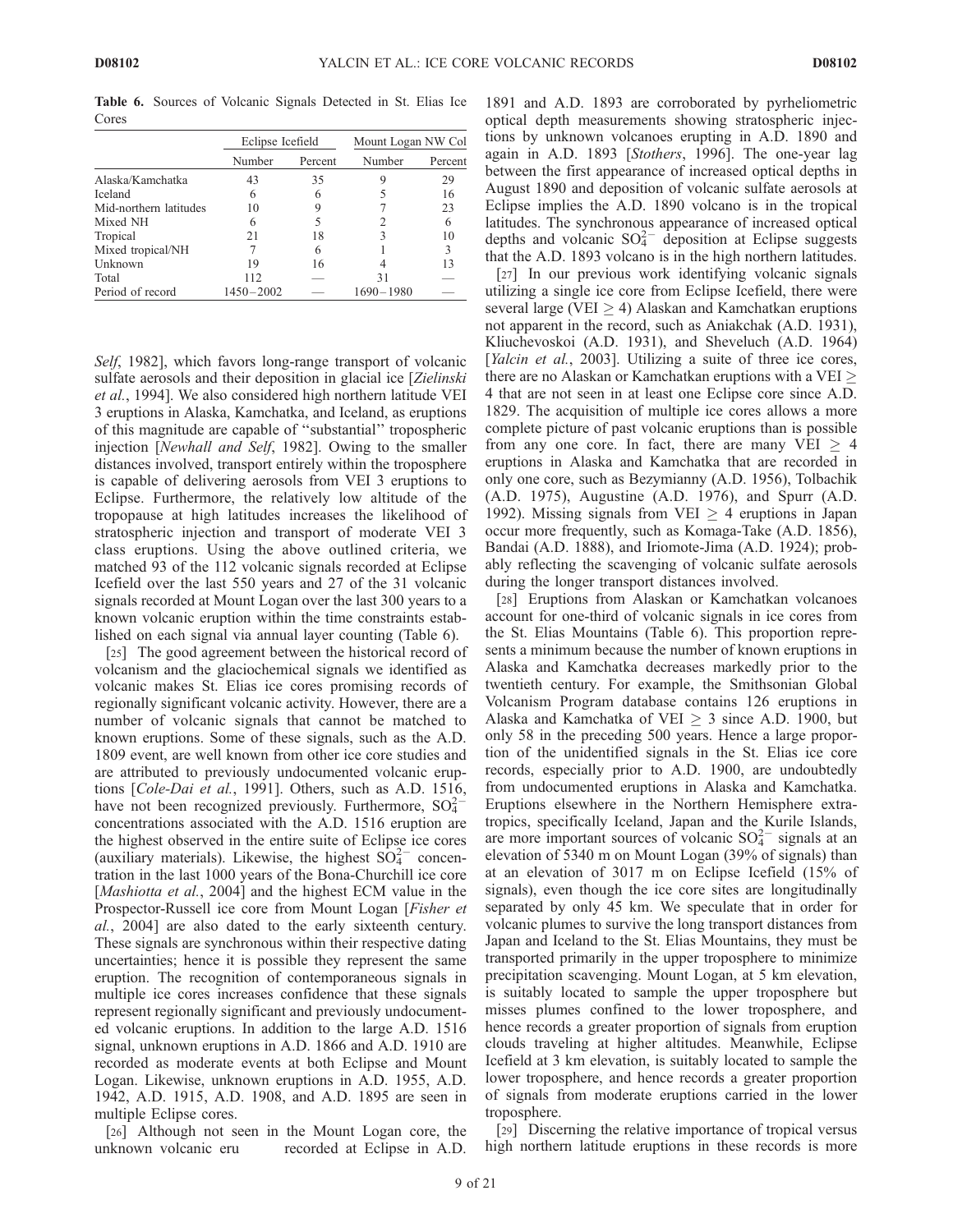problematic. Recent large tropical eruptions such as Agung (A.D. 1963), El Chichon (A.D. 1982), and Pinatubo (A.D. 1991) were all concurrent with moderate eruptions in Alaska and Kamchatka. Hence it is difficult to attribute what proportion, if any, of the resulting ice core signal originated from the tropical volcano. Preferring to attribute these signals to tropospheric transport of nearby eruptions rather than stratospheric fallout from distant eruptions, our study of the record of twentieth century volcanism provided by Core 1 concluded that the Eclipse site does not provide a good record of major tropical eruptions [Yalcin et al., 2003]. However, clear signals from older tropical eruptions such as Cosiguina (A.D. 1835), Babuyan (A.D. 1832), Galunggung (A.D. 1822), Tambora (A.D. 1815), and the unknown A.D. 1809 volcano, generally presumed to be in the tropics [e.g., Cole-Dai et al., 1991; see also Yalcin et al., 2006b], are all seen in the Eclipse ice core. Likewise, there are volcanic  $SO_4^{2-}$  signals centered on A.D. 1884 and A.D. 1641 that match well with the eruptions of Krakatau, Indonesia (A.D. 1883), and Parker, Philippines (A.D. 1641), but the extratropical eruptions of Augustine, Alaska (A.D. 1883), and Komaga-Take, Japan (A.D. 1640) could be at least partially responsible for these signals.

[30] It is apparent that changes in atmospheric circulation between the Little Ice Age and modern regimes have affected the connectivity of the St. Elias ice cores to the tropics [Fisher et al., 2004]. Hence changes in atmospheric circulation may have more readily allowed older tropical eruptions to leave distinct sulfate signals at Eclipse. However, studies of the accumulation and stable isotopic records from Mount Logan demonstrate that the Little Ice Age (prior to the mid-nineteenth century) was characterized by stronger zonal flow in the North Pacific and weaker tropical connections, whereas the modern regime (after the midnineteenth century) has been characterized by enhanced meridional vapor flow from the tropics. It is unknown if these shifts have affected the stratospheric circulation, the primary mode of transport for aerosols from tropical eruptions to the high latitudes.

[31] In the Mount Logan Northwest Col ice core, the tropical eruptions of Cosiguina and Tambora eruptions left strong  $SO_4^{2-}$  signals, and we assign the moderate volcanic signal in A.D. 1862 to the A.D. 1861 eruption of Makian in Indonesia. However, there are no distinct  $SO_4^{2-}$  signals attributable to Babuyan, Galunggung, or the unknown A.D. 1809 volcano in this core. While the Krakatau eruption left a strong  $SO_4^{2-}$  signal at Eclipse, the relatively weak A.D. 1884 signal in the Mount Logan Northwest Col ice core could be wholly attributable to Augustine. Given the limited number of large tropical eruptions during the A.D. 1690 – 1980 period covered by the Northwest Col ice core, it would be premature to conclude that Mount Logan offers a poor record of tropical eruptions. Separating the effects of regionally significant eruptions in the North Pacific from tropical eruptions of global concern is critical for the proper interpretation of paleovolcanic records from St. Elias ice cores, given their proximity to Alaska and Kamchatka and the high frequency of eruptions in these regions.

# 4.2. Tephrochronological Evidence

[32] By locating and analyzing volcanic glass in an ice core, the source erupti ponsible for a volcanic  $SO_4^{2-}$ 

signal can be identified by matching the chemical composition of ice core tephra to glass from the suspected eruption [Palais et al., 1990; Fiacco et al., 1994; Basile et al., 2001; Dunbar et al., 2003; Yalcin et al., 2003]. The use of tephrochronological techniques provides independent verification of the source volcano responsible for an ice core  $SO_4^{2-}$  signal, with the added benefit of providing additional ice core chronological control. However, this approach has several limitations. First, since silicate particles settle out of the atmosphere more quickly than the secondary aerosol products of an eruption [Zielinski, 2000], only a limited number of ice core volcanic  $SO_4^{2-}$  signals will be associated with tephra. For example, between 30 and 40 Icelandic volcanoes have been active during historical time (after A.D. 870) [Thorarinsson and Saedmundsson, 1979], but tephra from only three historical Icelandic eruptions has been recovered from Greenland ice: the Settlement Ash c. A.D. 870 [Gronvold et al., 1995], Oraefajokull A.D. 1362 [Palais et al., 1991], and Laki A.D. 1783 [Fiacco et al., 1994], with possibly a fourth, the A.D. 930s Eldgja eruption [Zielinski et al., 1995].

[33] However, in special cases tephra may travel hundreds to thousands of kilometers from the source, as shown by identification of glass shards from very large tropical eruptions in Antarctic ice cores [Palais et al., 1990]. The distribution of tephra from a particular eruption depends on many factors, including particle size and extent of aggregation, plume height, wind speed and wind direction [Fisher and Schminke, 1984]. Furthermore, tephra within a given ice core layer may be highly variable in composition, different volcanoes can produce tephra with similar major oxide distributions, and the composition of tephra produced by a given volcano can change between eruptions or even within the course of a single eruption if the magma chamber is compositionally zoned [*Basile et al.*, 2001]. Geochemical differences can also result from the use of different analytical techniques or instrumentation [Hunt and Hill, 1993]. Finally, analysis of micrometer-sized tephra grains in ice core sections can result in more variability (scatter) of the results compared to polished sections from geologic deposits near the source volcano [Zielinski et al., 1997].

[34] To independently verify our identifications of source volcanoes responsible for the volcanic signatures in the Eclipse ice core, we collected tephra from the Eclipse ice cores for analysis and comparison to products from suspected source volcanoes. Tephra was collected by filtering of core meltwater from high-sulfate horizons through 0.2-micron pore-diameter polycarbonate membrane filters (Whatman). Examination of filters under a microscope suggested a significant number of volcanic glass particles on  $\sim$ 10% of the filters. These samples were analyzed at Micromaterials Research for particles greater than 1 micron in diameter using an electron microprobe (JEOL JXA-8600) following established procedures [Germani and Buseck, 1991]. An energy-dispersive x-ray spectrum was acquired for 15 seconds from each particle and analyzed for 27 regions of interest including Si, Ti, Al, Fe, Mg, Ca, Na, and K. Size, shape, and location were also determined for each particle with  $400 - 500$  particles analyzed from each sample. Cluster analysis was performed using relative intensity data to identify volcanic glass particles, which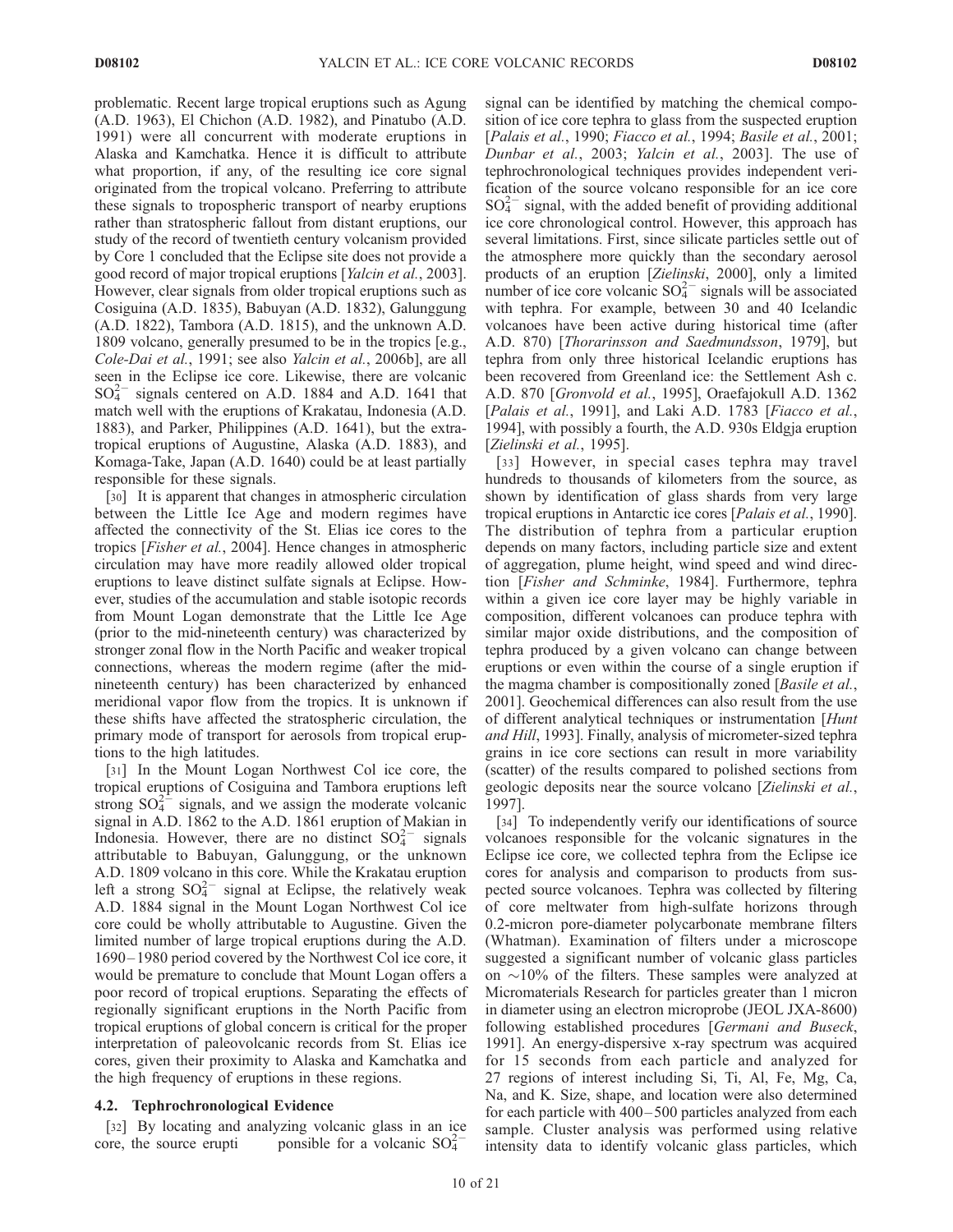|  | Table 7. Twentieth Century Tephrochronology of the Eclipse Ice Cores <sup>a</sup> |  |  |
|--|-----------------------------------------------------------------------------------|--|--|
|  |                                                                                   |  |  |

| Sample or Source      | SiO <sub>2</sub> | TiO <sub>2</sub> | $Al_2O_3$ | FeO <sup>b</sup> | MgO                    | CaO                    | Na <sub>2</sub> O | $K_2O$        | $n^{c}$      | Reference                                    |
|-----------------------|------------------|------------------|-----------|------------------|------------------------|------------------------|-------------------|---------------|--------------|----------------------------------------------|
|                       |                  |                  |           |                  | Fall 1991 Layer        |                        |                   |               |              |                                              |
| Eclipse Core 3        | 50.9             | 1.4              | 13.4      | 12.8             | 3.2                    | 5.6                    | 11.1              | 1.6           | 1            |                                              |
| Eclipse Core 3        | 58.3(1.1)        | 1.4(0.7)         | 17.4(3.9) | 6.2(2.7)         | 2.5(1.4)               | 6.3(1.6)               | 6.9(2.3)          | 1.1(0.5)      | 9            |                                              |
| Westdahl $(1978)^d$   | 59.8             | 1.6              | 15.5      | 9.2              | 2.3                    | 5.5                    | 4.4               | 1.9           | 9            | J. Fournelle (unpublished<br>data, 2004)     |
| Eclipse Core 3        | 75.7             | 0.6              | 11.5      | 2.6              | 0.9                    | 3.5                    | 4.6               | 0.5           | $\mathbf{1}$ |                                              |
| White River (ca. 800) | 75.7(0.5)        | 0.2(0.1)         | 14.3(0.4) | 1.3(0.1)         | 0.0(0.0)               | 1.7(0.1)               | 3.5(0.3)          | 3.2(0.1)      | 10           | Richter et al. [1995]                        |
| Pinatubo              | 78.4             | 0.1              | 12.8      | 0.7              | 0.1                    | 1.2                    | 3.6               | 3.1           | 16           | Luhr and Melson [1996]                       |
|                       |                  |                  |           |                  | Winter 1989-1990 Layer |                        |                   |               |              |                                              |
| Eclipse Core 1        | 74.5(2.0)        | 0.4(0.2)         | 13.0(0.6) | 1.9(0.8)         |                        | $0.4(0.6)$ 1.3 $(0.6)$ | 5.3 $(0.7)$       | 3.2(0.4)      | -12          |                                              |
| Eclipse Core 3        | 70.9(1.8)        | 0.3(0.1)         | 15.4(1.4) | 1.5(0.8)         | n.d.                   | 1.6(0.6)               | 6.9(1.1)          | 3.4(0.5)      | -11          |                                              |
| Redoubt               | 75.0(0.6)        | 0.4(0.0)         | 13.3(0.3) | 1.9(0.3)         | 0.4(0.2)               | 1.7(0.2)               | 4.0(0.2)          | 3.3(0.1)      | 231          | Swanson et al. [1994]                        |
|                       |                  |                  |           |                  | Summer 1953 Layer      |                        |                   |               |              |                                              |
| Eclipse Core 1        | 52.5             | 3.1              | 14.1      | 12.7             | 4.2                    | 6.8                    | 5.6               | 1.0           | 1            |                                              |
| Shishaldin (1999)     | 51.1(2.0)        | 4.0(0.6)         | 11.1(2.8) | 16.6(3.2)        | 4.9(1.1)               | 8.5(0.5)               | 2.6(0.6)          | 1.3(0.3)      | 3            | Stelling et al. [2002]                       |
| Eclipse Core 1        | 73.5(1.3)        | 0.5(0.3)         | 12.7(0.6) | 2.8(0.9)         | 0.1(0.2)               | 0.9(0.4)               | 6.3(0.3)          | 3.2(0.6)      | 3            |                                              |
| Trident               | 76.5(0.6)        | 0.4(0.1)         | 11.8(0.4) | 2.1(0.3)         | 0.3(0.2)               | 1.2(0.3)               | 4.2(0.2)          | $3.5(0.5)$ 14 |              | Coombs et al. [2000]                         |
|                       |                  |                  |           |                  | Spring 1947 Layer      |                        |                   |               |              |                                              |
| Eclipse Core 1        | 63.6(1.7)        | 0.8(0.2)         | 16.8(1.4) | 5.2(1.8)         | 1.0(0.7)               | 4.2 $(0.6)$            | 6.7(0.6)          | 1.7(0.2)      | 7            |                                              |
| Hekla (main phase)    | 63.2(1.1)        | 1.0(0.1)         | 15.5(0.2) | 8.2(0.5)         | 1.4(0.2)               | 4.6(0.3)               | 4.3 $(0.5)$       | 1.7(0.1)      | 10           | Larsen et al. [1999]                         |
| Eclipse Core 1        | 70.2(0.4)        | 0.8(0.4)         | 13.5(1.8) | 6.2(2.8)         | 0.7(0.7)               | 2.0(0.6)               | 4.2(0.2)          | 2.5(2.1)      | 2            |                                              |
| Hekla (early phase)   | 71.0(0.2)        | 0.4(0.0)         | 13.7(0.0) | 4.8 $(0.1)$      | 0.2(0.1)               | 1.2(0.1)               | 5.5(0.2)          | 3.5(0.1)      | 2            | Larsen et al. [1999]                         |
|                       |                  |                  |           |                  | Fall 1945 Layer        |                        |                   |               |              |                                              |
| Eclipse Core 1        | 53.2 $(0.7)$     | 2.9(0.3)         | 13.8(1.1) | 12.1(0.6)        | 3.3(1.1)               | 7.7(0.8)               | 6.0(2.0)          | 0.9(0.3)      | 5            |                                              |
| Avachinsky (1991)     | 56.5             | 0.9              | 18.2      | 7.5              | 4.2                    | 8.7                    | 3.3               | 0.7           | 1            | Turner et al. [1998]                         |
| Kliuchevoskoi (1972)  | 53.4             | 1.2              | 17.2      | 9.0              | 5.3                    | 8.9                    | 3.7               | 1.3           | 1            | Ivanov et al. [1981]                         |
|                       |                  |                  |           |                  | Summer 1912 Layer      |                        |                   |               |              |                                              |
| Eclipse Core 1        | 76.0 (1.1)       | 0.2(0.2)         | 12.5(0.6) | 1.5(0.4)         | n.d.                   | 0.9(0.4)               | 5.6(0.9)          | 3.3(0.4)      | 10           |                                              |
| Eclipse Core 3        | 71.1(2.0)        | 0.4(0.2)         | 15.0(0.7) | 1.7(0.6)         | 0.3(0.1)               | 1.4(0.7)               | 7.1(1.1)          | 3.2(0.4)      | 12           |                                              |
| Katmai                | 77.0(2.3)        | 0.5(0.1)         | 12.7(1.3) | 1.7(0.2)         | 0.3(0.1)               | 1.6(0.2)               | 2.8(1.2)          | 3.4(1.2)      | -11          | M. Germani (unpublished<br>manuscript, 1994) |
| Katmai                | 77.0 (0.6)       | 0.3(0.0)         | 12.8(0.7) | 1.6(0.1)         | 0.2(0.0)               | 1.3(0.1)               | 3.9(0.2)          | 2.9(0.1)      | 20           | Fierstein and Hildreth [1992]                |
|                       |                  |                  |           |                  | Spring 1907 Layer      |                        |                   |               |              |                                              |
| Eclipse Core 1        | 56.0 (1.9)       | 1.8(0.5)         | 14.1(2.2) | 10.4(2.4)        | 3.0(0.8)               | 8.0(2.7)               | 5.2(0.9)          | 1.4(0.4)      | 8            |                                              |
| Ksudach               | 56.5(1.0)        | 1.0(0.0)         | 16.6(0.9) | 10.0(0.4)        | 4.1 $(0.1)$            | 7.8(0.3)               | 3.4(0.1)          | 0.8(0.1)      | 2            | Melekestsev et al. [1996]                    |

a Major oxide composition in weight %, recalculated to a sum of 100%. Values are the mean for the specified number of samples, with the standard deviation in parentheses. Standard deviations were not available from some sources.

Total iron is given as FeO.

c Number of particles analyzed per sample.

<sup>d</sup>Reference tephras are from the eruption of the named volcano that took place in the same year as the ice core sample is dated to, unless no analyses from that eruption are available. In such cases, the year of the eruption for which analyses are available is reported in parentheses.

ranged in number from less than 10 to several hundred shards per filter.

[35] Individual glass shards were reanalyzed for major oxide composition  $(SiO_2, TiO_2, Al_2O_3, FeO, MgO, CaO,$ Na<sub>2</sub>O, K<sub>2</sub>O) using a Hitachi S-570 automated scanning electron microscope (SEM) with an energy-dispersive x-ray (EDX) micro-analyzer. Analysis of individual glass shards via SEM provides a grain-specific method of geochemically characterizing and correlating distal tephras. Several representative, microlite-free volcanic glass particles greater than 4 microns with glass shard morphology were selected from each filter because analyzing larger particles minimizes the effect of particle size and shape on quantitative x-ray microanalysis. Only glass shards were selected for analysis because their composition reflects the composition of the magma at the time of eruption. Reported major oxide compositions are normalized to 100% by weight on an anhydrous basis, with e as FeO. Oxides not determined in this study (MnO,  $P_2O_5$ ) typically account for less than 1% of volcanic glass shards by weight [e.g., Dunbar et al., 2003].

[36] The composition of volcanic glass particles found in the Eclipse ice cores are summarized in Table 7 for twentieth century eruptions in Core 1 and Core 3, and Table 8 summarizes those for older eruptions in Core 2, along with pertinent compositional information from suspected sources. Chemical classification of tephra found in the Eclipse cores follows the nomenclature of LeBas et al. [1986] according to  $SiO_2$  and total alkali (Na<sub>2</sub>O + K<sub>2</sub>O) content (Figures 5 and 6). Possible sources for the tephra found in the Eclipse ice core were identified by comparing the major oxide composition of ice core tephra to published analyses from suspected source volcanoes. In the following sections we discuss the glass compositions found in the Eclipse ice core and possible source volcanoes for each glass-bearing layer.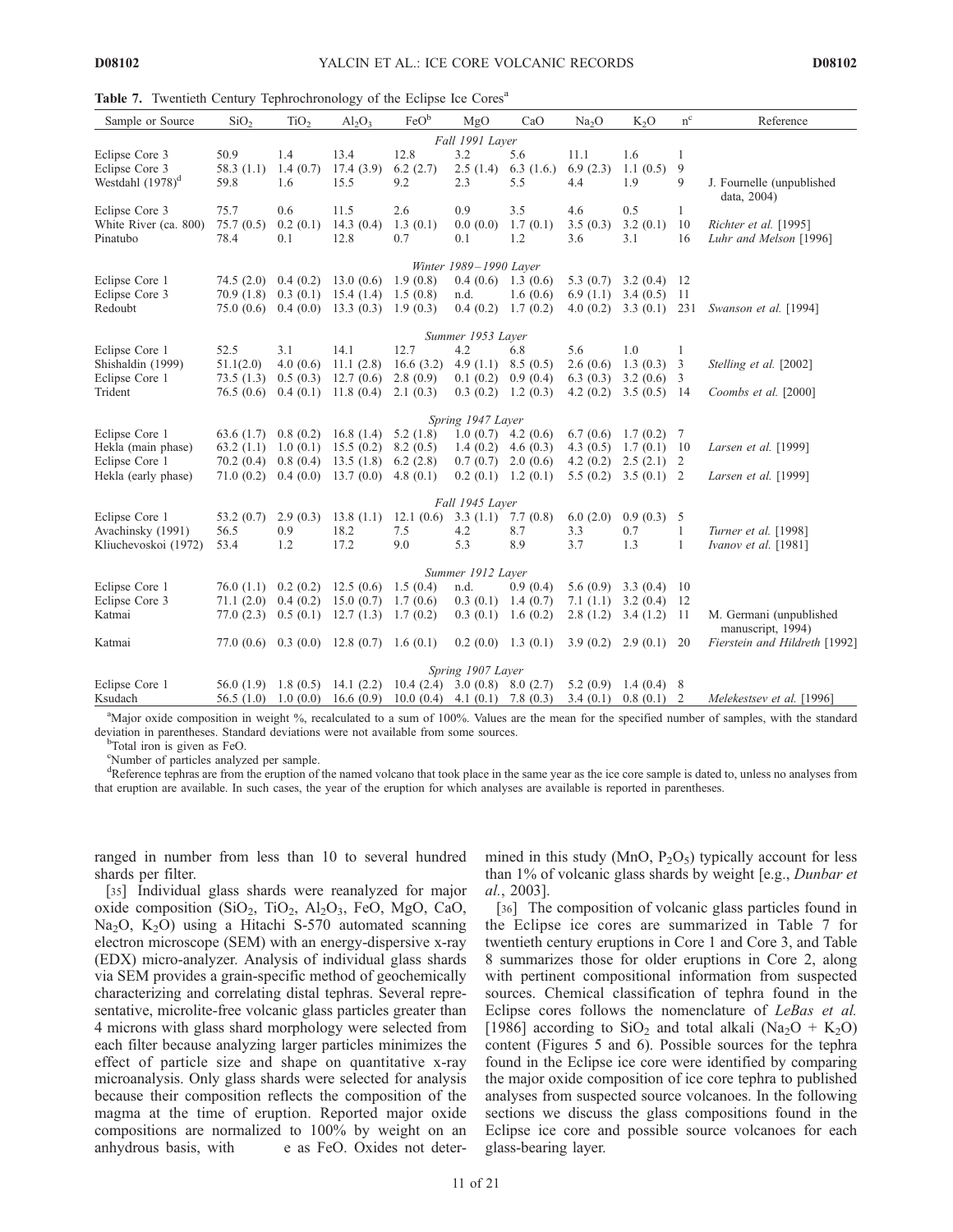Table 8. Pre-Twentieth Century Tephrochronology of the Eclipse 2002 Core 2 Ice Core<sup>a</sup>

| Sample or Source   | SiO <sub>2</sub> | TiO <sub>2</sub> | $Al_2O_3$ | FeO <sup>b</sup> | MgO                    | CaO      | Na <sub>2</sub> O | $K_2O$   | $n^{c}$ | Reference                  |
|--------------------|------------------|------------------|-----------|------------------|------------------------|----------|-------------------|----------|---------|----------------------------|
|                    |                  |                  |           |                  | Winter 1809-1810 Layer |          |                   |          |         |                            |
| Eclipse Core 2     | 64.9(1.1)        | 1.1(0.2)         | 16.1(0.7) | 3.8(0.7)         | 1.1(0.5)               | 3.6(0.7) | 6.6(0.8)          | 2.7(0.3) | 10      |                            |
|                    |                  |                  |           |                  | Spring 1804 Layer      |          |                   |          |         |                            |
| Eclipse Core 2     | 65.3(1.4)        | 1.0(0.1)         | 16.5(1.5) | 3.4(0.6)         | 0.8(0.5)               | 3.5(1.0) | 6.7(0.7)          | 2.8(0.4) | 10      |                            |
|                    |                  |                  |           |                  | 1630 Layer             |          |                   |          |         |                            |
| Eclipse Core 2     | 63.8(1.3)        | 1.1(0.2)         | 16.5(0.9) | 4.1(1.3)         | 1.3(0.3)               | 4.2(0.8) | 6.7(0.9)          | 2.2(0.4) | 10      |                            |
| Furnas             | 64.0(0.1)        | 0.5(0.3)         | 16.6(1.1) | 5.0(0.6)         | 0.2(0.0)               | 1.6(0.2) | 6.0(0.1)          | 6.3(0.4) | 2       | Cole et al. [1995]         |
|                    |                  |                  |           |                  | 1516 Layer             |          |                   |          |         |                            |
| Eclipse Core 2     | 61.5(1.8)        | 1.1(0.3)         | 16.0(0.7) | 5.9(1.4)         | 1.8(0.5)               | 5.1(0.9) | 6.8(1.1)          | 1.8(0.2) | 10      |                            |
| $WVFd$ (average)   | 62.0             | 0.9              | 16.8      | 5.5              | 3.3                    | 5.6      | 4.0               | 1.8      | 201     | Richter et al. [1990]      |
|                    |                  |                  |           |                  | 1460 Laver             |          |                   |          |         |                            |
| Eclipse Core 2     | 56.4(0.9)        | 1.3(0.2)         | 17.0(2.5) | 7.7(1.1)         | 3.7(1.1)               | 7.5(0.9) | 5.6(0.5)          | 0.9(0.1) | 9       |                            |
| Core 2             | 64.4             | 1.0              | 17.7      | 2.9              | 0.9                    | 3.2      | 7.4               | 2.5      |         |                            |
|                    |                  |                  |           |                  | 1456 Layer             |          |                   |          |         |                            |
| Eclipse Core 2     | 65.0(1.3)        | 1.1(0.4)         | 16.5(1.9) | 3.5(1.2)         | 0.9(0.6)               | 3.4(0.7) | 7.0(1.2)          | 2.6(0.5) | 12      |                            |
| Kuwae <sup>e</sup> | 66.8(2.1)        | 0.7(0.2)         | 14.8(0.1) | 5.7(1.5)         | 1.2(0.2)               | 3.6(0.4) | 4.9(1.1)          | 2.2(1.1) | 39      | <i>Robin et al.</i> [1994] |

<sup>a</sup>Major oxide composition in weight %, recalculated to a sum of 100%. Values are the mean for the specified number of samples, with the standard deviation in parentheses.

<sup>b</sup>Total iron is given as FeO.

c Number of particles analyzed per sample.

d Wrangell Volcanic Field, southeast Alaska.

e Glass from the caldera-forming phase of the eruption.

#### 4.2.1. Twentieth Century Tephras

[37] Three distinct glass compositions were found in the Fall A.D. 1991 layer sampled in Core 3 (Figure 5). The dominant glass present (nine of eleven particles sampled) is trachyandesite in composition. The most likely source of this glass is the November 1991 eruption of Westdahl volcano in the Aleutians (VEI 3) [Miller et al., 1998]. The composition of the Eclipse shards matches well with the composition of tephra from the 1978 Westdahl eruption (Table 7). The minor differences could be the result of

compositional differences between the A.D. 1978 and A.D. 1991 Westdahl magmas. Single particles with tephriphonolitic and rhyolitic compositions were also characterized in this sample. The A.D. 1991 eruption of Pinatubo volcano in the Philippines is a possible source of the rhyolitic glass (Table 7) [Luhr and Melson, 1996]. However, the rhyolitic particle could represent aeolian remobilization of one of the older, voluminous rhyolitic tephras present in the region, such as the White River Ash [Richter et al., 1995]; making



**Figure 5.** Total alkali (Na<sub>2</sub>O + K<sub>2</sub>O) versus silica variation diagram of glass shards found in the Eclipse Core 1 and Core 3 ice cores,  $1900 - 2000$ . Chemical classification follows the nomenclature of LeBas et al. [1986]. The mean composition of the dominant glass shard population in each filter analyzed is plotted with the error bars representing the 95% confidence interval. Individual shards with a composition distinct from t inant glass composition in that filter are also plotted.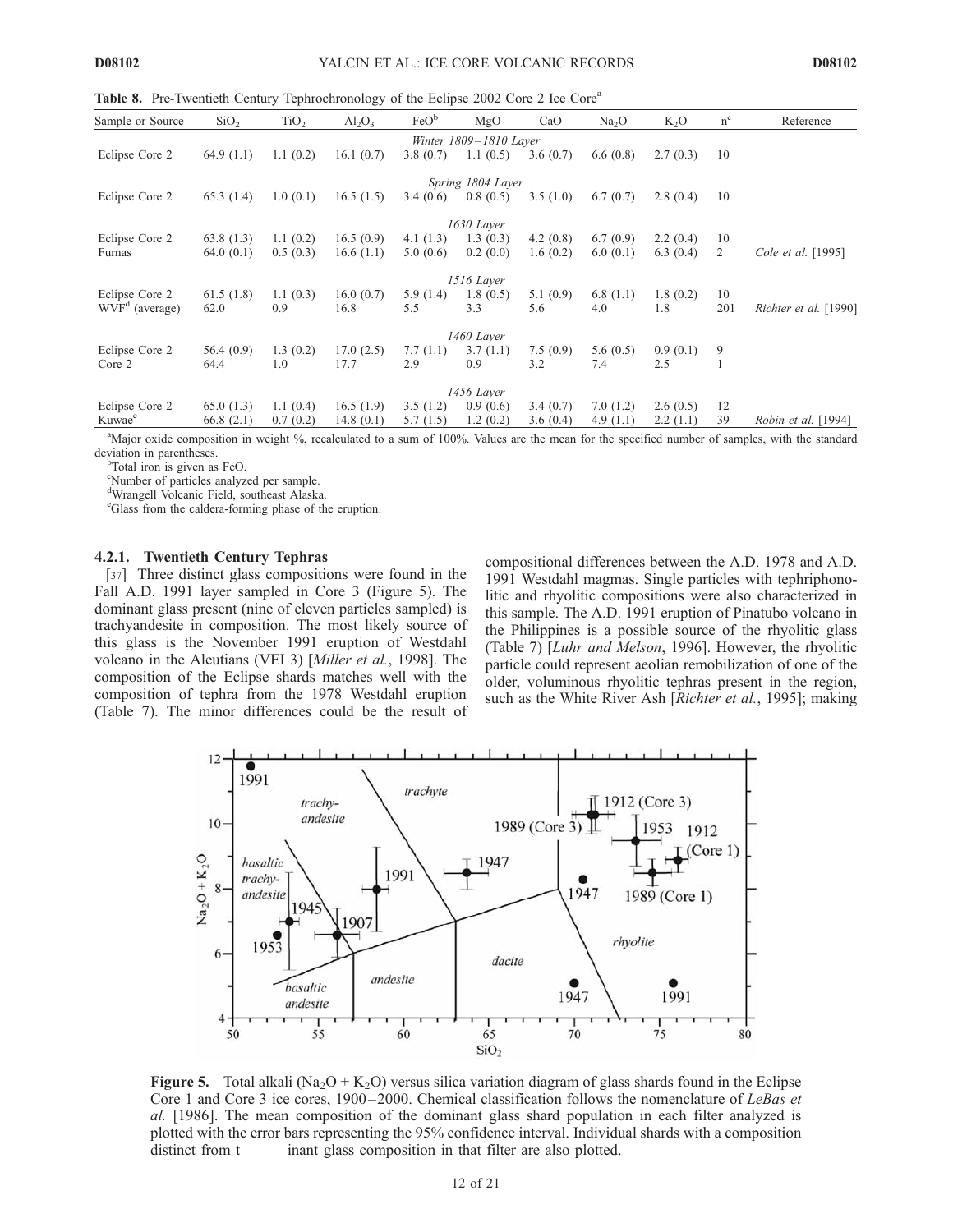

**Figure 6.** Total alkali (Na<sub>2</sub>O + K<sub>2</sub>O) versus silica variation diagram of individual glass shards found in the Eclipse Core 2 ice core,  $1400-1900$ . Chemical classification follows the nomenclature of LeBas et al. [1986]. The mean composition of the dominant glass shard population in each filter analyzed is plotted with the error bars representing the 95% confidence interval. Individual shards with a composition distinct from the dominant glass composition in that filter are also plotted.

attribution of the Eclipse shard to Pinatubo tenuous. The tephriphonolitic particle (51% silica but alkali-rich) is presumably from an oceanic island arc volcano in the Aleutians.

[38] A large population of glass was recovered from the A.D. 1989 layer in both Core 1 and Core 3 (we did not sample this layer in Core 2 for volcanic glass). The analyzed shards are dominantly rhyolitic and closely match rhyolitic glass produced by the A.D. 1989– 1990 Redoubt eruption sequence (VEI 3) [Swanson et al., 1994] (Table 7). The 14 and 15 December 1989 and 2 January 1990 eruptions also produced a minor amount of dacitic (trachytic) glass [Swanson et al., 1994]; one such shard was recovered from the Eclipse Core 3 sample. Since the 14– 15 December and 2 January eruptions were the only eruptions of the sequence to produce dacitic glass, the presence of such a shard, in conjunction with the observed timing of volcanic fallout in the Eclipse core corresponding to winter A.D. 1989–1990, suggests that the explosive eruptions of 14– 15 December and 2 January are those responsible for the glass shards at Eclipse.

[39] Two distinct glass compositions are present in the A.D. 1953 layer: a rhyolitic glass  $(73.3\%$  SiO<sub>2</sub>, three particles analyzed), and a basaltic trachyandesite glass (51.7% silica, one particle analyzed) (Figure 5). There were two VEI  $\geq$  3 eruptions in Alaska during this time: the Crater Peak vent of Mount Spurr (VEI 4, July 1953); and the southwest cone of Trident Volcano (VEI 3, February 1953). The rhyolitic shards are similar to glasses erupted from Southwest Trident (Table 7) [Coombs et al., 2000], whose 1953 eruptions reached altitudes of more than 9 km. Although Crater Peak is the only Cook Inlet volcano known to produce widely dispersed mafic tephras [Riehle, 1985], the basaltic trachyandesite shard is too low in silica to be from Crater Peak, which during its well-studied A.D. 1992 eruptions produced dominantly andesitic glass  $(61-62 \text{ SiO}_2)$  with minor amounts of dacitic  $(63-69\%$  SiO<sub>2</sub>) and rhyolitic  $(74 - 77\% \text{ SiO}_2)$  glasses [Swanson et al., 1995]. Prehistoric eruptions of Crater Peak produced only slightly more mafic glasses  $(58-59\%$  SiO<sub>2</sub>) [*Beget et al.*, 1994]. Another possible source of the trachyandesite glass is the October 1953 eruption of Shishaldin volcano in the Aleutians (VEI 2). Although no chemical analyses are available from this eruption, glass from the A.D. 1999 Shishaldin eruption, which is distinctly elevated in  $TiO<sub>2</sub>$  [*Stelling et al.*, 2002], is chemically similar to the shard characterized in the Eclipse core.

[40] Three distinct glass compositions are observed in the A.D. 1947 sample from Core 1: a trachytic glass (seven particles analyzed), a dacitic glass (one particle analyzed), and a rhyolitic glass (one particle analyzed) (Figure 5). We previously attributed this tephra to the March 1947 eruption of Hekla in Iceland [Yalcin et al., 2003]. The Plinian (VEI 4) nature of the eruption along with documented fallout of Hekla tephra in mainland Scandinavia demonstrates the potential for long range transport of tephra from this eruption in the high northern latitudes [Larsen et al., 1999]. Recently, new analyses of historical-age silicic tephras in Iceland have become available which strengthen this interpretation [Larsen et al., 1999]. Most glass shards from the A.D. 1947 Hekla eruption are dacitic to trachytic in composition, and match well with the dominant glass composition in the Eclipse ice core (Table 7). Furthermore, the Hekla magma chamber is compositionally zoned, changing the glass compositions produced during the course of the eruption. Small volumes of highly silicic dacitic to rhyolitic magma are ejected during the opening stages of most, if not all, Hekla eruptions [Larsen et al., 1999]. Proximal A.D. 1947 tephra deposits contain minor quantities of rhyolitic glass shards with a composition closely matching the dacitic and rhyolitic glass shards present in the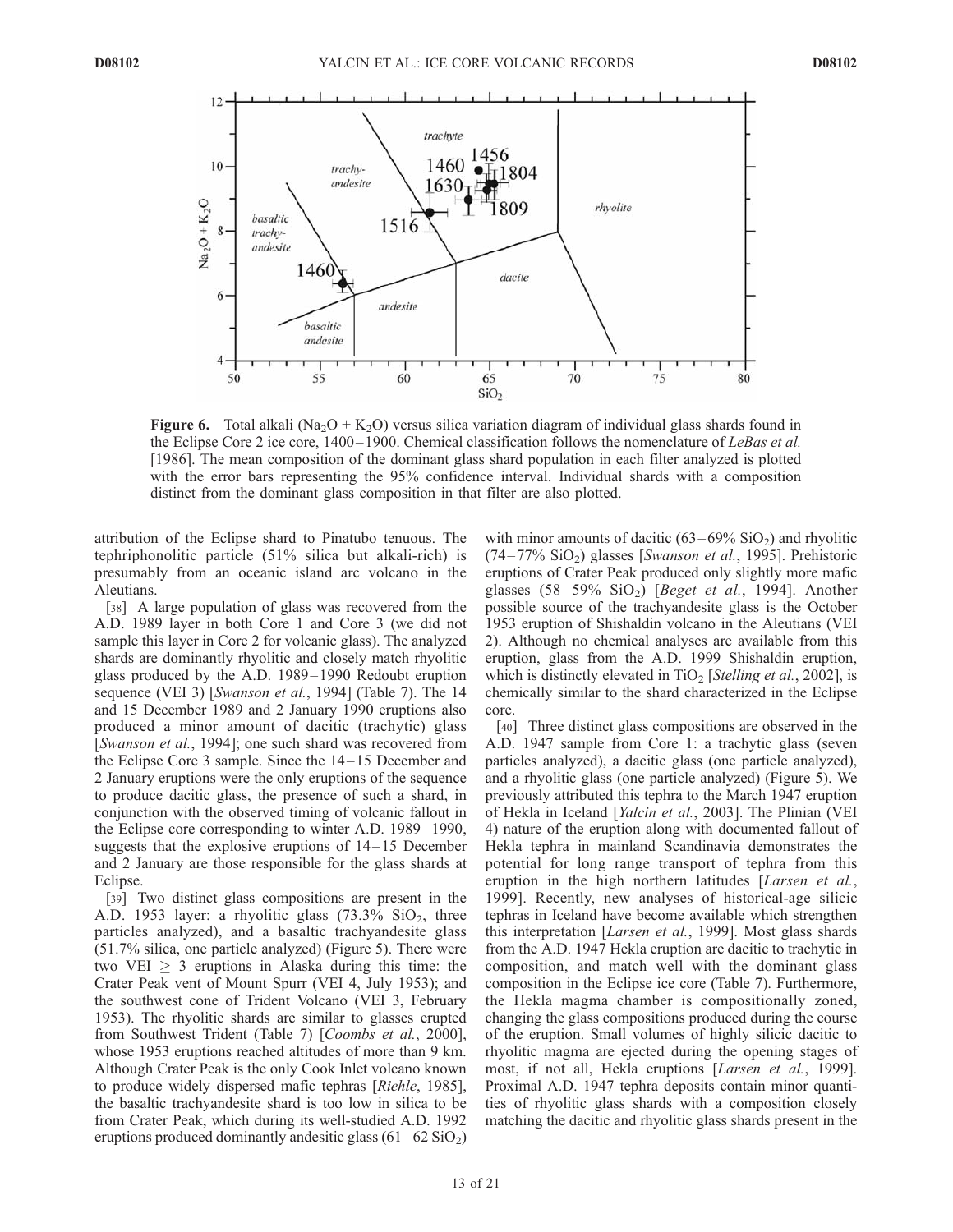Eclipse ice core, strengthening the interpretation that the A.D. 1947 ice core glass is from Hekla.

[41] Basaltic trachyandesite to trachyandesite glass shards (five particles analyzed) were recovered from the A.D. 1945 annual layer in Core 1 (Figure 5). There were major (VEI 4) eruptions of both Kliuchevoskoi (1 January) and Avachinsky (25 February) that year. Comparison of the Eclipse glass to available analyses from Kliuchevoskoi (A.D. 1972 eruption) [Ivanov et al., 1981] and Avachinsky (A.D. 1991 eruption) [Turner et al., 1998] demonstrates the Eclipse glass is similar, but not an exact match (Table 7). Furthermore, the similar chemical compositions reported for Kliuchevoskoi and Avachinsky precludes attributing the Eclipse shards to one or the other of these volcanoes. A more robust identification may be possible using trace and rare element data that was not obtained in this study [e.g., Basile et al., 2001].

[42] A visible tephra layer in the form of a brown colored, cloudy band in the ice several centimeters thick and dated to A.D. 1912 was observed in all three Eclipse ice cores. Analysis of glass shards from Core 1 and Core 3 demonstrate that the source of this tephra layer is the  $6-8$  June 1912 eruption of Novarupta (Katmai) Volcano (VEI 6) on the Alaska Peninsula. The extraordinary compositional range of the 1912 ejecta (50.4% to  $77.4\%$  SiO<sub>2</sub>) includes andesite  $(1 \text{ km}^3)$  dense rock equivalent (DRE)), dacite (4.5  $km^3$  DRE), and rhyolite (7.5  $km^3$  DRE) [Hildreth and Fierstein, 2000]. Regardless of bulk rock composition, glass shards are all rhyolitic [Fierstein and Hildreth, 1992], and closely match the composition of glass shards found in the Eclipse ice cores (Table 7). We also analyzed proximal tephra samples from the Katmai eruption for comparison to the shards found in the Eclipse cores to eliminate spurious geochemical differences arising from the use of different instrumentation, and found good agreement between the Eclipse glass, our analyses of Katmai tephra, and analyses of Katmai glass by Fierstein and Hildreth [1992]. A full discussion of the atmospheric and climatic effects of this eruption as deduced from the ice cores used in this study and instrumental temperature records is offered in section 6.

[43] The A.D. 1907 sample contains glass spanning the compositional range from basaltic andesite to basaltic trachyandesite (Figure 5). We previously attributed these shards to the A.D. 1907 Ksudach eruption because of the close compositional match (Table 7) [Yalcin et al., 2003].

# 4.2.2. Pre-Twentieth Century Tephras

[44] Identifying source volcanoes for glass-bearing layers in the Eclipse ice core that predate the twentieth century becomes increasingly difficult owing to the incomplete historical record of volcanism, the lack of chemical analyses for comparison, and the limited compositional range of the tephra observed in the ice core (Figure 6). The A.D. 1456, A.D. 1630, A.D. 1804, and A.D. 1809 samples are similar in composition, plotting in the trachyte field with considerable overlap. The A.D. 1809 volcanic  $SO_4^{2-}$  horizon is welldocumented in ice cores from both polar regions [Cole-Dai et al., 1991] and by glass shards of andesitic composition recovered from the South Pole and Dome C ice cores, Antarctica [*Palais et al.*, 1990]. The presence of glass shards in the Eclipse tephra with a chemical composition distinctly different from 1809 glass found in Antarctica demonstrates there was ond volcanic eruption in the Northern Hemisphere in 1809 [Yalcin et al., 2006b]. The only documented volcanic eruption in A.D. 1804 is a VEI 3 eruption of Maly-Semiachik, Kamchatka [Simkin and Siebert, 1994]. The only chemical data from this volcano we are aware of is a whole-rock analysis of basaltic lava of Holocene age [*Turner et al.*, 1998] unsuitable for comparison to the glass shards found in the Eclipse ice core.

[45] A VEI 5 eruption of Mount Vesuvius in December 1631 is within the dating uncertainty of the A.D. 1630 glass sample; however, glass from this eruption is phonolitic in composition [Rolandi et al., 1993]. Products of the September 1630 eruption of Furnas Volcano on San Miguel Island in the Azores are a better match for the glass shards in the Eclipse core (Table 8). This eruption (VEI 5) produced  $0.65 \text{ km}^3$  (dense rock equivalent) of explosive products with ash fall reported up to 550 km away [Cole et al., 1995]. Two analyses of pumice from this eruption are available, both are trachytic in composition. While there is a good match between Furnas pumice and glass compositions found in the Eclipse ice core for some elements (e.g.,  $SiO<sub>2</sub>$ ) and  $Al<sub>2</sub>O<sub>3</sub>$ ), the match is poor for other elements (e.g., CaO and  $K_2O$ ). Given the relatively modest column heights of  $8-14$  km inferred for this eruption [*Cole et al.*, 1995], the large distance between Furnas  $(38^{\circ}N)$  and Eclipse, and chemical differences seen for some elements, linking the shards found in the Eclipse ice core to Furnas is tenuous at best. A previously unrecognized Alaskan or Kamchatkan eruption is a more likely source of the tephra in the Eclipse ice core.

[46] The A.D. 1516 glass-bearing horizon is one of only two events in the last 1000 years to leave a visible tephra layer in the Eclipse ice cores, sharing this distinction with the Katmai eruption. However, sulfate deposition lasts for only  $0.5$  year, compared to  $2+$  years in the case of the Katmai eruption. The combination of a visible tephra layer and brief and concentrated interval of  $SO_4^{2-}$  deposition implies a nearby volcano, possibly one in the Wrangell Volcanic Field of southeast Alaska. At least two Wrangell volcanoes have been active in the late Holocene: Mount Churchill, which produced the voluminous White River Ash in two eruptions radiocarbon dated to c. A.D. 800 and c. A.D. 300 [Richter et al., 1995], and Mount Wrangell, the only Wrangell volcano active in the twentieth century [Miller et al., 1998]. In fact, radar imaging and glacier-flow modeling of glaciocvolcanic stratigraphy within the Mount Wrangell ice-filled caldera suggests at least five eruptions of Mount Wrangell in the last three hundred years [Clarke et al., 1989]. The average composition of Wrangell volcanic rocks [Richter et al., 1990] is similar to the trachyandesite to andesite A.D. 1516 glass in the Eclipse ice core for most elements, although differences exist in the case of MgO and Na<sub>2</sub>O (Table 8). Nonetheless, the available chemical data support the possibility that an eruption in the Wrangell Volcanic Field is responsible for the A.D. 1516 tephra layer in the Eclipse ice core, consistent with the nature of the ice core signal suggesting a nearby source. Even if a definitive source cannot be established, recovery and chemical analysis of tephra from the early sixteenth century volcanic signal in Prospector-Russell and Bona-Churchill ice cores would provide an index horizon for synchronizing the core chronologies if tephrochronology demonstrates that the different ice cores are recording the same event.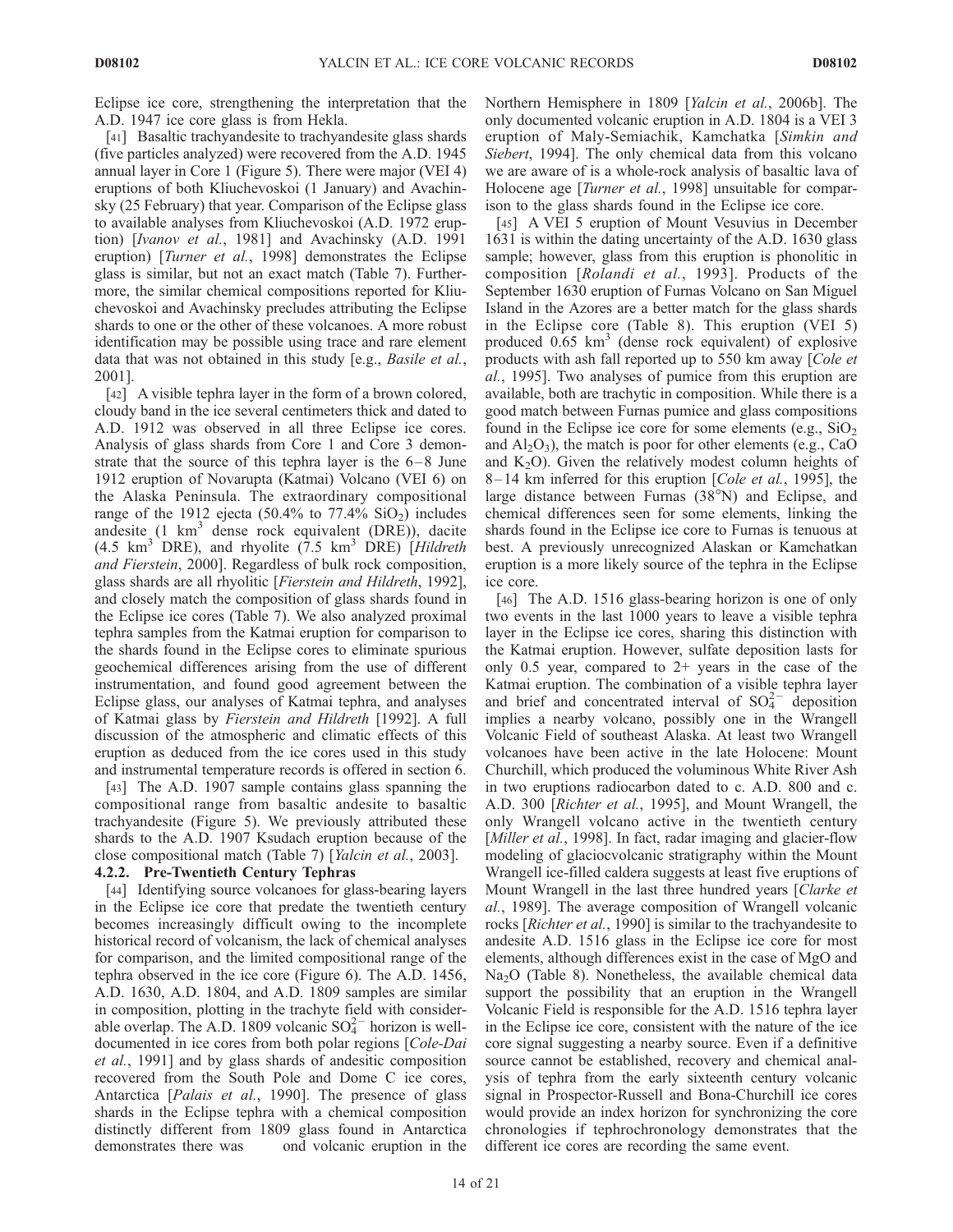[47] Two distinct glass compositions were characterized in the A.D. 1460 layer: a basaltic trachyandesite to trachyandesite glass (nine particles) and a trachyte glass (one particle). The basaltic trachyandesite to trachyandesite glass clearly represents a different volcanic center than the other unidentified tephra bearing layers in Core 2, as it is well separated from other samples in a total alkali-silica diagram (Figure 6). The composition of this glass (Table 8) is similar to glasses found in Core 1 and dated to A.D. 1907 and A.D. 1945 (Table 7), which are known to be from Kamchatkan volcanoes (Ksudach, Avachinsky, Kliuchevoskoi). Therefore we believe that the A.D. 1460 layer records a previously undocumented Kamchatka eruption, as there are no Kamchatkan eruptions in the Smithsonian database thought to have occurred around this time. The trachyte glass is similar to other glasses found in Core 2, and presumably was erupted from an Alaskan volcano. There was an eruption of Augustine around this time, but glass from Augustine is rhyolitic in composition [Beget et al., 1994].

[48] A trachytic glass spanning a silica range of 63 to 67% is dated to A.D. 1456. This layer is within the dating uncertainty of the cataclysmic eruption which formed the Kuwae Caldera on Vanuatu [Monzier et al., 1994]. Since the caldera-forming phase of Kuwae eruption produced dacitic glass [Robin et al., 1994] similar in composition to that found in the Eclipse A.D. 1456 layer (Table 8), it is tempting to assign the ice core glass to the Kuwae eruption. However, three lines of evidence argue against this interpretation. First, the first phase of the Kuwae caldera event produced glass spanning a range of 65 to 69% silica, with second phase slightly wider, 64 to 72%. Although there is some overlap between the ice core and Kuwae glasses, some of the Eclipse shards fall outside of the range of Kuwae products. Other geochemical differences exist as well, notably for  $TiO<sub>2</sub>$ ,  $Al<sub>2</sub>O<sub>3</sub>$ , and FeO. Second, the A.D. 1456 glass is associated with a small  $SO_4^{2-}$  spike that does not exceed our threshold concentration criteria for either EOF SO<sub>4</sub><sup>2</sup> values or non-sea-salt SO<sub>4</sub><sup>2</sup> residuals, and the volcanic  $SO_4^{2-}$  flux from this event is only 0.27  $\mu$ g cm<sup>-2</sup> (4% of Tambora). In contrast, other ice core studies report volcanic fallout from the Kuwae eruption was as much as twice that from Tambora [*Palmer et al.*, 2002]. Finally, the A.D. 1456 glass is compositionally similar to other tephras found in the Eclipse core originating from Alaskan and Kamchatkan volcanoes (Figure 6). Hence we interpret the A.D. 1456 glass as originating from a modest North Pacific eruption.

[49] A much larger volcanic signal in the Eclipse ice core at A.D. 1453, one-half the magnitude of the Tambora signal, is assigned to Kuwae (Table S2). This is consistent with the A.D. 1452 eruption date from historical and dendrochronological evidence [Pang, 1993; Briffa et al., 1998] and the timing of a large volcanic sulfate signal in several Antarctic ice cores [Delmas et al., 1992; Cole-Dai et al., 1997, 2000; Stenni et al., 2002]. However, the GISP2 (Greenland) and Law Dome (Antarctica) ice cores ascribe a signal in A.D. 1459 – 1460 to Kuwae [Zielinski et al., 1994; Palmer et al., 2001]. If these signals are from Kuwae, the dating uncertainty reported for the GISP2  $(\pm 5 \text{ years})$  and Law Dome  $(\pm 1 \text{ year})$  chronologies at this age should be larger. Unfortunately, no tephra has been recovered to definitively link the ice core signals to and resolve the timing of the eruption. Ice cores suggest asymmetric distribution of the Kuwae aerosols between the Northern and Southern Hemispheres, with volcanic sulfate fluxes in Arctic ice cores attributed to Kuwae one-half (Eclipse Core 2, Table S2) to two-thirds (GISP2) [Zielinski, 1995] that of Tambora. Meanwhile, the Kuwae fallout in Antarctica is as much as twice that of Tambora, whose aerosols were more evenly distributed [Cole-Dai et al., 1997; Palmer et al., 2002]. This result is not surprising given the 17°S latitude of Kuwae.

# 5. Estimates of Sulfate Aerosol Loading

[50] To assess the atmospheric effects and possible climatic implications of the volcanic eruptions recorded in the Eclipse ice cores, we provide estimates of volcanic aerosol loading derived from the Eclipse glaciochemical data. Since most of the volcanic signals identified by the Eclipse EOF analysis can be matched to a previously documented eruption, we believe that the EOF 5 time series provides a continuous proxy of volcanic  $SO_4^{2-}$  deposition. To convert glaciochemical concentrations to estimates of volcanic aerosol loading, previous studies have derived multipliers from the ratio of bomb-produced radioactive debris in an ice core to the known amount of material produced by geographically well-defined atmospheric thermonuclear weapons test series in the 1950s  $(11^{\circ}N)$  and 1960s  $(75^{\circ}N)$ [Clausen and Hammer, 1988; Zielinski, 1995]. These multipliers are used to convert the amount of sulfate deposited in an ice core to the total sulfate aerosol mass loading from equatorial and high northern latitude eruptions, respectively; with an intermediate multiplier used for middle northern latitude eruptions. However, this technique appears to overestimate volcanic aerosol mass loading, especially for volcanoes close to the ice core site which involve substantial tropospheric transport [Zielinski, 1995].

[51] Most of the eruptions recorded at Eclipse are from Alaskan and Kamchatkan eruptions, as shown by matching glaciochemical signals to the historical volcanism record and by tephrochronological evidence. Substantial tropospheric transport to the Eclipse site is likely in these cases; this means that a multiplier derived from radioactive debris transported in the stratosphere will result in an overestimation of the true volcanic aerosol loading. Instead, we use a modern analog approach to derive a multiplier from a volcanic eruption whose actual aerosol loading is known from satellite data [Cole-Dai and Mosley-Thompson, 1999]. A total production estimate of  $9 \times 10^{11}$  g of SO<sub>2</sub> for the A.D. 1989 eruption of Redoubt, Alaska, was derived from petrologic work and direct measurements of the gas emissions from Redoubt during and after its eruptive sequence using fixed wing aircraft [Gerlach et al., 1994], which equates to 1.35  $\times$  10<sup>12</sup> g of SO<sub>4</sub><sup>2</sup> aerosols. Coupled with tephrochronological identification of fallout from the A.D. 1989 Redoubt eruption in the Eclipse ice core, this has allowed us to derive estimates of sulfate aerosol loading from the time series of volcanic sulfate deposition at Eclipse by using the ratio of sulfate deposited at Eclipse by the Redoubt eruption to the total  $SO<sub>2</sub>$  produced by that eruption. The Eclipse ice cores (Cores 1 and 3) record  $1.17 \pm 0.16 \,\mu$ g  $\text{cm}^{-2}$  of volcanic (EOF 5)  $\text{SO}_4^{2-}$  deposition from the Redoubt eruption. From this information we derived a multiplier of 1.18  $\pm$  0.16  $\times$  10<sup>12</sup> relating the Eclipse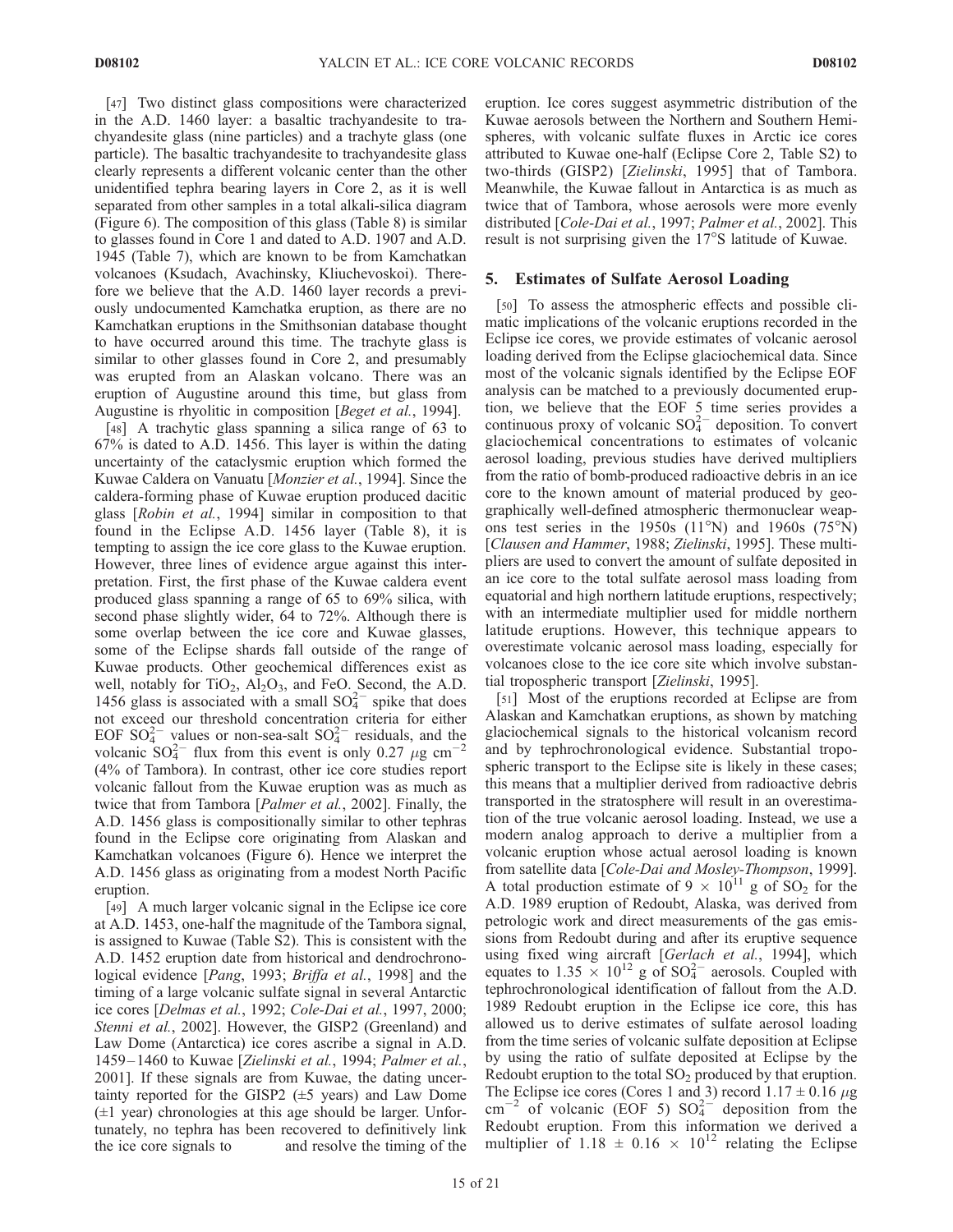

Figure 7. Volcanic sulfate aerosol mass loading of the North Pacific troposphere estimated from Eclipse ice core data. For periods where multiple cores are available (A.D. 1894 – 1996), the range of estimates computed is shown in gray.

volcanic sulfate flux ( $\mu$ g cm<sup>-2</sup>) to total sulfate aerosol loading (g) from the eruption. We then used this multiplier to convert our time series of volcanic sulfate deposition at Eclipse into an estimate of annual volcanic sulfate aerosol loading for the Gulf of Alaska troposphere.

[52] In doing so we assumed that the transport times as well as the sulfate oxidation and fallout rates for the Redoubt eruption plume was similar to the other eruptions recorded in the Eclipse core. Although this assumption has a potentially large uncertainty, the Redoubt eruption can be considered an end-member case since Redoubt, in Alaska's Cook Inlet, is the closet active volcano to Eclipse Icefield (with the possible exception of the A.D. 1516 eruption we believe to be from the Wrangell Volcanic Field). Therefore, using the Redoubt eruption to derive our multiplier makes our estimates of sulfate aerosol loading minimum estimates owing to the short transport distance and minimal fallout rates involved in that case. We examine the validity of our method by comparing our estimate of Katmai aerosol loading  $(1.7 \pm 0.4 \times 10^{13} \text{ g } SO_4^{2-})$  derived from multiple Eclipse ice cores to estimates derived using independent methods. Our estimate for the Katmai aerosol loading agrees well with the intermediate estimate (1.6  $\times$  10<sup>13</sup> g  $\overline{SO_4^{2-}}$ ) derived by Zielinski [1995] from the GISP2 ice core using the technique of Clausen and Hammer [1988]. Our estimate is twice the estimate derived from petrologic evidence (7.9  $\times$  10<sup>12</sup> g SO<sub>4</sub><sup>2</sup>) by *Palais and Sigurdsson* [1989], which does not account for the release of exsolved sulfur gases in the accumulated vapor phase typical of subduction volcanism [*Wallace*, 2001].

[53] Our loading estimates do not attempt to partition the eruptive products into tropospheric and stratospheric components, as transport of aerosols from Alaskan and Kamchatkan eruptions to the Eclipse site likely involves both tropospheric and stratospheric transport. The Redoubt model on which our loading estimates are based involves an eruption where most of the transport of sulfate aerosols to the Eclipse site is likely to be tropospheric. However, larger eruptions such as Katmai can inject large quantities of aerosol into the stratosp where fallout rates are considerably less. For eruptions with a substantial stratospheric component, aerosol loading using our technique will be underestimated as a function of the amount of stratospheric transport since our multiplier assumes rapid fallout associated with tropospheric transport. Given the likelihood of tropospheric transport to Eclipse from Alaska and Kamchatkan eruptions, this was necessary to avoid overestimating the atmospheric loading of these eruptions. Spatial variability in volcanic sulfate deposition represents an additional source of uncertainty in our reconstruction. Volcanic sulfate deposition at Eclipse from a particular eruption can vary by a much as a factor of 3.5 across even small spatial scales, although the variability is usually less than 50% (Table 4).

[54] We can address this issue using the multiple cores available from Eclipse Icefield, allowing more robust aerosol loading estimates to be made. In reconstructing volcanic sulfate aerosol loading we use the mean volcanic sulfate deposition in the Eclipse cores available for that year, and use the range of volcanic sulfate deposition for that year to estimate our uncertainty. Uncertainty in the multiplier relating volcanic sulfate deposition in the ice core to volcanic aerosol mass loading (due to variability in volcanic sulfate deposition from the Redoubt eruption that we used to derive out multiplier) introduces an uncertainty of  $\pm 14\%$ in our estimates. Variability in annual volcanic sulfate deposition in individual cores introduces an additional uncertainty of  $\pm 39\%$  for a cumulative uncertainty of ±53% in our estimates of volcanic sulfate aerosol loading.

[55] The resulting reconstruction (Figure 7) shows that the Katmai eruption produced the greatest volcanic sulfate loading of the North Pacific troposphere in at least the last 550 years, followed by the Laki and A.D. 1516 eruptions. However, the atmospheric loading from the A.D. 1516 eruption is likely overestimated because the Wrangell Volcanic Field is much closer to the Eclipse site than Redoubt Volcano. Other notably high volcanic sulfate loadings resulted from the eruptions of Babuyan (A.D. 1832), Tiatia (A.D. 1973) and unknown eruptions in A.D. 1506, A.D. 1555, A.D. 1587, A.D. 1630, A.D. 1648, A.D. 1659, A.D.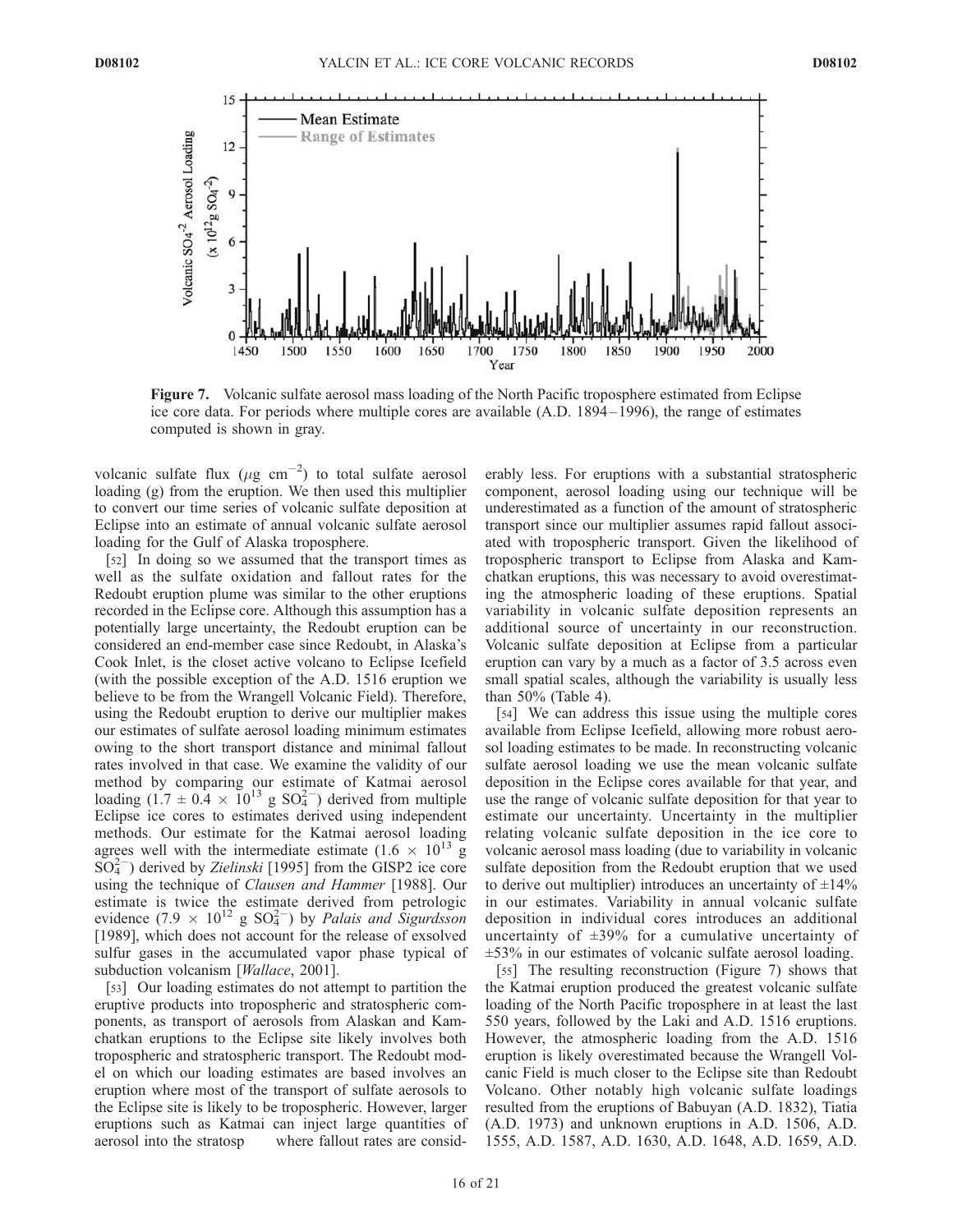1686, and A.D. 1861. Each of these years had a tropospheric volcanic sulfate aerosol loading in the Gulf of Alaska region greater than or equal to that from Tambora. This does not imply that the eruptions involved produced more sulfate than Tambora, but rather that the regional aerosol loading that resulted was greater than that from Tambora. Meanwhile the eruptions of Kuwae (A.D. 1453), Parker (A.D. 1641), the unknown A.D. 1809 volcano or volcanoes, Krakatau (A.D. 1883), and Ksudach (A.D. 1907) had a regional atmospheric effect on the order of 1/2 to 2/3 that of Tambora.

[56] The Eclipse reconstruction indicates two periods of enhanced volcanic climate forcing potential in the Gulf of Alaska region: the mid-seventeenth century and the lateeighteenth to early-nineteenth centuries. Enhanced sulfate loading from volcanism during these times may have contributed to regional Little Ice Age cooling in conjunction with solar variability [Wiles et al., 2004]. Regional volcanic sulfate loading reconstructions such as that presented here are useful in climate model simulations and can improve our understanding of the role different climate forcings have played in past climate variability. Furthermore, the reconstruction presented here is complementary to estimates based on Greenland ice core data because of the greater importance of eruptions in Alaska and Kamchatkan in the Eclipse record and Icelandic eruptions in the Greenland record. Our reconstruction of volcanic aerosol loading in the North Pacific troposphere is available through the NOAA World Data Center A for Paleoclimatology in Boulder, Colorado (available at http://www.ngdc.noaa.gov/paleo).

# 6. The Katmai Eruption

[57] Our identification of Katmai tephra permits the use of several glaciochemical parameters to characterize the atmospheric effects of this eruption. We are able to offer a robust assessment because all four ice cores used in this study record the Katmai fallout. The Katmai eruption was the largest volcanic eruption of the twentieth century in terms of cumulative volume with  $13 \text{ km}^3$  of magma erupted in less than 60 hours to produce  $17 \text{ km}^3$  of tephra fall deposits and  $11 \pm 3$  km<sup>3</sup> of ignimbrite [Fierstein and Hildreth, 1992]. Though widely referred to as Katmai, the nearby Novarupta vent is the source of nearly all of the eruption products and the only Plinian vent active in 1912 [Fierstein and Hildreth, 1992], while compensatory caldera collapse occurred 10 km east of Novarupta at Mount Katmai volcano [Hildreth and Fierstein, 2000]. The volume of eruptive products implies a minimum volumetric eruptive rate of  $3 \times 10^4$  m<sup>3</sup> s<sup>-1</sup> and a column height of 22–30 km [Fierstein and Hildreth, 1992] that easily penetrated the tropopause. Pyrheliometric optical depth perturbations demonstrate that the Katmai aerosol veil was confined poleward of  $30^{\circ}$ N, with a maximum optical depth of 0.23 between 45°N and 60°N [Stothers, 1996]. From petrologic evidence, *Palais and Sigurdsson* [1989] estimate that  $7.9 \times 10^9$  kg  $H_2SO_4$  and 3.2  $\times$  10<sup>9</sup> kg HCl were released by the eruption. An average temperature decrease of  $0.2^{\circ}$ C has been estimated for the Northern Hemisphere in the years immediately following the eruption [Self et al., 1981]. Model simulations of the climatic response to the Katmai eruption show the strongest cool ver Northern Hemisphere land

masses in boreal summer which in turn causes a weakening of the Asian monsoon, rather than a positive Arctic Oscillation response as seen following large tropical eruptions [*Oman et al.*, 2005].

[58] A Katmai signal has been reported from many circum-Arctic ice cores, including the Crete, Dye 3, 20D, GISP2, and GRIP, Greenland ice cores [Hammer, 1977; Neftel et al., 1985; Lyons et al., 1990; Zielinski et al., 1994; Clausen et al., 1997]; ice cores from the Agassiz Ice Cap, eastern Canadian Arctic [Barrie et al., 1985]; and the Mount Logan ice core [*Holdsworth and Peake*, 1985]. The beginning of volcanic  $SO_4^{2-}$  deposition from the Katmai eruption is synchronous with the tephra layer in the Eclipse cores implying rapid tropospheric transport of sulfate aerosols to the St. Elias Mountains. A maximum in volcanic  $SO_4^{2-}$ concentrations is quickly reached, followed by a gradual decline to a local minimum during the winter of A.D. 1912–1913. Total volcanic  $SO_4^{2-}$  fallout during the first year following the eruption ranges from 10.51 to 11.10  $\mu$ g  $\text{cm}^{-2}$  at Eclipse (three cores) and 9.53  $\mu$ g cm<sup>-2</sup> at Mount Logan (one core). A subsidiary  $SO_4^{2-}$  peak is seen through the A.D. 1913 annual layer we interpret to represent stratospheric fallout of  $SO_4^{2-}$  aerosols from the eruption followed by a return to background levels by the end of A.D. 1914. This is consistent with pyrheliometric optical death measurements that show the atmospheric turbidity following the eruption had decayed to a negligible level by October 1914 [Stothers, 1996]. Volcanic  $\overline{SO_4^{2-}}$  fallout in the second year following the eruption ranges from 2.05 to 3.94  $\mu$ g cm<sup>-2</sup> at Eclipse and 0.61  $\mu$ g cm<sup>-2</sup> at Mount Logan.

[59] The initial Katmai sulfate peak is associated with a large non-sea-salt (nss)  $Cl^-$  residual an order of magnitude larger than any other  $Cl^-$  event observed in this suite of ice cores. Adjacent samples in Core 1 have excess Cl<sup>-</sup> residual concentrations of 1478 and 1662 ng  $g^{-1}$ , respectively, while Core 2 contains one sample with an excess  $Cl^-$  residual concentration of 3166  $ng^{-1}$ . Given the observed concentrations, it appears that the Cl<sup>-</sup> rich horizon was split between two adjacent samples in Core 1. High volcanic Cl<sup>-</sup> concentrations are also observed in Core 3 (113 ng  $g^{-1}$ ) and the Mount Logan core (158 ng  $g^{-1}$ ), ranking as the second and fifth largest Cl<sup>-</sup> events in their respective cores. A Cl<sup>-</sup> signal attributed to Katmai is also reported in Greenland ice cores [Lyons et al., 1990; Clausen et al., 1997]. In contrast to the long period  $(2+)$  years) of  $SO_4^{2-}$ deposition, Cl<sup>-</sup> levels rapidly fall to normal levels, reflecting the much shorter atmospheric residence time for volcanic Cl<sup>-</sup> aerosols. A study of the effects of the A.D. 1989– 1990 Redoubt, Alaska eruptions on snow chemistry also suggested rapid deposition of volcanic Cl<sup>-</sup> aerosols [*Jaffe et* al., 1994]. Given the short duration of the  $Cl^-$  fallout, possibly occurring in a single snowfall event, irregularities in the snow surface could be responsible for the much lower Katmai Cl<sup>-</sup> concentrations observed in Core 3. The lack of excess Cl<sup>-</sup> concentrations in the Mount Logan core comparable in magnitude to those seen in Eclipse Cores 1 and 2 could suggest the  $Cl^-$  component of the volcanic plume was primarily in the lower troposphere. Alternatively, the magnitude of the chloride signal may not have been well preserved in the Mount Logan ice core, as it was also not in Core 3 from Eclipse Icefield.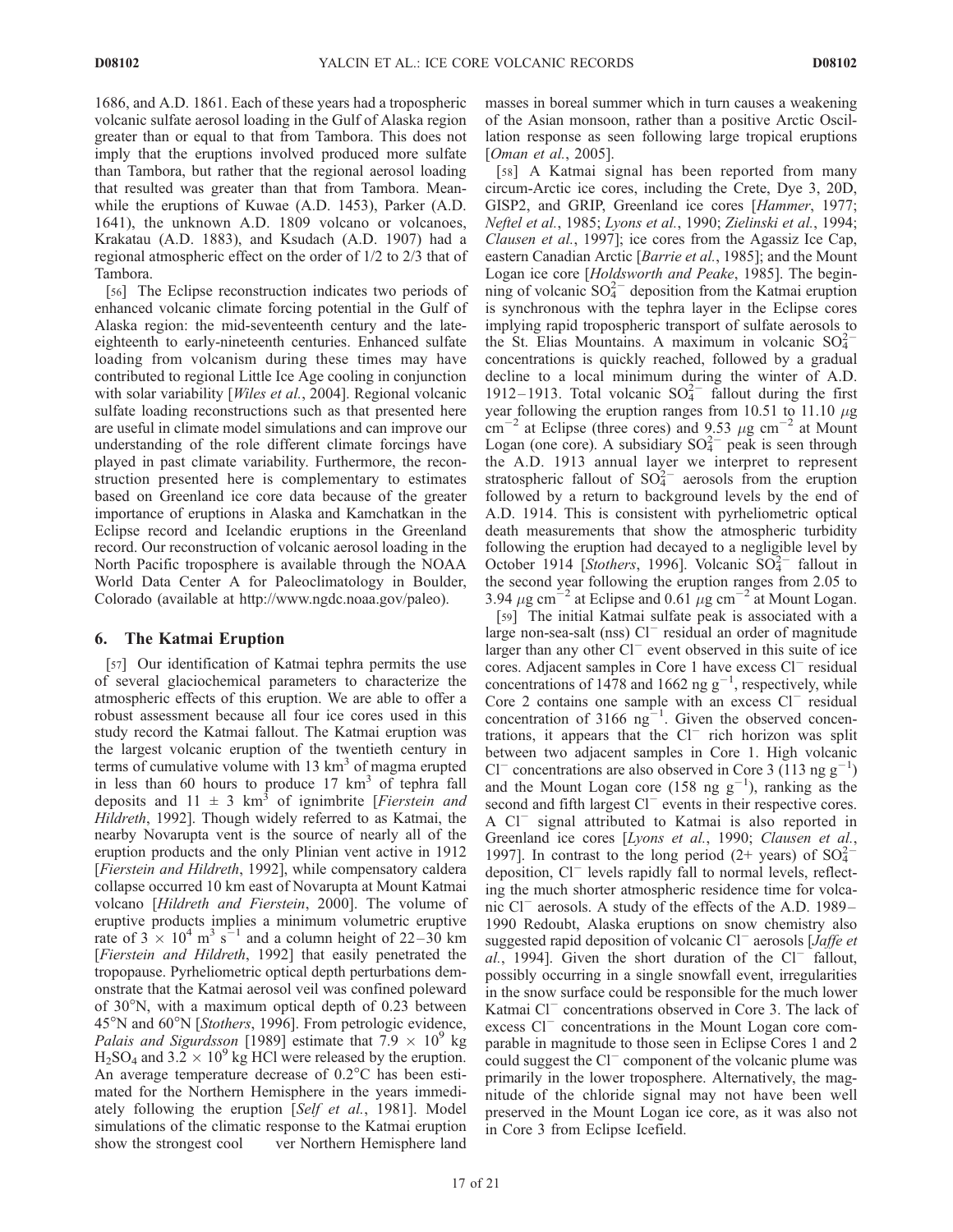

Figure 8. Standardized monthly temperature anomaly from a stack of all available instrumental temperature records from the Gulf of Alaska region covering the period 1906 – 1915. Timing of the Katmai eruption is indicated.

 $\begin{bmatrix} 60 \end{bmatrix}$  Our data suggest that the Katmai eruption plume  $(SO_4^{2-}$  and Cl<sup>-</sup> aerosols and silicate microparticles) consisted of two components. A lower tropospheric component consisting of sulfate and chloride aerosols and silicate microparticles was rapidly transported to the St. Elias in the summer of A.D. 1912 as shown by peaks in  $SO_4^{2-}$  and Cl<sup>-</sup> synchronous with Katmai tephra. Residence time of these products in the lower troposphere was on the order of days to weeks [Jaenicke, 1984] and was readily scavenged by snowfall at the ice core sites. Second, a portion of the eruptive products, mostly sulfur gases but perhaps including silicate microparticles, was injected into the upper troposphere and lower stratosphere. Sulfur oxidation rates are much slower in the stratosphere, and so the sulfur gases from the eruption could have remained aloft for as much as three years after the eruption [Bluth et al., 1993]. At high northern latitudes, the cold dark winter months further limit sulfur oxidation rates in the stratosphere  $[Laj et al., 1990]$ , and so a local minima in volcanic  $SO_4^{2-}$  fallout from the eruption is observed in the Eclipse ice cores during the winter of A.D. 1912–1913. Periodically, sulfur gases transported within the upper troposphere and lower stratosphere were reintroduced to the lower troposphere, where the sulfur gases were rapidly oxidized to  $SO_4^{2-}$  and deposited in snow at Eclipse producing the sulfate peaks in the A.D. 1913 annual layer. A possible mechanism for reintroduction of the sulfur gases to the lower troposphere could have involved several tropopause folding events in the spring of A.D. 1913, as was observed with El Chichon  $SO_4^2$ aerosols over Greenland [Shapiro et al., 1984].

[61] The Mount Logan record also shows a  $NO_3^-$  peak coincident with the Katmai  $SO_4^{2-}$  and  $Cl^-$  peak. This was interpreted as a sudden injection of  $NO<sub>3</sub><sup>-</sup>$  followed by a slow decay, suggesting fallout of stratospheric aerosols [Holdsworth and Peake, 1985]. We see no comparable  $NO<sub>3</sub><sup>-</sup>$  peak associated with this eruption or any other in the Eclipse records, in agreement with the work of Herron [1982], who found no volcanic effect on ice core  $NO<sub>3</sub>^-$  in Greenland. This may suggest that the Katmai signal at Mount Logan is more influenced by the stratospheric component of the eruption plume, whereas the tropospheric component is the dominant signal at Eclipse. However, the larger amount of  $SO_4^{2-}$ lative to Mount Logan during

the second year following the eruption, when all fallout must be stratospheric, argues against this interpretation.

[62] Since the residence times and atmospheric effects of sulfate aerosols is different in the troposphere versus the stratosphere, we offer estimates of the mass loadings of sulfuric acid aerosols from this eruption to both the troposphere and stratosphere. To do so, we assume that volcanic sulfate deposition in A.D. 1912 represents entirely tropospheric fallout, while deposition in A.D. 1913–1914 is entirely stratospheric fallout. This gives atmospheric loadings of 1.2  $\pm$  0.3  $\times$  10<sup>13</sup> g SO<sub>4</sub><sup>2</sup> for the tropospheric component and  $0.5 \pm 0.1 \times 10^{13}$  g SO<sub>4</sub><sup>2</sup> for the stratospheric component. These calculations imply that roughly 40% of the Katmai aerosol was injected into the stratosphere. However, the stratospheric component may be underestimated because our multiplier assumes rapid fallout with tropospheric transport. Nonetheless, our estimate of a total atmospheric loading of 1.7  $\pm$  0.4  $\times$  10<sup>13</sup> g SO<sub>4</sub><sup>2</sup> for this eruption agrees well with the intermediate estimate of  $1.6 \times 10^{13}$  g  $SO_4^{2-}$  by *Zielinski* [1995]. These ice corebased estimates are 33 – 40% larger than the estimated loading of 1.2  $\times$  10<sup>13</sup> g SO<sub>4</sub><sup>2</sup> calculated using the optical depth of 0.10 observed after the eruption [Sato et al., 1993] and the relationship between aerosol loading and optical depth defined by Stothers [1984] because the ice core estimates include a substantial tropospheric component.

[63] Instrumental temperature records can be used to directly infer climatic conditions following the Katmai eruption. A regional instrumental temperature record for the Gulf of Alaska region was constructed by stacking standardized monthly mean temperature anomalies for all available stations (Table S5) to identify the common signal in these records. Station data were obtained from the Global Historical Climatological Network (GHCN). Since highfrequency climate variability associated with the El Nino-Southern Oscillation (ENSO) could obscure the climatic response to volcanism, we first removed the ENSO influence on these records by means of a regression line with the Southern Oscillation index following techniques described by Angell [1990]. Our analysis shows a 28-month period of generally cooler than normal conditions following the Katmai eruption (Figure 8). We evaluated the statistical significance of this anomaly by comparing the means of the 12-, 24-, and 36-month periods after the eruption to the mean of the three year period before the eruption using a Student's t-test. Since there is significant autocorrelation in these records, confidence intervals were derived from Monte Carlo simulations of randomly generated red noise series. We found that this anomaly is significant at the 90% confidence interval for the first and second year after the eruption. Our results show that the Katmai eruption did cool regional temperatures for 2+ years after the eruption, although the magnitude of the cooling makes it barely distinguishable from other sources of climatic variation.

#### 7. Conclusions

[64] We have presented records of regionally significant volcanic eruptions using a suite of three ice cores from Eclipse Icefield and one ice core from Mount Logan in the St. Elias Mountains, Yukon, Canada. These cores cover variously 90, 100, 290, and 550+ years. Volcanic horizons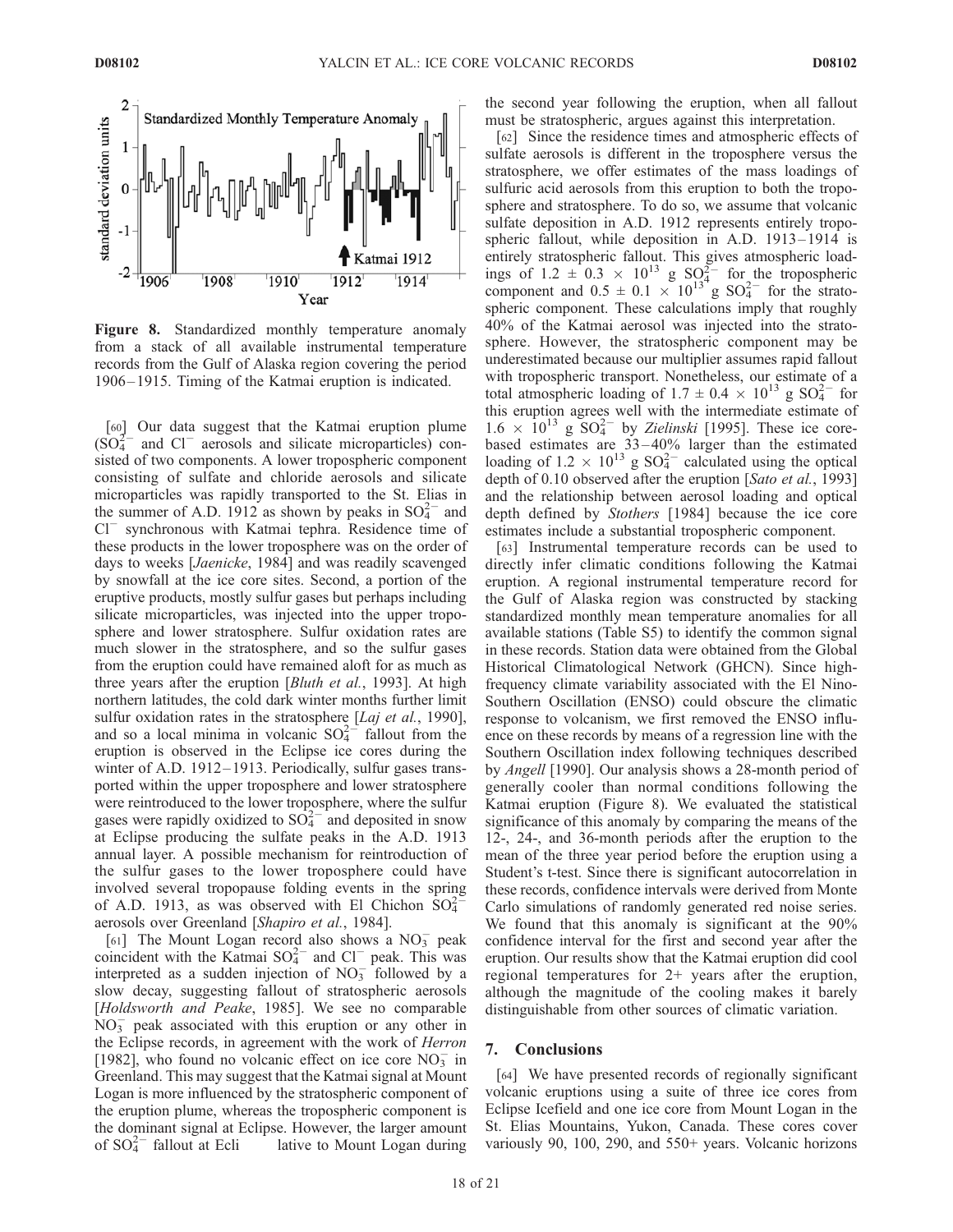were identified by statistical analysis of the ice core  $SO_4^{2-}$ and Cl<sup>-</sup> records. Comparison of results from an EOF analysis and from using non-sea-salt residuals above a robust spline demonstrates that the EOF analysis provides a more conservative estimation of volcanic  $SO_4^{2-}$  for sites affected by anthropogenic  $SO_4^{2-}$  deposition. However, ice core sites with no or negligible anthropogenic  $SO_4^{2-}$  deposition will yield comparable results using either technique. Comparisons of volcanic  $SO_4^{2-}$  flux records using linear regression demonstrate a high degree of reproducibility of the results, especially for the largest sulfur producing eruptions such as Katmai, which are also the eruptions of greatest interest in climate forcing studies.

[65] Correlation of volcanic  $SO_4^{2-}$  signals with eruptions documented in the historical record indicates that one-third of the eruptions recorded in St. Elias ice cores are from Alaskan and Kamchatkan volcanoes. This is a minimum proportion, because many of the unidentified signals in these records are undoubtedly also from eruptions in Alaska and Kamchatka, regions where the number of historically documented eruptions decreases markedly prior to the twentieth century. Although there are several moderately large (VEI  $\geq$  4) eruptions recorded in only one of the three available cores from Eclipse Icefield, the use of multiple records provides signals from all known VEI  $\geq$  4 eruptions in Alaska and Kamchatka since A.D. 1829 in at least one core. Clearly, multiple cores can provide a more complete picture of regionally significant volcanic events than is possible from any one core. The large number of eruptions in Alaska and Kamchatka recorded in the St. Elias cores provides a Northern Hemisphere volcanic aerosol record complementary to the records already available from Greenland where Icelandic eruptions predominate.

[66] The St. Elias ice cores record a large volcanic  $SO_4^{2-}$ signal in the early sixteenth century that is not prominent in the eastern Arctic. Analysis of volcanic glass shards from this eruption in the Eclipse ice core suggest it could be from an undocumented eruption in the Wrangell Volcanic Field of southeast Alaska. Tephrochronological evidence from the Eclipse ice core also documents eruptions in Alaska (Redoubt, Trident, Katmai), Kamchatka (Avachinsky, Kliuchevoskoi, Ksudach), and Iceland (Hekla). Several unidentified tephra-bearing horizons, with available geochemical evidence suggesting Alaskan and Kamchatkan sources, are also found in the Eclipse ice core. Trace and rare earth element analysis of glass shards via ICP-MS could provide more robust identifications of source volcanoes, with the potential for identifying previously unrecognized volcanic eruptions, as many of the tephras older than A.D. 1900 cannot be correlated to any known eruption.

[67] Using multiple ice cores from a single site, we have presented a robust reconstruction of volcanic sulfate aerosol mass loading for the North Pacific troposphere. The use of multiple cores also allows us to quantify the uncertainty in our reconstruction. Our results show that the Katmai eruption produced the largest volcanic sulfate perturbation affecting the regional troposphere in at least the last 550 years. Thirteen other events also resulted in a regional volcanic sulfate loading greater than or equal to that resulting from Tambora. The results presented here contribute to our understanding of the atmospheric and climactic effects of volcanic eruptions i orth Pacific region.

[68] Acknowledgments. We thank E. Blake, S. Williams, A. Mondrick, and S. Bastien for field assistance and drilling the core, D. Fisher for oxygen isotope analysis of Eclipse Core 1, and G. Holdsworth for use of the Mount Logan ice core data. We also thank J. Fournelle for sharing analyses of Westdahl glass and three anonymous reviewers for helpful comments that resulted in an improved manuscript. The National Science Foundation Office of Polar Programs supported this research.

#### References

- Angell, J. K. (1990), Variation in global tropospheric temperature after adjustment for the El Nino influence, 1958 – 1989, Geophys. Res. Lett.,  $17, 1093 - 1096$
- Angell, J. K., and J. Korshover (1985), Surface temperature changes following the six major volcanic episodes between 1780 and 1980, J. Clim. Appl. Meteorol., 24, 937 – 951.
- Barrie, L. A., D. A. Fisher, and R. M. Koerner (1985), Twentieth century trends in Arctic air pollution revealed by conductivity and acidity observations in snow and ice in the Canadian high Arctic, Atmos. Environ., 19,  $2055 - 2063$ .
- Basile, I., J. R. Petit, S. Touron, F. E. Grousset, and N. Barkov (2001), Volcanic layers in Antarctic (Vostok) ice cores: Source identification and atmospheric implications, J. Geophys. Res., 106, 31,915 – 31,931.
- Beget, J. E., S. D. Stihler, and D. B. Stone (1994), A 500 year long record of tephra falls from Redoubt Volcano and other volcanoes in upper Cook Inlet, Alaska, J. Volcanol. Geotherm. Res., 62, 55-67.
- Bluth, G. J. S., C. C. Schnetzler, D. A. Krueger, and L. S. Walter (1993), The contribution of explosive volcanism to global sulfur dioxide concentrations, Nature, 366, 327 – 330.
- Bradley, R. S. (1988), The explosive volcanic eruption record in Northern Hemisphere and continental temperature records, *Clim. Change*, 12, 221-243.
- Briffa, K. R., P. D. Jones, F. H. Schweingruber, and T. J. Osborn (1998), Influence of volcanic eruptions on Northern Hemisphere temperature over the past 600 years,  $\hat{N}$ ature, 393, 450–454.
- Castellano, E., S. Becagli, J. Jouzel, A. Migliori, M. Severi, J. P. Steffensen, R. Traversi, and R. Udisti (2004), Volcanic eruption frequency over the last 45 ky as recorded in the EPICA-Dome C ice core (East Antarctica) and its relationship with climatic changes, Global Planet. Change, 42,  $195 - 205$
- Castellano, E., S. Becagli, M. Hansson, M. Hutterli, J. R. Petit, M. R. Rampino, M. Severi, J. P. Steffensen, R. Traversi, and R. Udisti (2005), Holocene volcanic history as recorded in the sulfate stratigraphy of the European Project for Ice Coring in Antarctica Dome C (EDC96) ice core, J. Geophys. Res., 110, D06114, doi:10.1029/2004JD005259.
- Clarke, G. C., G. M. Cross, and C. S. Benson (1989), Radar imaging of glaciovolcanic stratigraphy at Mount Wrangell Caldera, Alaska: Interpretation model and results, J. Geophys. Res., 94, 7237 – 7249.
- Clausen, H. B., and C. U. Hammer (1988), The Laki and Tambora eruptions as revealed in Greenland ice cores from 11 locations, Ann. Glaciol., 10,  $16 - 22.$
- Clausen, H. B., C. U. Hammer, C. S. Hvidberg, D. Dahl-Jensen, J. P. Steffensen, J. Kipfstuhl, and M. Legrand (1997), A comparison of the volcanic records over the past 4000 years from the Greenland Ice Core Project and Dye 3 Greenland ice cores, J. Geophys. Res., 102, 26,707-26,723.
- Cole, P. D., G. Queiroz, N. Wallenstein, J. L. Gaspar, A. M. Duncan, and J. E. Guest (1995), An historic subplinian/phreatomagmatic eruption: The 1630 A.D. eruption of Furnas volcano, Sao Miguel, Azores, J. Volcanol. Geotherm. Res., 69, 117-135.
- Cole-Dai, J., and E. Mosley-Thompson (1999), The Pinatubo eruption in South Pole snow and its potential value to ice core paleovolcanic records, Ann. Glaciol., 29, 99-105.
- Cole-Dai, J., E. Mosley-Thompson, and L. Thompson (1991), Ice core evidence for an explosive tropical eruption 6 years preceding Tambora, J. Geophys. Res., 96, 17,361-17,366.
- Cole-Dai, J., E. Mosley-Thompson, and L. Thompson (1997), Annually resolved Southern Hemisphere volcanic history from two Antarctic ice cores, *J. Geophys. Res.*,  $102$ ,  $16,761 - 16,771$ .
- Cole-Dai, J., E. Mosley-Thompson, S. Wight, and L. Thompson (2000), A 4100-year record of explosive volcanism from an East Antarctic ice core, J. Geophys. Res., 105, 24,341 – 24,441.
- Coombs, M. L., J. C. Eichelberger, and M. J. Rutherford (2000), Magma storage and mixing conditions for the 1953 – 1974 eruptions of Southwest Trident volcano, Katmai National Park, Alaska, Contrib. Mineral. Petrol., 140, 99-118.
- Crowley, T. J., T. R. Quinn, F. W. Taylor, C. Henin, and P. Joannot (1997), Evidence for a volcanic cooling signal in a 335-year coral record from New Caledonia, Paleoceanography, 12, 633-639.
- D'Arrigo, R. D., and G. C. Jacoby (1999), Northern North American treering evidence for regional temperature changes after major volcanic events, Clim. Change,  $41$ ,  $1 - 15$ .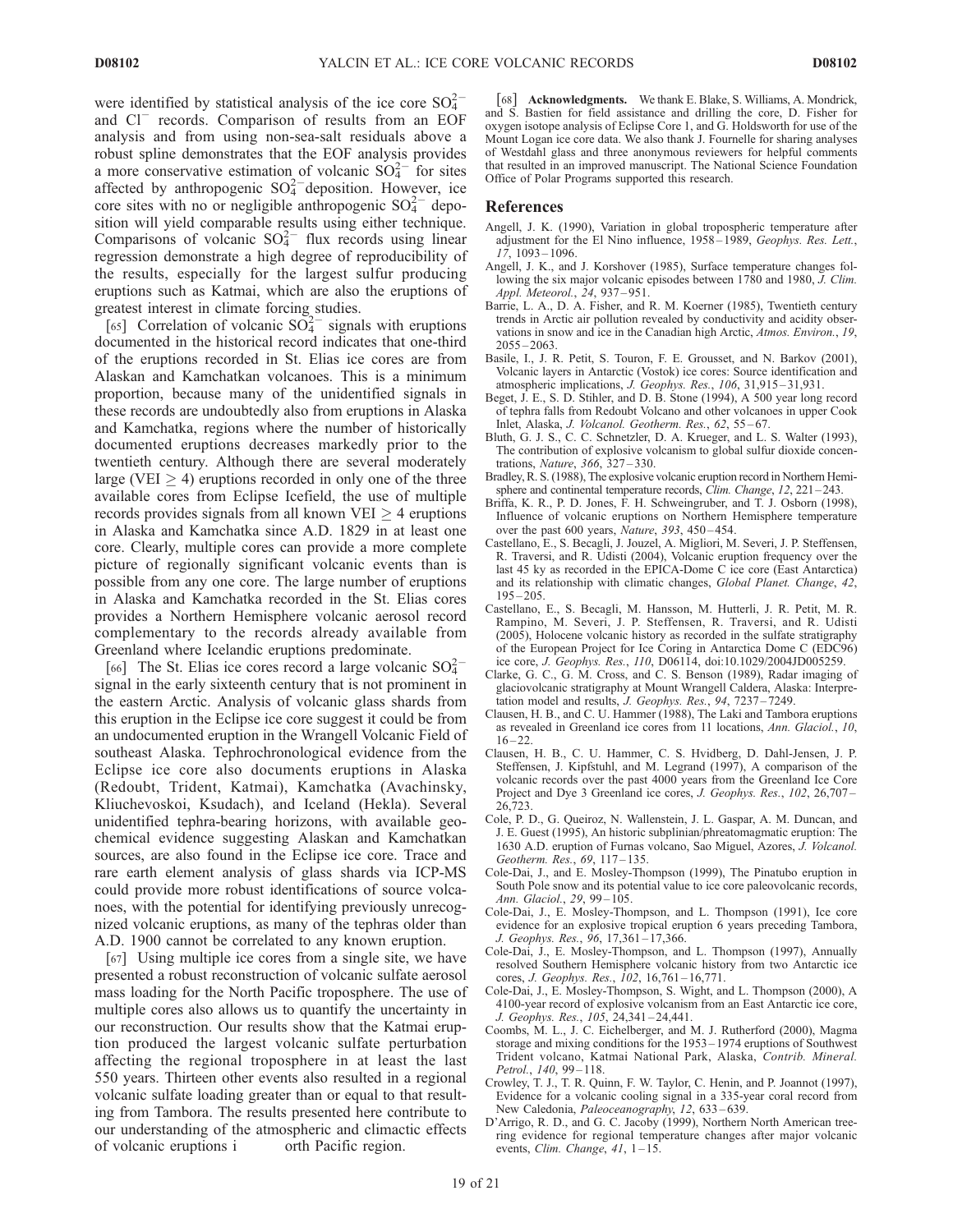- Delmas, R. J., S. Kirchner, J. M. Palais, and J. R. Petit (1992), 1000 years of explosive volcanism recorded at the South Pole, Tellus, Ser. B, 44, 335 – 350.
- Devine, J. D., H. Sigurdsson, and A. N. Davis (1984), Estimates of sulfur and chlorine yield to the atmosphere from volcanic eruptions and potential climatic effects, J. Geophys. Res., 89, 6309-6325.
- Dibb, J. E. (1989), The Chernobyl reference horizon (?) in the Greenland Ice Sheet, Geophys. Res. Lett., 16, 987 – 990.
- Dunbar, N. W., G. A. Zielinski, and D. T. Voisins (2003), Tephra layers in the Siple Dome and Taylor Dome ice cores, Antarctica: Sources and correlations, J. Geophys. Res., 108(B8), 4817, doi:10.1029/ 2002JD002056.
- Fiacco, R. J., T. Thordarsson, M. S. Germani, S. Self, J. M. Palias, S. Whitlow, and P. M. Grootes (1994), Atmospheric aerosol loading and transport due to the 1783 – 84 Laki eruption in Iceland as interpreted from ash particles and acidity in the GISP2 ice core, Quat. Res., 42, 231-240.
- Fierstein, J., and W. Hildreth (1992), The Plinian eruptions of 1912 at Novarupta, Katmai National Park, Alaska, Bull. Volcanol., 54, 646 – 684.
- Fisher, D. A., et al. (2004), Stable isotope records from Mount Logan and Eclipse ice cores and nearby Jellybean Lake; water cycle of the North Pacific over 2000 years and over 5 vertical kilometers; sudden shifts and tropical connections, Geogr. Phys. Quat., 58(2-3), 9033-9048.
- Fisher, R. V., and H. U. Schminke (1984), Pyroclastic Rocks, Springer, New York.
- Gerlach, T. M., H. R. Westrich, T. J. Casadevall, and D. L. Finnegan (1994), Vapor saturation and accumulation in magmas of the 1989 – 90 eruption of Redoubt Volcano, Alaska, J. Volcanol. Geotherm. Res., 62, 317-337.
- Germani, M. S., and P. R. Buseck (1991), Evaluation of automated scanning electron microscopy for atmospheric particle analysis, Anal. Chem., 63, 2232 – 2237.
- Goto-Azuma, K., T. Shiraiwa, S. Matoba, T. Segawa, S. Kanamori, Y. Fujii, and T. Yamasaki (2003), An overview of the Japanese glaciological studies on Mt. Logan, Yukon, Canada in 2002, Bull. Glaciol. Res., 20,  $65 - 72$
- Gronvold, K., N. Oskarsson, S. Johnsen, H. B. Clausen, C. U. Hammer, G. Bond, and E. Bard (1995), Ashy layers from Iceland in the Greenland GRIP ice core correlated with oceanic and land sediments, Earth Planet. Sci. Lett., 135, 149-155.
- Hammer, C. U. (1977), Past volcanism revealed by Greenland ice sheet impurities, Nature, 270, 482 – 486.
- Hammer, C. U. (1984), Traces of Icelandic eruptions in the Greenland ice sheet, *Joekull*, 34, 51-65.
- Hammer, C. U., H. B. Clausen, and W. Dansgaard (1980), Greenland ice sheet evidence of postglacial volcanism and its climatic impact, Nature, 288, 230 – 235.
- Herron, M. M. (1982), Impurity sources of  $F^-$ ,  $Cl^-$ ,  $NO_3^-$ , and  $SO_4^{2-}$  in Greenland and Antarctic precipitation, J. Geophys. Res., 87, 3052 – 3060.
- Hildreth, W., and J. Fierstein (2000), Katmai volcanic cluster and the great eruption of 1912, Geol. Soc. Am. Bull., 112, 1594-1620.
- Holdsworth, G., and E. Peake (1985), Acid content of snow at a mid-troposphere sampling site on Mt. Logan, Yukon, Canada, Ann. Glaciol., 7,  $153 - 159.$
- Holdsworth, G., H. R. Krouse, and M. Nosal (1992), Ice core climate signals from Mount Logan, Yukon AD 1700-1987, in Climate Since AD 1500, edited by R. S. Bradley and P. D. Jones, pp. 483-504, Routledge, Boca Raton, Fla.
- Hunt, J. B., and P. G. Hill (1993), Tephra geochemistry: A discussion of some persistent analytical problems, Holocene, 3, 271-278.
- Ivanov, B. V., V. I. Gorelchik, V. N. Andreev, A. M. Maksimov, V. V. Stepanov, and A. M. Chrikov (1981), The 1972-1974 eruption of Kliuchevoskoi Volcano, Kamchatka, Bull. Volcanol., 44, 1 – 10.
- Jacoby, G. C., K. W. Workman, and R. D. D'Arrigo (1999), Laki eruption of 1783, tree rings, and disaster for northwest Alaska Inuit, Quat. Sci. Rev., 18, 1365 – 1371.
- Jaenicke, R. (1984), Physical aspects of the atmospheric aerosol, in Aerosols and Their Climatic Effects, edited by H. E. Gerber and A. Deepack, pp. 7 – 34, A. Deepack, Hampton, Va.
- Jaffe, D. A., B. Cerundolo, and J. Kelley (1994), The influence of Redoubt Volcano emissions on snow chemistry, J. Volcanol. Geotherm. Res., 62,  $359 - 367$ .
- Jones, P. D., A. Morberg, T. J. Osborn, and K. R. Briffa (2004), Surface climate response to explosive volcanic eruptions seen in long European temperature records and mid-to-high latitude tree-ring density around the Northern Hemisphere, in Volcanism and the Earth's Atmosphere, Geophys. Monogr. Ser., vol. 139, edited by A. Robock and C. Oppenheimer, pp. 239 – 254, AGU, Washington, D. C.
- Kanamori, S., T. Shiraiwa, K. Goto-Azuma, C. S. Benson, and R. Naruse (2004), Seasonal variations in density profiles and densification processes at Mts. Logan and Wrangell, Eos Trans. AGU, 85(47), Fall Meet. Suppl., Abstract PP21A-1367.
- Keen, R. A. (1983), Volcanic aerosols and lunar eclipses, Science, 222,  $1011 - 1013.$
- Keene, W. C., A. P. Pszenny, J. N. Galloway, and M. E. Hawley (1986), Sea-salt corrections and interpretation of constituent ratios in marine precipitation, J. Geophys. Res., 91, 6647-6658.
- Kelly, P. M., P. D. Jones, and J. Pengqun (1996), The spatial response of the climate system to explosive volcanic eruptions, Int. J. Climatol., 16, 537 – 550.
- Kirchner, I., G. L. Stenchikov, H. F. Graf, A. Robock, and J. C. Antuna (1999), Climate model simulation of winter warming and summer cooling following the 1991 Mount Pinatubo volcanic eruption, J. Geophys. Res., 104, 19,039-19,055.
- Laj, P., S. Drummey, M. Spencer, J. M. Palais, and H. Sigurdsson (1990), Depletion of  $H_2O_2$  in a Greenland ice core: Implications for oxidation of volcanic SO<sub>2</sub>, Nature, 346, 45-48.
- Larsen, G., A. Dugmore, and A. Newton (1999), Geochemistry of historical age silicic tephras in Iceland, Holocene, 9, 463 – 471.
- LeBas, M. J., R. W. Maitre, A. Strickeisen, and B. Zanettin (1986), A chemical classification of volcanic rocks based on the total alkali-silica diagram, J. Petrol., 27, 745 – 750.
- Legrand, M. R., and R. J. Delmas (1988), Formation of HCl in the Antarctic atmosphere, J. Geophys. Res., 93, 7153 – 7168.
- Luhr, J. E., and W. G. Melson (1996), Mineral and glass compositions in June 15, 1991, pumices: Evidence for dynamic disequilibria in the dacite of Mount Pinatubo, in Fire and Mud: Eruptions and Lahars of Mount Pinatubo, Philippines, edited by C. G. Newhall and R. S. Punongbayan, pp. 733 – 750, U. S. Geol. Surv., Seattle, Wash.
- Lyons, W. B., P. A. Mayewski, M. J. Spencer, and M. S. Twickler (1990), A northern hemisphere volcanic chemistry record (1869 – 1984) and climatic implications using a south Greenland ice core, Ann. Glaciol., 14,  $176 - 182.$
- Mashiotta, T. A., L. G. Thompson, and M. E. Davis (2004), The White River Ash: New evidence from the Bona-Churchill ice core record, Eos Trans. AGU, 85(47), Fall Meet. Suppl., Abstract PP21A-1369.
- Mayewski, P. A., G. Holdsworth, M. J. Spencer, S. Whitlow, M. Twickler, M. C. Morrison, K. K. Ferland, and L. D. Meeker (1993), Ice-core sulfate from three Northern Hemisphere sites: Origin and temperature forcing implications, Atmos. Environ., 27A, 2915 – 2919.
- Mayewski, P. A., L. D. Meeker, S. Whitlow, M. S. Twickler, M. C. Morrison, P. M. Grootes, G. C. Bond, R. B. Alley, D. A. Meese, and T. Gow (1994), Changes in atmospheric circulation and ocean ice cover over the North Atlantic region over the last 41,000 years, Science, 263, 1747 – 1751.
- Melekestsev, I. V., O. A. Braitseva, V. V. Ponomareva, and L. D. Sulerzhitskiy (1996), Holocene catastrophic caldera-forming eruptions of Ksudach Volcano, Kamchatka, Volcanol. Seismol., 17, 395 – 422.
- Miller, T. P., R. G. McGimsey, D. H. Richter, J. R. Riehle, C. J. Nye, M. E. Yount, and J. A. Dumoulin (1998), Catalog of the Historically Active Volcanoes of Alaska, U.S. Geol. Surv. Open File Rep., 98-582, 104 pp.
- Monzier, M., C. Robin, and J. Eissen (1994), Kuwae: The forgotten caldera, J. Volcanol. Geotherm. Res., 59, 207-218.
- Moore, J. C., H. Narita, and N. Maeno (1991), A continuous 770-year record of volcanic activity from east Antarctica, J. Geophys. Res., 96, 17,353 – 17,359.
- Neftel, A., J. Beer, H. Oeschger, F. Zurcher, and R. C. Finkel (1985), Sulphate and nitrate concentrations in snow from South Greenland 1895-1978, Nature, 314, 611-613.
- Newhall, C. G., and S. Self (1982), The volcanic explosivity index (VEI): An estimate of explosive magnitude for historical volcanism, J. Geophys. Res., 87, 1231 – 1238.
- Oman, L., A. Robock, G. Stenchikov, G. A. Schmidt, and R. Reudy (2005), Climatic response to high-latitude volcanic eruptions, J. Geophys. Res., 110, D13103, doi:10.1029/2004JD005487.
- Osterberg, E. C., M. J. Handley, S. B. Sneed, P. A. Mayewski, and K. J. Kreutz (2006), Continuous ice core melter system with discrete sampling for major ion, trace element, and stable isotope analyses, Environ. Sci. Technol., 40, 3355 – 3361.
- Palais, J., and H. Sigurdsson (1989), Petrologic evidence of volatile emissions from major historic and prehistoric volcanic eruptions, in Understanding Climate Change, Geophys. Monogr. Ser., vol. 52, edited by A. Berger, pp. 31-53, AGU, Washington, D.C.
- Palais, J. M., S. Kirchner, and R. J. Delmas (1990), Identification of some global volcanic horizons by major element analysis of fine ash in Antarctic ice, Ann. Glaciol., 14, 216 – 220.
- Palais, J. M., K. Taylor, P. A. Mayewski, and P. M. Grootes (1991), Volcanic ash from the 1362 AD Oraefajokull eruption (Iceland) in the Greenland ice sheet, Geophys. Res. Lett., 18, 1241-1244.
- Palais, J. M., M. S. Germani, and G. A. Zielinski (1992), Inter-hemispheric transport of volcanic ash from a 1259 AD volcanic eruption to the Greenland and Antarctic ice sheets, Geophys. Res. Lett., 19, 801-804.